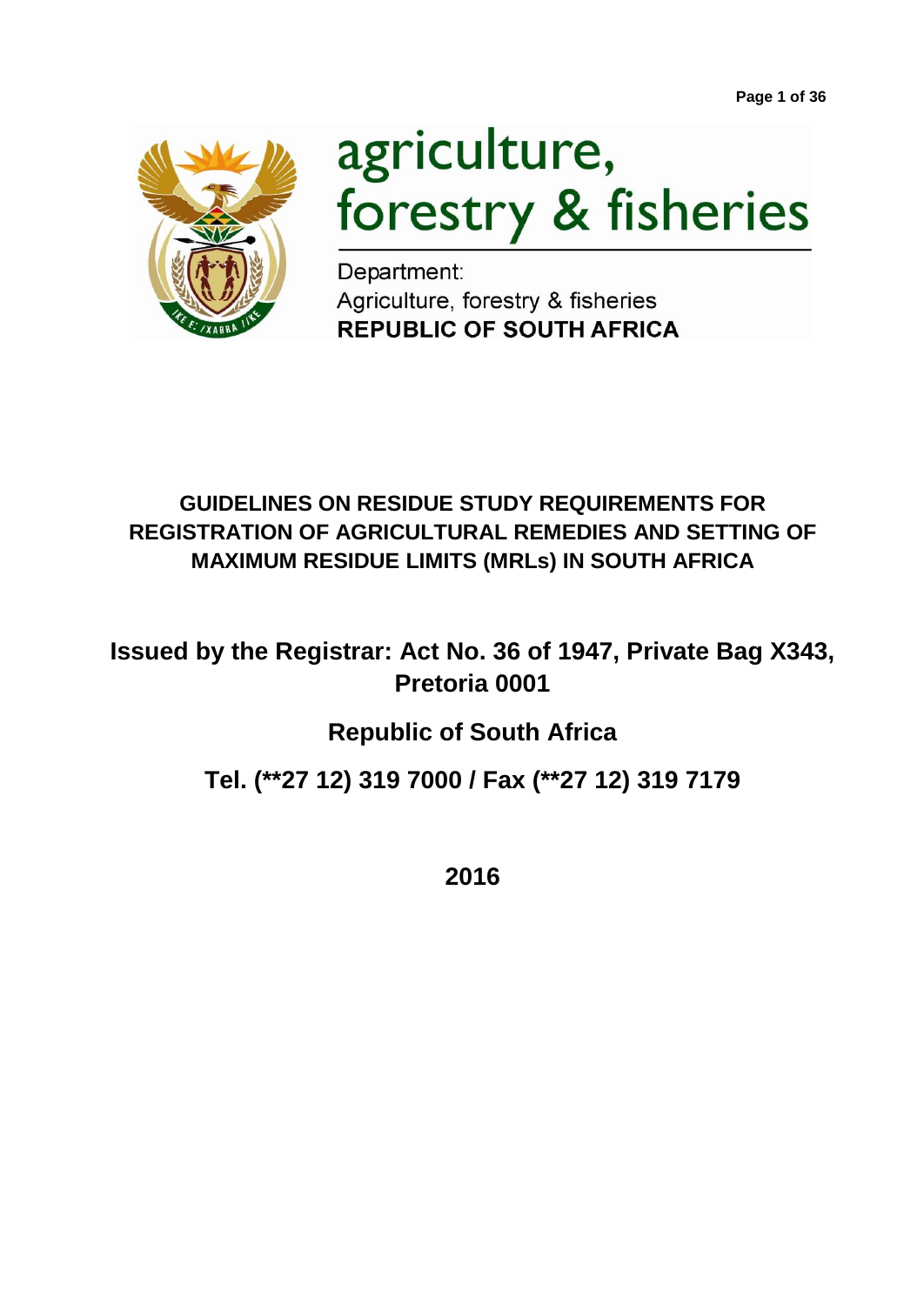|    | <b>CONTENTS</b>                                                           | Page |
|----|---------------------------------------------------------------------------|------|
|    |                                                                           |      |
|    |                                                                           |      |
| 2. | RESIDUE TRIAL REQUIREMENTS FOR REGISTRATION OF AGRICULTURAL REMEDIES5     |      |
|    |                                                                           |      |
|    |                                                                           |      |
|    |                                                                           |      |
|    |                                                                           |      |
|    |                                                                           |      |
|    |                                                                           |      |
|    |                                                                           |      |
|    |                                                                           |      |
|    |                                                                           |      |
|    |                                                                           |      |
|    |                                                                           |      |
|    |                                                                           |      |
|    |                                                                           |      |
|    |                                                                           |      |
|    |                                                                           |      |
|    |                                                                           |      |
|    |                                                                           |      |
|    |                                                                           |      |
|    |                                                                           |      |
|    |                                                                           |      |
|    |                                                                           |      |
|    |                                                                           |      |
|    |                                                                           |      |
|    |                                                                           |      |
|    |                                                                           |      |
|    |                                                                           |      |
|    | 2.7.2 Animal metabolism                                                   | .12  |
|    |                                                                           |      |
|    |                                                                           |      |
|    |                                                                           |      |
| 3. | RESIDUE TRIAL REQUIREMENTS FOR SETTING OF MAXIMUM RESIDUE LIMITS (MRLs)13 |      |
|    |                                                                           |      |
|    |                                                                           |      |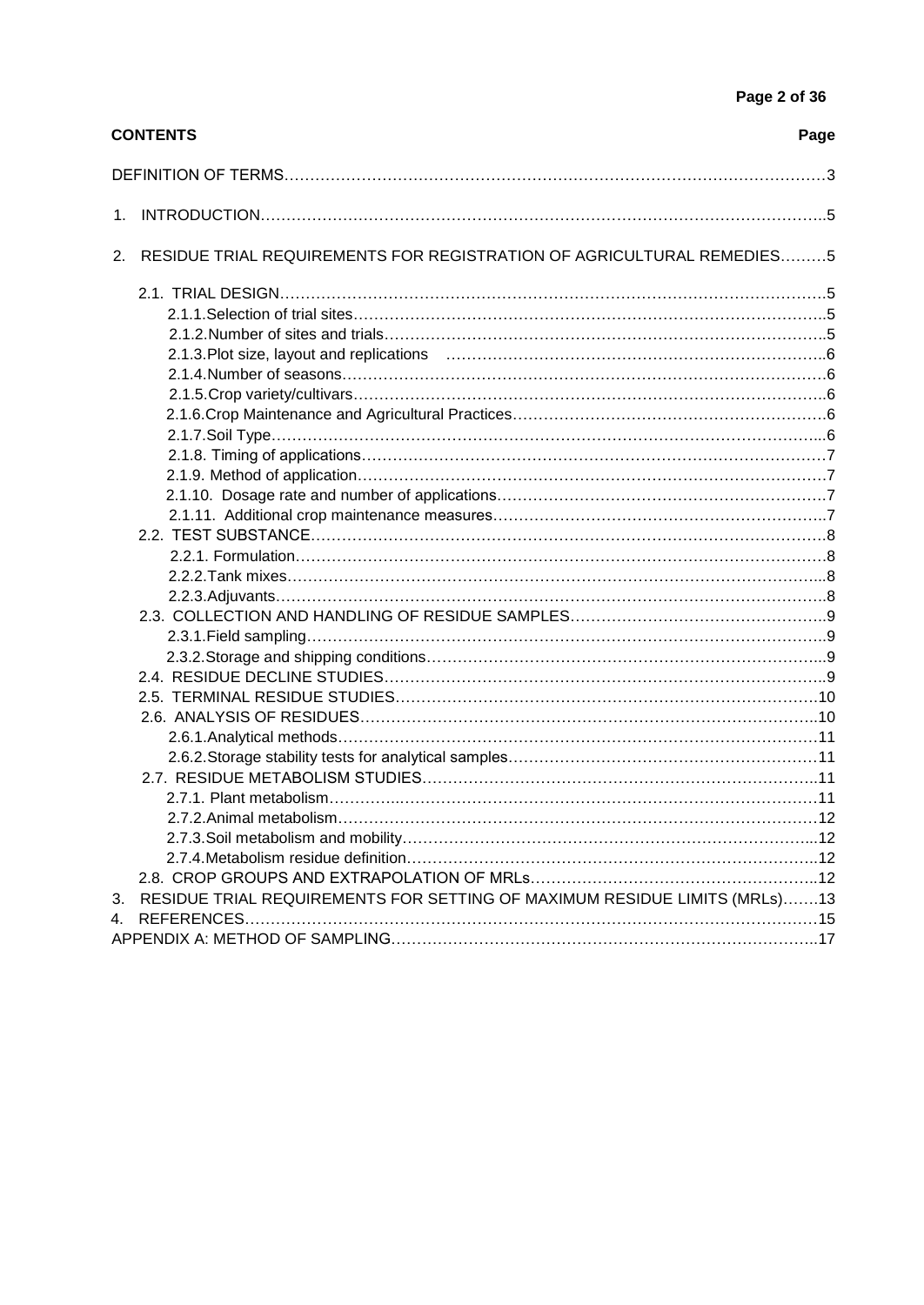#### **DEFINITION OF TERMS**

For the purpose of this document the following terms should be considered to mean -

| Active ingredient(s)                      |                | The component(s) of a formulation responsible for the direct or<br>indirect biological activity against pests or diseases, or in<br>regulating metabolism/growth etc. A single active ingredient may<br>be comprised of one or more chemicals or biological entities<br>which may differ in relative activity. A formulation may contain one<br>or more active ingredients (FAO specifications). |
|-------------------------------------------|----------------|--------------------------------------------------------------------------------------------------------------------------------------------------------------------------------------------------------------------------------------------------------------------------------------------------------------------------------------------------------------------------------------------------|
| Adjuvant(s)                               |                | Any substance which, when it is added to an agricultural remedy<br>which is prepared for application in accordance with the approved<br>instructions for use of that agricultural remedy, will enhance the<br>efficacy of such agricultural remedy. Examples of adjuvants are<br>wetting agents, spreaders, stickers, compatibility agents, buffering<br>agents, de-foamers, surfactants, oils   |
| Critical GAP (cGAP)                       |                | The GAP selected to represent the worst case scenario that will<br>produce the highest possible field residues on crop commodities.<br>It usually includes the maximum use rate, maximum number of<br>applications and the shortest re-treatment and post-harvest<br>intervals.                                                                                                                  |
| Crop Group                                |                | A group of crops in which the expected residues on the<br>commodities are likely to be similar (from treatment under similar<br>GAP) and where Group or Subgroup MRLs can be considered.<br>Crop grouping is based on similarities in appearance, harvestable<br>commodity, edible portions and or growth habit etc.                                                                             |
| Edible commodity                          |                | Any commodity that is or may be consumed by man and/or<br>domestic animals.                                                                                                                                                                                                                                                                                                                      |
| Generic product                           |                | Is a copy of a product already registered in terms of active<br>ingredient content, formulation type and claims made on label.                                                                                                                                                                                                                                                                   |
| Agricultural<br>Practice<br>Good<br>(GAP) | $\blacksquare$ | The registered (authorized) safe use of an agricultural remedy<br>under actual conditions necessary for the effective and reliable<br>pest/disease/weed/growth control.                                                                                                                                                                                                                          |
| Good Laboratory Practice (GLP)            |                | The formalized process and conditions under which laboratory<br>studies on pesticides are planned, performed, monitored,<br>recorded, reported and audited and are designed to assure<br>reliability and integrity of the data generated.                                                                                                                                                        |
| Limit of quantification (LOQ)             |                | The lowest concentration of a pesticide residue in a defined<br>matrix where positive identification and quantification can be<br>achieved using a specified method.                                                                                                                                                                                                                             |
| Maximum Residue Limit (MRL)               |                | The maximum permitted concentration of a pesticide resulting<br>from its use according to good agricultural practice directly or<br>indirectly for the production and/or protection of the commodity for                                                                                                                                                                                         |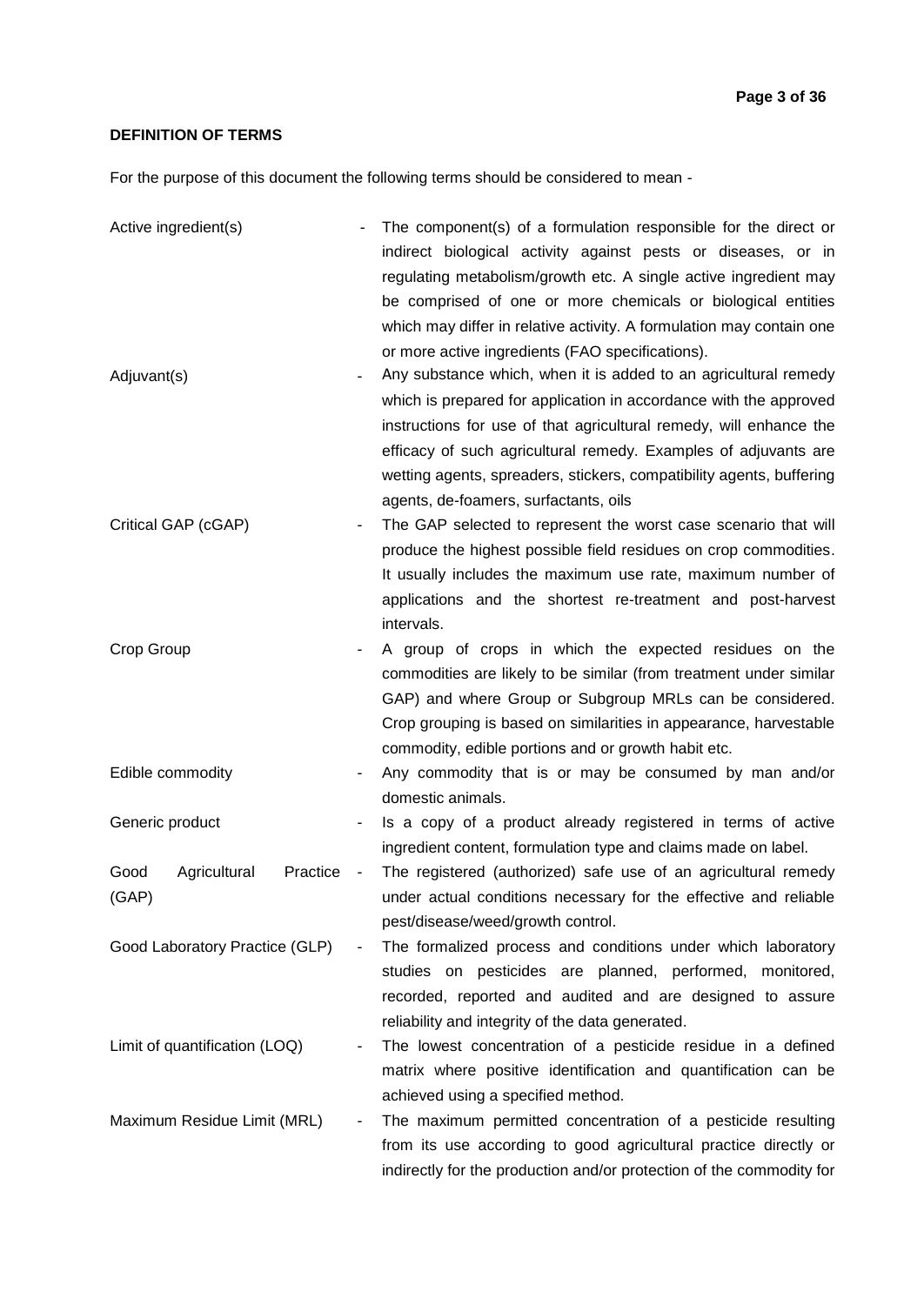|                                  |                              | which the limit is recommended.                                                                                               |
|----------------------------------|------------------------------|-------------------------------------------------------------------------------------------------------------------------------|
| Method of application            |                              | The means by which an agricultural remedy is applied e.g.<br>ground application by means of low volume, high volume or ultra- |
|                                  |                              | low volume, aerial application by means of low volume or ultra-                                                               |
|                                  |                              |                                                                                                                               |
|                                  |                              | low volume, soil drench, etc.                                                                                                 |
| Non-detectable (ND)              | $\blacksquare$               | The level, below which it will not be possible for reliable detection                                                         |
|                                  |                              | and quantification of a specific pesticide, in a specific matrix,                                                             |
|                                  |                              | applying a specific analytical procedure.                                                                                     |
| <b>OECD</b>                      | $\blacksquare$               | Organization for Economic Co-operation and Development                                                                        |
| Official withholding period      | $\blacksquare$               | The minimum permissible time allowed between the last                                                                         |
|                                  |                              | application of a pesticide and harvesting of an edible commodity                                                              |
|                                  |                              | for human consumption or grazing by livestock                                                                                 |
| Pre-harvest Interval (PHI)       | $\qquad \qquad \blacksquare$ | The interval between the last application of a pesticide and                                                                  |
|                                  |                              | harvest.                                                                                                                      |
| <b>Post-Harvest Treatment</b>    | $\overline{\phantom{a}}$     | A pesticide application to the harvested crop/commodity which                                                                 |
|                                  |                              | may occur before or during storage.                                                                                           |
| Product                          |                              | An Agricultural Remedy consisting of <i>inter alia</i> active ingredient(s)                                                   |
|                                  |                              | and formulants / inert ingredients which may or may not be                                                                    |
|                                  |                              | registered under Act No. 36 of 1947.                                                                                          |
| <b>Reference Product</b>         | $\blacksquare$               | A registered product whose label is referred to when the                                                                      |
|                                  |                              | registration of an equivalent generic product or a new formulation                                                            |
|                                  |                              | containing the same active ingredient is proposed.                                                                            |
| Source                           |                              | The manufacturer of the active ingredient and/or formulation (not                                                             |
|                                  |                              | agent).                                                                                                                       |
| Terminal residue study           |                              | The determination of residues in a commodity sampled at the                                                                   |
|                                  |                              | commencement of harvesting.                                                                                                   |
| Type of formulation (formulation | $\blacksquare$               | Wettable<br>emulsifiable<br>powder,<br>concentrate,<br>suspension                                                             |
| type)                            |                              | concentrate, water soluble liquid or powder, granule, dusting                                                                 |
|                                  |                              | powder, etc.                                                                                                                  |
|                                  |                              |                                                                                                                               |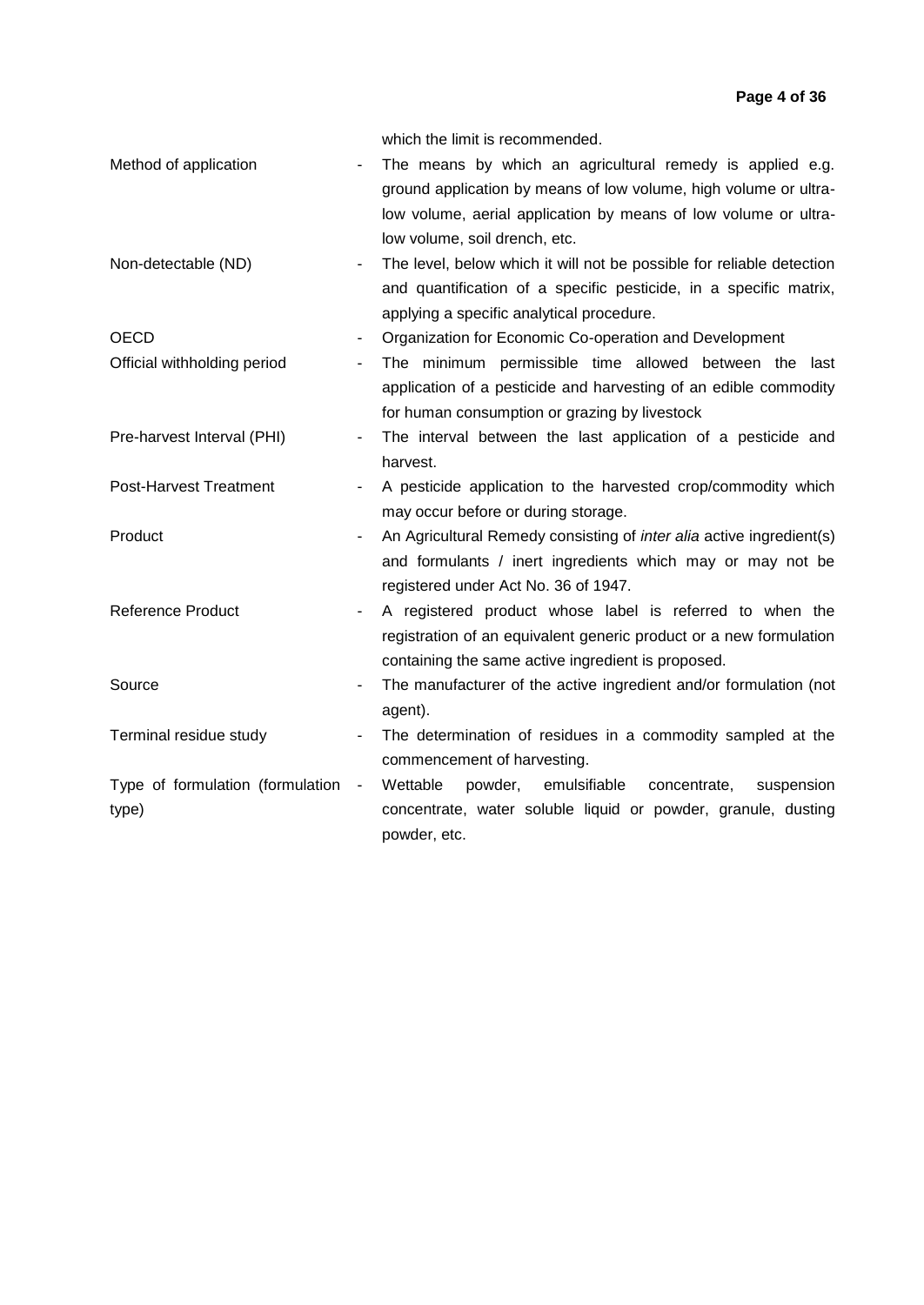#### **1. INTRODUCTION**

The purpose of this document is to outline requirements for agricultural remedy residue trials. As part of risk/benefit assessment in the registration process of agricultural remedies, residue studies/data are required to ensure that food safety is not compromised. This is achieved mainly through quantifying the expected range of residues in crops after their treatment with registered pesticides as well as through setting of Maximum Residue Limits (MRLs) on commodities. Furthermore, to ensure compliance with international trade requirements regarding the acceptable levels of residues on food commodities, the FAO and OECD residue requirements were used in compiling the residue requirements contained in this guidelines document.

This document supersedes the Agricultural Remedies Residue Trial Data Requirements Document of 1998. This document must be read in conjunction with all other relevant guidelines related to pesticide registration requirements under Act No. 36 of 1947. This document is effective as from 1<sup>st</sup> April 2016.

#### **2. RESIDUE TRIAL REQUIREMENTS FOR REGISTRATION OF AGRICULTURAL REMEDIES**

#### **2.1 TRIAL DESIGN**

Trials done for residue studies should be designed to yield reliable residue data. These can either be stand-alone residue trials, or combined with efficacy/ phytotoxicity trials. If efficacy/ phytotoxicity trials are used for residue sampling, the appropriate treatment programme must be included in these trials and the plot size must be sufficient to allow for this. The trials must reflect the proposed use with respect to the rate and mode of application, number and timing of applications, and formulations proposed. It is a known fact that in practical field conditions various factors influence the dissipation of residues. To cater for all these factors individually in trials is impractical. The alternative is to design trials such that all these factors are catered for collectively. This can best be done by increasing the number of trial sites, varying the location of the trial sites and or conducting trials over two seasons if a particular crop is mainly grown commercially in a particular geographic location e.g. apples grown in the Western Cape. The presence of the target organism at the residue trial site is immaterial.

#### **2.1.1 Selection of trial sites**

Trial sites should be selected carefully to be located in major areas of cultivation or production of the crop and should be sited to cover a range of representative conditions in which the agricultural remedies will be used. The trial localities chosen should represent a range of conditions including different bioclimatic regions, climate, cultivars, agricultural practices and soil characteristics.

#### **2.1.2 Number of sites and trials**

The number of trials and number of studies in the residue programme depends on the range of conditions to be covered, the uniformity of the crop and the variation in agricultural practices. It is impossible, to indicate precisely the number of trials that need to be conducted to establish an MRL and withholding period. However, as a general rule, a minimum of five trials (for major crops) or a minimum of three trials (for minor crops) are required from three different bio-climatic areas per crop at the highest recommended rate. In cases where production of a particular crop occurs only in a single bio-climatic area, trial sites should be situated at least 100 km apart. If this is not possible, trials should be done over a minimum of two seasons.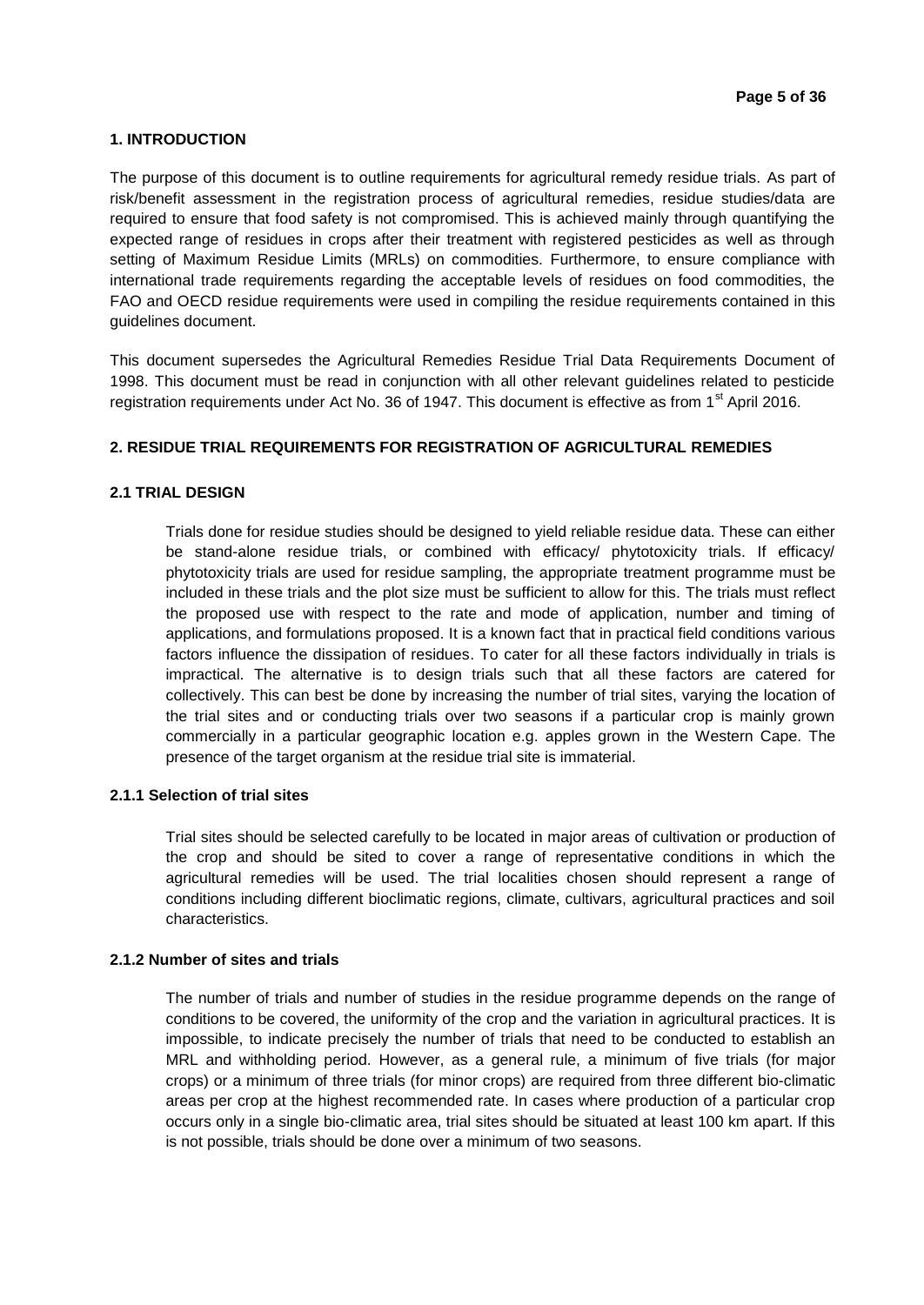#### **2.1.3 Plot size, layout and replication**

Plot size may vary from crop to crop. However, plots should be large enough to allow application of the test substance in a manner which reflects or simulates routine use and such that sufficient representative sample(s) can be obtained without bias, generally at least 10  $m<sup>2</sup>$  for row crops and typically 4 trees or 8 vines for orchard and vineyard crops. Plots should also be large enough to avoid contamination during mechanical sampling or harvesting if applicable. An untreated plot similar in growth and condition and in the immediate vicinity of the treated plots should be included at each site in order to provide the analyst with a suitable control sample of the particular crop. Where treated and control plots are in close proximity, measures should be taken to avoid contamination (e.g., covering or shielding crop if necessary). It is also important to ensure that plots are adequately buffered or separated. There is no minimum distance between plots which ensures adequate buffering, however prevailing wind, slope and distance between plots should all be considered prior to designing the field trial.

Replication within the site is not required as this is better covered by replication between sites. Post-harvest treatments on stored products such as potatoes, grains, fruits and seeds (etc) are often carried out in a number of storage locations with variable conditions in regard to temperature, humidity, aeration, etc. Information should be available on the use practice and all the conditions under which the treated commodities are kept.

#### **2.1.4 Number of seasons**

Residue data from only one season are considered sufficient provided that crop field trials are located in a wide range of crop production areas such that a variety of climatic conditions is taken into account. However if a particular crop is mainly produced commercially in one geographic locality/ climatic area, then trial sites should be situated at least 100 km apart. If this is not possible, trials should be done over a minimum of two seasons.

#### **2.1.5 Crop Variety/Cultivars**

The type or variety of crop and the way in which it is grown may influence the residue pattern. Data should be generated on the most commonly used type or variety and on the factor or combination of factors most likely to result in the highest residue levels. If more than one variety of crop is commonly grown, then more than one variety should be used in the trials.

#### **2.1.6 Crop Maintenance and Agricultural Practices**

Trials should reflect the main types of crop maintenance and agricultural practice, especially those which can significantly impact residues (e.g., bagged and unbagged bananas, furrow and overhead irrigation, pruning of grape leaves).

#### **2.1.7 Soil Type**

Soil type (e.g., sand, loam, sandy loam) should be identified and reported for all crop field trial sites. In trials where the product is applied directly to the soil, these should be conducted at field sites with different soil types and a physical soil analysis report from an ISO17025 or OECD GLP accredited or AgriLasa<sup>1</sup> affiliated laboratory should be submitted from each site. Such reports should not be from more than five years before or after the commencement dates of the trials.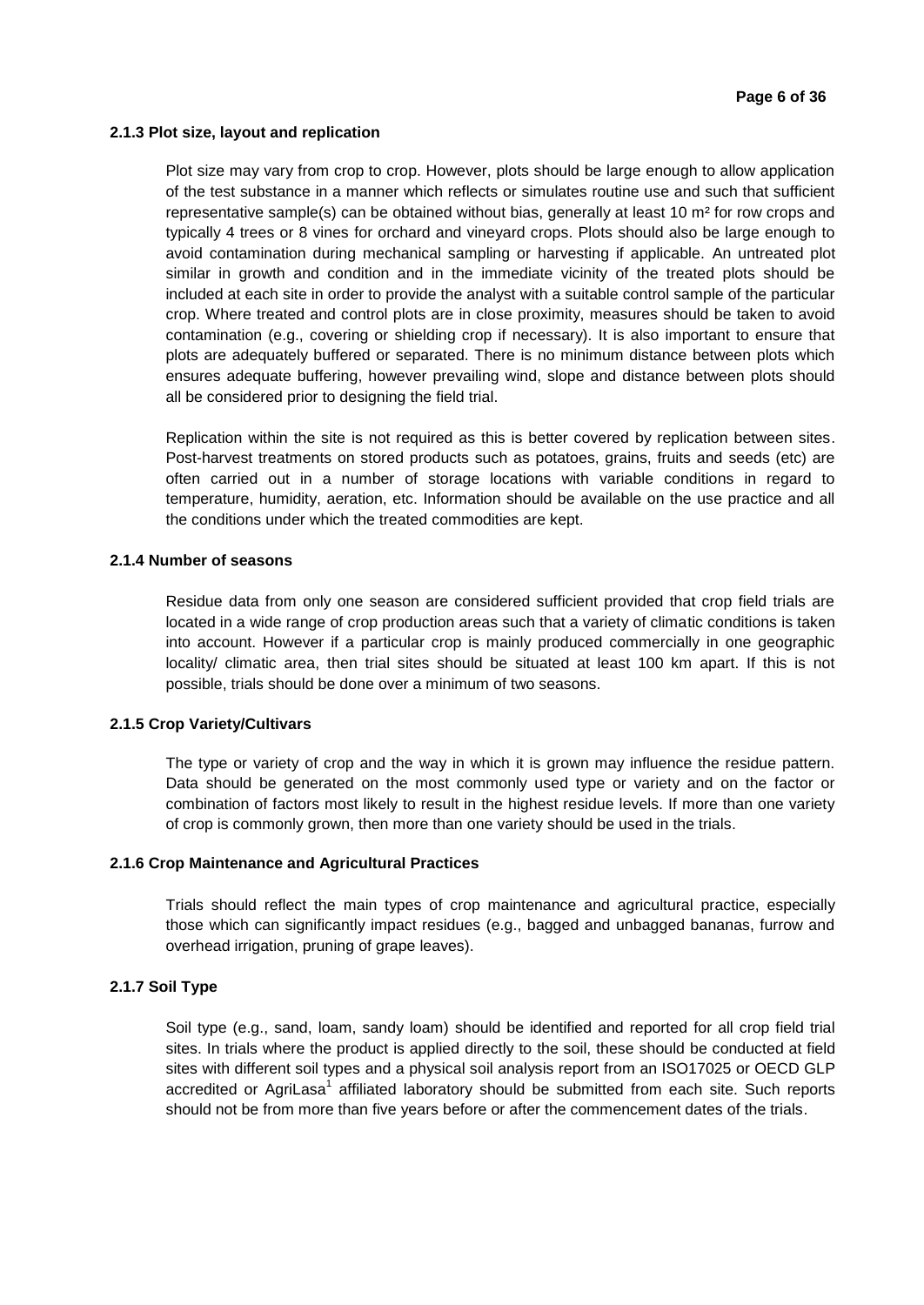#### **2.1.8 Timing of applications**

Timing of spray application is governed by requirements to control pest and plant growth stage, e.g., pre-bloom or 50% head emergence, and/or as number of days prior to harvest. Any time that a specific PHI is indicated on the label, e.g., "Do not apply this product less than 7 days prior to harvest.", that specific PHI must be used in the crop field trials as a component of the cGAP, whereas the growth stage at application is of minor importance. Conversely, there are cases where the growth stage is a critical component of the GAP, e.g., pre-emergence, at planting, prebloom, flag leaf, while the PHI is of secondary importance. In these cases it is important to include fast maturing varieties of the crop in order to determine appropriate PHI's that would allow safe harvesting of an early variety. Basically in all trials both the growth stage at application (preferably as BBCH code) and PHI should be recorded.

#### **2.1.9 Method of application**

The method of application used in trials should reflect the recommendations and directions on the product label. Applications should preferably be made with equipment similar to that used in normal commercial practice for application to that crop. Other forms of applicators may be used, provided the deposition and coverage achieved are similar to what would occur in normal practice. Application equipment must be properly calibrated. To ensure correct usage rates and uniformity of application the operation should be carried out under the supervision of qualified personnel. Care should be taken to avoid contamination of neighbouring plots.

Because of differences observed in residue levels resulting from ultra-low volume (ULV) and aerial applications, these too may need to be represented unless the proposed label specifically prohibits such application methods. If these methods are to be recommended (on the label), then at least one successful trial with results consistent with the ground application must be done with ultra-low volume applicators/aerial application.

#### **2.1.10 Dosage Rates and Number of applications**

Trials must include the highest recommended rate (refer to Par. 2.1.2). The number of applications and the intervals between applications should reflect the closest use to harvest and the maximum use of the product. Generally, it is the final application that has the greatest influence on the magnitude of residues at harvest. The growth stages at each application spray should be specified. If multiple applications of a product are recommended, the maximum number and the minimum interval between treatments should be studied.

In cases where the same active ingredient may be applied at different stages to the crop within the same growing season (e.g. seed treatment followed by foliar application), trials reflecting the total treatment regimen are required.

#### **2.1.11 Additional crop maintenance measures**

Ideally, no pesticide in addition to those to be analysed should be applied to the control or experimental plots before or during the trial period. However, since it is of primary importance that both the untreated and treated plants be healthy, the use of other pesticides may be necessary. In this case only pesticides that will not interfere with the analysis of the residue of the compound tested may be used. All the pesticides used should be noted and the advice of a qualified analyst should be obtained. It is important that the control and experimental plot receive the same treatments, other than the product under investigation.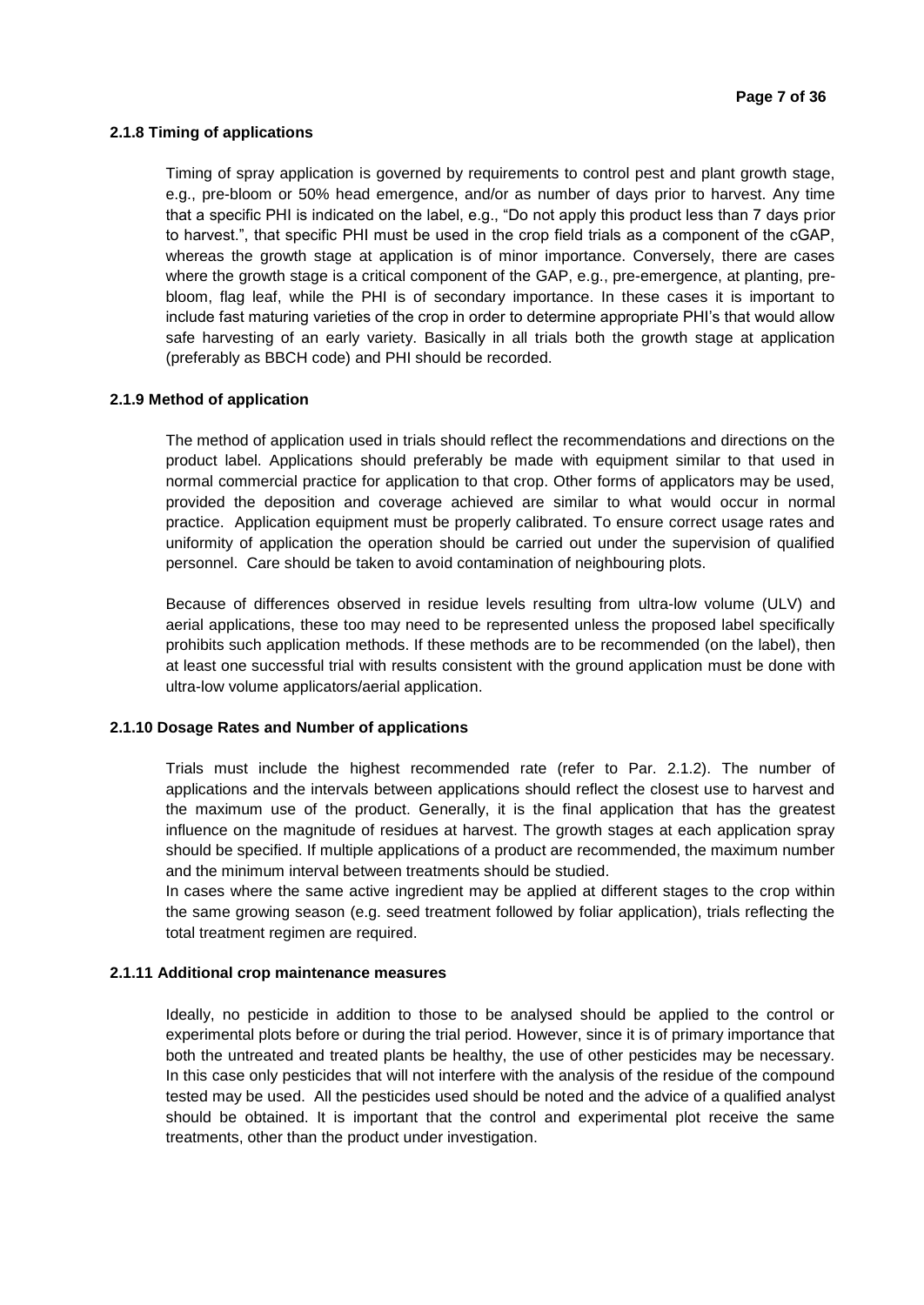#### **2.2 TEST SUBSTANCE**

#### **2.2.1 Formulation**

The actual formulation of the pesticide to be marketed must be used in the trials. Applicants seeking to register more than one formulation type of the same active constituent may need to generate residue data for the additional formulation types. The number of trials required to register additional formulations of a chemical will depend on the use pattern and the relative risks involved. The factors to consider include mode of application, timing of application and crop growth stage, and formulation type. In cases of a different formulation type where the agricultural practice and loading of a.i. are the same and the PHI is >7 days, residue studies will not be required (refer to Par. 2.5).

#### **2.2.2 Tank Mixes**

When residue data have already been generated for a particular active ingredient, there are no additional data requirements for tank mixes provided the cGAP of all the active ingredients has not changed (the active loading has not increased, the PHI has not been shortened and the number of applications has not increased). However if the PHI is 7 days or less for any active ingredient(s) in the tank mixture, then residue data will be required for that/those active ingredient(s).

#### **2.2.3 Adjuvants**

Adjuvants such as wetting agents, spreaders, stickers, surfactants and crop oil concentrates may result in better deposition, penetration, or persistence of pesticide residues in or on the plant. Therefore, when testing products with a label allowance for the use of an adjuvant, crop field trials must include the recommended adjuvant applied according to the label recommended rate. This information must be recorded in the laboratory residue test report. In such cases it will not be necessary to determine residues both with and without the addition of the adjuvant.

If an adjuvant is to be registered for use with already registered pesticide(s), trials will be needed to demonstrate compliance with Maximum Residue Limits of the pesticide(s) concerned. These trials should be done with the maximum recommended rates of both the adjuvant and the pesticide(s).

For a new adjuvant being registered for the first time for use with already registered pesticide(s), the following trials will be needed:

For each chemical group with which the use of the adjuvant is proposed (e.g., triazoles, pyrethroids, sulfonylureas, etc.) trials should be done with one representative pesticide in one crop from each crop group (Table 3) in which its use is proposed. This requirement does not apply to pesticide/crop combinations where the withholding period is >7 days.

If a generic adjuvant is to be registered for use with already registered pesticide(s), the following trials will be needed:

For each chemical group with which the use of the adjuvant is proposed (e.g., triazoles, pyrethroids, sulfonylureas, etc.) trials should be done with one representative pesticide in one crop from each of one third of the crop groups (Table 3) in which its use is proposed. This requirement does not apply to pesticide/crop combinations where the withholding period is >7 days.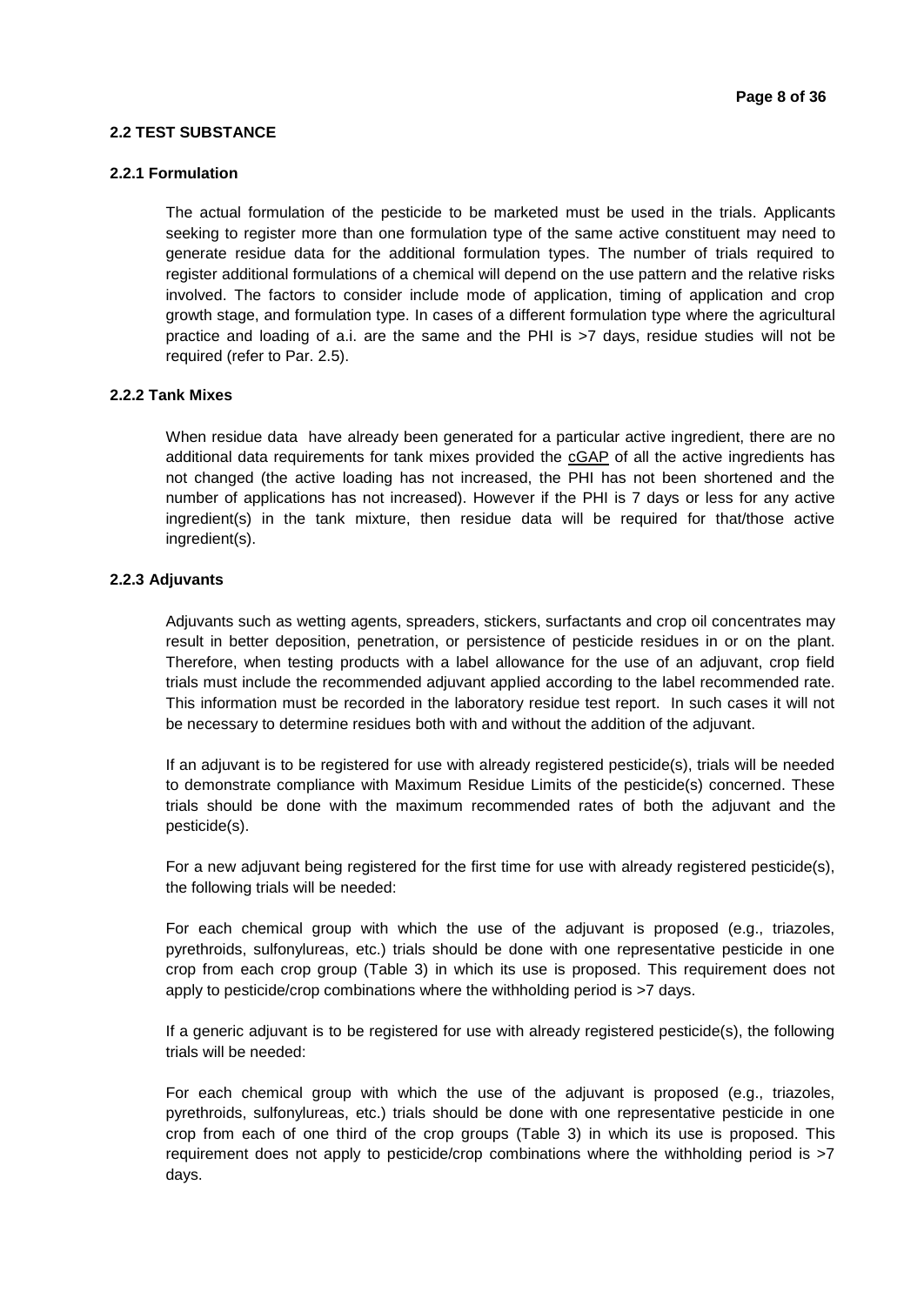#### **2.3 COLLECTION AND HANDLING OF RESIDUE SAMPLES**

#### **2.3.1 Field sampling**

Reliable results can only be obtained from samples taken according to the objectives of the study. Utmost attention should be given to the selection of sampling methods, handling (packing, labelling, shipping and storage) of samples. The study should be designed to assure the integrity of the whole chain of activities. The sampling method and the selection of the objects of sampling depend on the purpose of the study.

The best information about the residue behaviour of the pesticide under study would be obtained by the analysis of the entire yield of a plot. Since this is not practicable, representative samples have to be taken. Careful attention to the details of sampling is essential if worthwhile samples are to be obtained. Valid analytical results can only be obtained if the samples have been properly taken, despatched and stored before analysis. In selecting sampling points and the sampling methods, all factors that control the residue distribution over the entire experimental plot must be considered. The best approach for any given plot can only be determined by a sufficiently trained person who is capable of recognising the importance and usefulness of the residue data sought, and who can interpret the results. The samples must be representative to enable the analytical result to be applied to the entire experimental unit. The greater the number of plants sampled in a field plot, the more representative the sample will be. However, economics and the practical problems involved in handling large samples affect the magnitude of the sampling programme. The sample size suggested is the minimum that experience has shown is needed to give a representative, valid sample. The sizes are not usually dictated by the analytical method, which can often determine minute amounts of pesticides in small sample amounts.

The detailed sampling method for trials is described in appendix A

#### **2.3.2 Storage and shipping conditions**

Samples should be frozen as soon as possible following collection to avoid sample deterioration and decomposition of the residue(s). If prolonged storage is unavoidable, it is usually preferable to store the samples at a low temperature, preferably at or below –20 °C. It is not advisable to allow samples to thaw once frozen; therefore shipment of frozen samples should be either by freezer truck or packed in dry ice. It is however acceptable to ship samples overnight with coolant such as "blue ice" immediately after collection provided the samples are frozen upon arrival at the laboratory or processing facility as appropriate for each matrix.

Proper labelling of samples is of utmost importance. Sample labels must indicate company name, crop, variety, trial site, active ingredient, pesticide formulation, dosage rate, date of sampling, time of sampling and name of sampler.

#### **2.4 RESIDUE DECLINE STUDIES**

Residue decline studies are needed to demonstrate how the residue levels change with time. A full set of decline studies is required under the following conditions:

- New end use(s)/claim(s)/ agricultural practices (GAP) of an agricultural remedy; or active ingredient which is registered for the first time on a crop.
- New nanotechnology based formulations, regardless of data already available for other formulations of the same active ingredient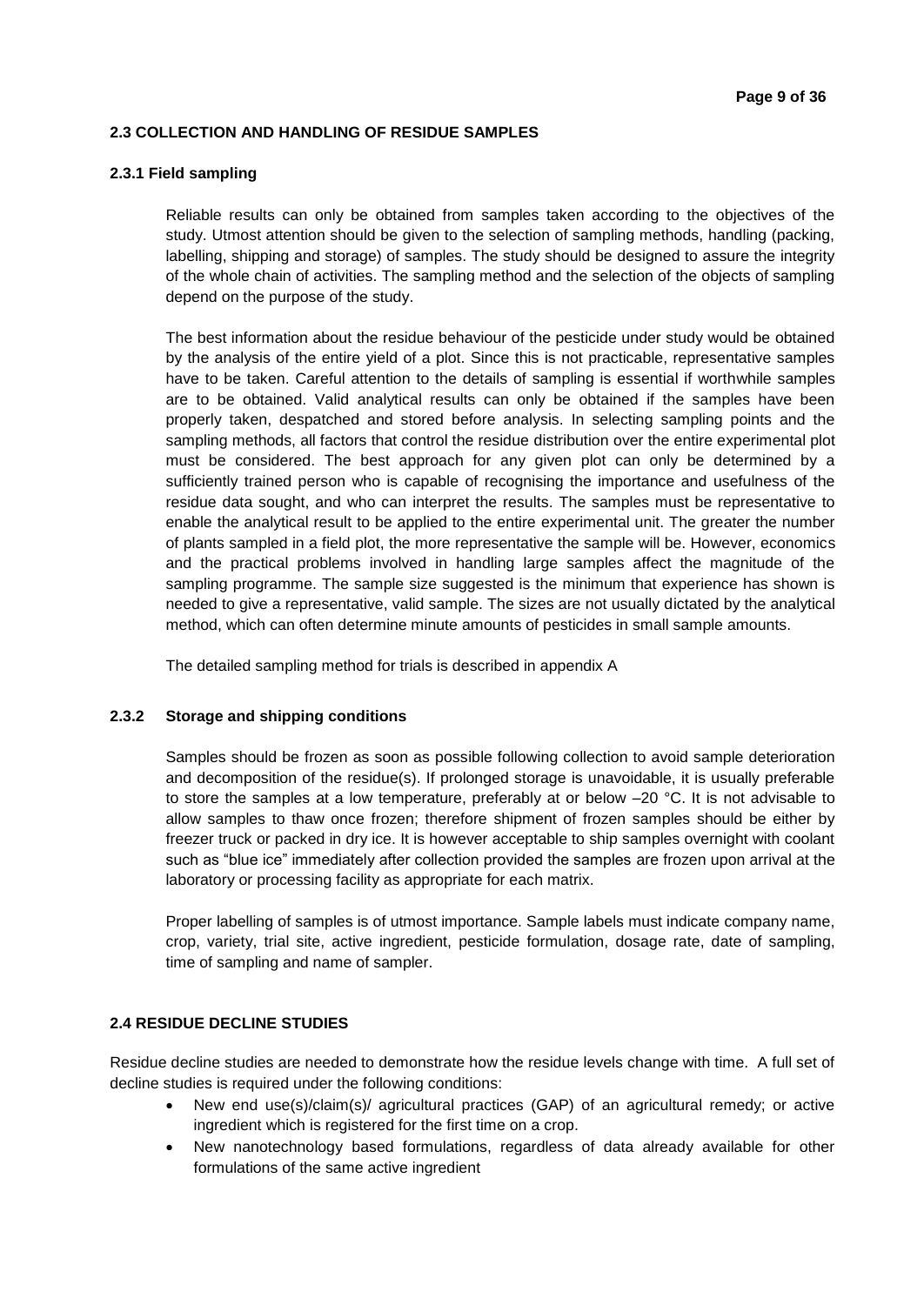- Controlled release formulations e.g. microencapsulated and slow release granular or other slow release formulations regardless of data already available for other formulations of the same active ingredient.
- Proposal to shorten the Official withholding period of a product.

#### **2.5 TERMINAL RESIDUE STUDIES**

#### **2.5.1 Terminal residue studies are sufficient to obtain registration approval under the following conditions:**

- Addition of a diluents(s) or carrier other than water; change in content of adjuvants/fertilizers/botanical extracts i.e. wetting agents and surfactants etc. that may lead to better penetration of the active substance;
- Changes in parameters such as (cGAP) e.g. increase in concentration of the active ingredient/s, application rates, application methods, timing of applications and frequency, area of application (indoor versus outdoor); The data requirements guidelines provide such explanations.
- Postharvest treatment applications (This must be done at zero (0) days only).

#### **2.5.2 In the following cases when the Official withholding period is 7 days or less and when the application rate of the active ingredient is the same as for an already registered formulation, terminal residue data will be required.**

- A new formulation type is introduced for an already registered active ingredient, on a particular crop, where the dosage rate of the active ingredient remains the same.
- A formulation type similar to that already registered (Act No. 36 of 1947) on the particular commodity whether originating from a source other than those already acknowledged or not, but which is to be applied using a different method of application which has not yet been registered for use on that particular commodity.
- A formulation type similar to that already registered (Act No. 36 of 1947) on a particular commodity but originating from a source other than that of the original formulator or other formulators holding registration (commonly referred to as Generic Registration).
- Changes are made to content of formulation components i.e. wetting agents and surfactants etc. that may lead to better penetration of the active ingredient(s).

For each of the situations in Section 2.5.2 above, the number of studies required is determined as follows: Referring to the crops on the label of the registered reference product, residue data should be generated on one third of those crops intended for inclusion on the label of the formulation being registered.

#### **2.6 ANALYSIS OF RESIDUES**

Residue analysis is the process of extracting and detecting the residue content present in food and environmental commodities.

The chemical analysis of all residue samples must be done by an OECD GLP accredited or ISO17025 compliant laboratory.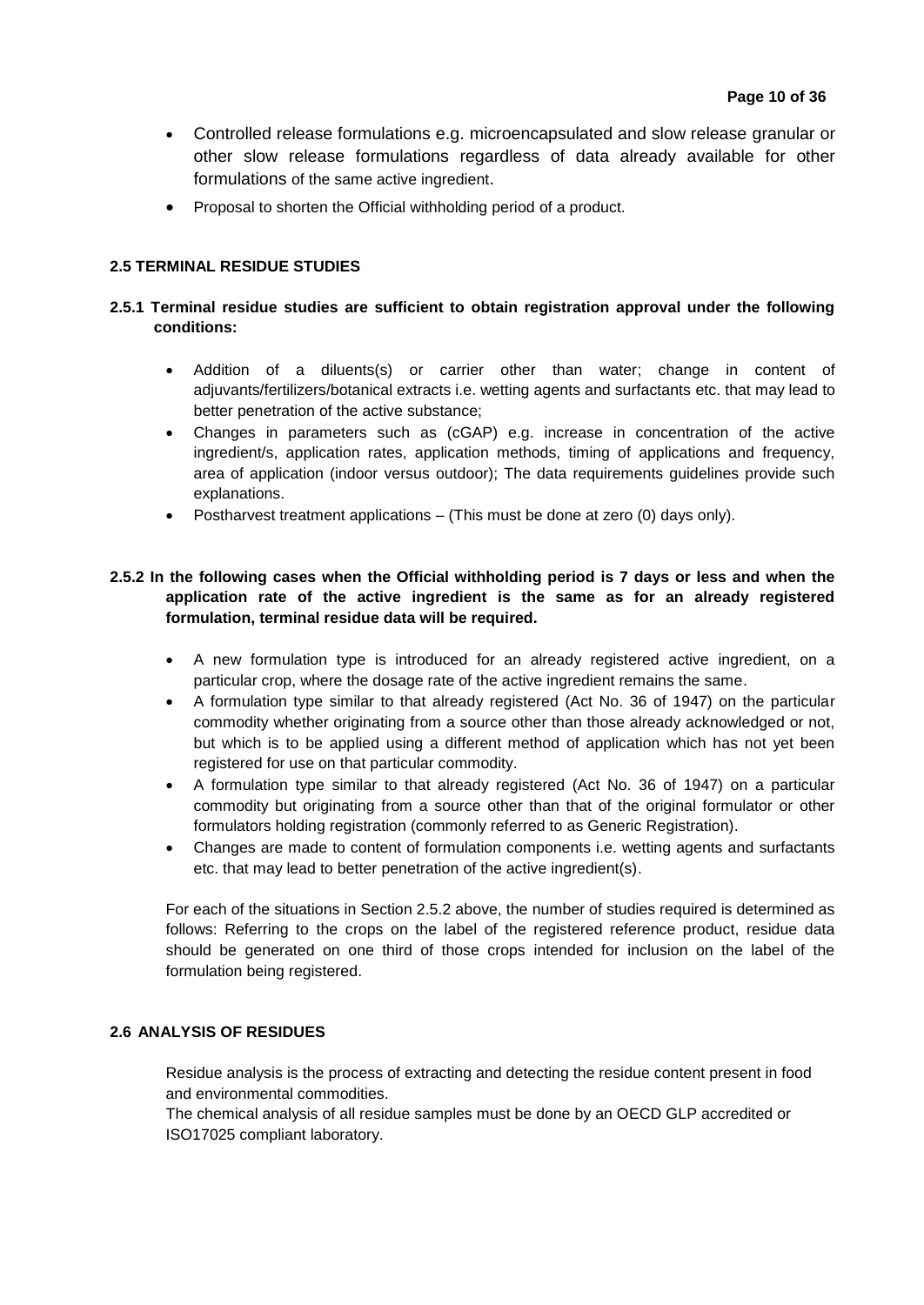#### **2.6.1 Analytical methods**

Validated analytical methods capable of determining many or specific residues in a single analysis should be used. The method(s) used for residue determination should be described in the residue test report. Recoveries should be at the spiking levels appropriate to the proposed Limit of Quantification (LOQ) per the analyte. Recovery determinations should lie between 70% and 120% of the known quantity of the pesticide and its metabolites spiked into the matrix blanks and should not exceed  $\pm$  20% standard deviation from sample to sample. If 70% recovery determination is not achieved, a different validated analytical method must be used, or a convincing explanation given specifying at which step the pesticide active ingredient loss occurred. Where less than 70% recovery determinations have been achieved, particularly for new molecules, such an active ingredient and its metabolites must not be acutely toxic.

Test Methods must be reported in accordance with the requirements of the specific OECD test guidelines**.** The main purpose of the OECD Pesticide Residue Analytical Methods Guidance Documents – EHS publication, series on Testing and Assessment, No 72; series on pesticide, No. 39, 2007 is to provide guidance on the residue analytical methods; it addresses the quality criteria and method validation criteria including independent laboratory validation requirements.

#### **2.6.2 Storage stability tests for analytical samples**

In cases where the storage of residue samples is longer than 12 months between sampling and analysis of residues, storage stability tests must be done following the guidelines in OECD 506: Stability of Pesticide Residues in Stored Commodities. Alternatively, information on the storage stability of pesticide residues in representative commodities which is available in the public domain (such as JMPR reports) is also acceptable.

#### **2.7 RESIDUE METABOLISM STUDIES**

Metabolism studies are required for new active ingredients to be registered for the first time in South Africa. The purpose of conducting metabolism studies is to determine the metabolic fate of the active ingredient. Many agricultural compounds undergo change during and after application to plants, soil, water and livestock. The composition of the terminal residue must therefore be determined before the analytical methodology can be developed and residues can be quantified. These studies need not have been conducted in South Africa.

#### **2.7.1 Plant metabolism**

Plant metabolism studies should:

- Provide information on the approximate level of total residues.
- Identify the major components of the total terminal residue.
- Discuss the presence of metabolites in the different plant parts (surface, leaves, stems etc).
- Indicate the route of distribution of any residue and its mobility (uptake from soil, absorption by plants or surface residue).
- Transgenic and non-transgenic crops may metabolise residues differently. Full and detailed information will be required for a transgenic crop with metabolism differences from the nontransgenic crop.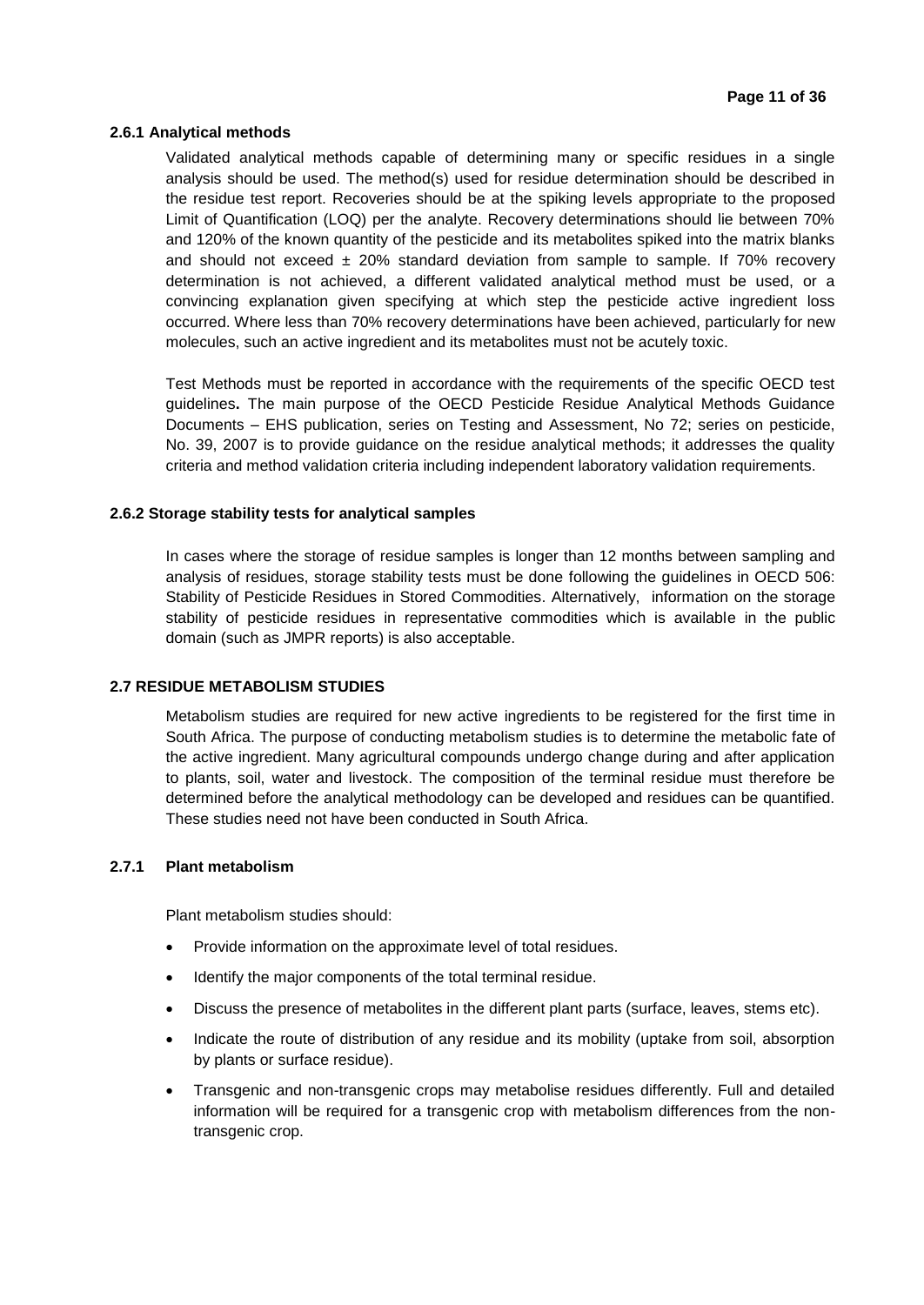Study conduct must be in accordance with OECD guideline 501 http://www.oecdilibrary.org/environment/test-no-501-metabolism-in-crops\_9789264061835-en.

#### **2.7.2 Animal metabolism (For new molecules)**

- Animal metabolism studies are required where there is any potential for livestock to be exposed to residues.
- The information must include documentation on the identity of the metabolites and the quantities present in different animal tissues (fat, muscle, kidneys etc) and excreta.
- For milk, the fat fraction should be separated from the aqueous portion by physical means and the total recovered residue in each fraction quantified.

 Study conduct must be in accordance with OECD guideline 503. http://www.oecd-ilibrary.org/environment/test-no-503-metabolism-in-livestock\_9789264061873 en

#### **2.7.3 Soil metabolism and mobility**

- Document the identity of the metabolites and the quantities present in different soil types (for example, sandy loam, clay).
- Soil mobility and half lives (DT50) of metabolites must be quantified.

#### **2.7.4 Metabolism Study Residues Definition**

Outcomes of metabolism studies are utilised to generate appropriate residue definitions for enforcement and risk assessment as they provide information of sufficient quality to allow generation of a concise residue definition for:

- Enforcement purposes in plant commodities (and, if necessary, animal tissues);
- Assessing the dietary burden of residues (this will require data on the toxicological properties of any significant metabolites, degradation products or impurities).

#### **2.8 CROP GROUPS AND EXTRAPOLATION OF MRLs (REFER TO TABLE 3)**

South Africa uses the Codex classifications for foods and feeds in establishing MRLs and approving use patterns.

Some crops can be grouped together based on their biological qualities e.g. citrus. When the use patterns are similar it is possible to extrapolate MRLs to other crops within the group (Table 3). Codex Crop Grouping has been used to group the commonly grown crops in South Africa and their possible extrapolation to other crops within the group. In order to extrapolate MRLs from one crop to another within the same group the following must be met:-

- The representative commodity must be major in terms of production and consumption and must be most likely to contain the highest residues
- All crops within the crop group must have similar pesticide requirements and use pattern must be similar.
- All the crops in a group/subgroup should be grown in South Africa
- A representative commodity is most likely similar in morphology, growth habit, pest problems and edible portion to related commodities within a group or subgroup.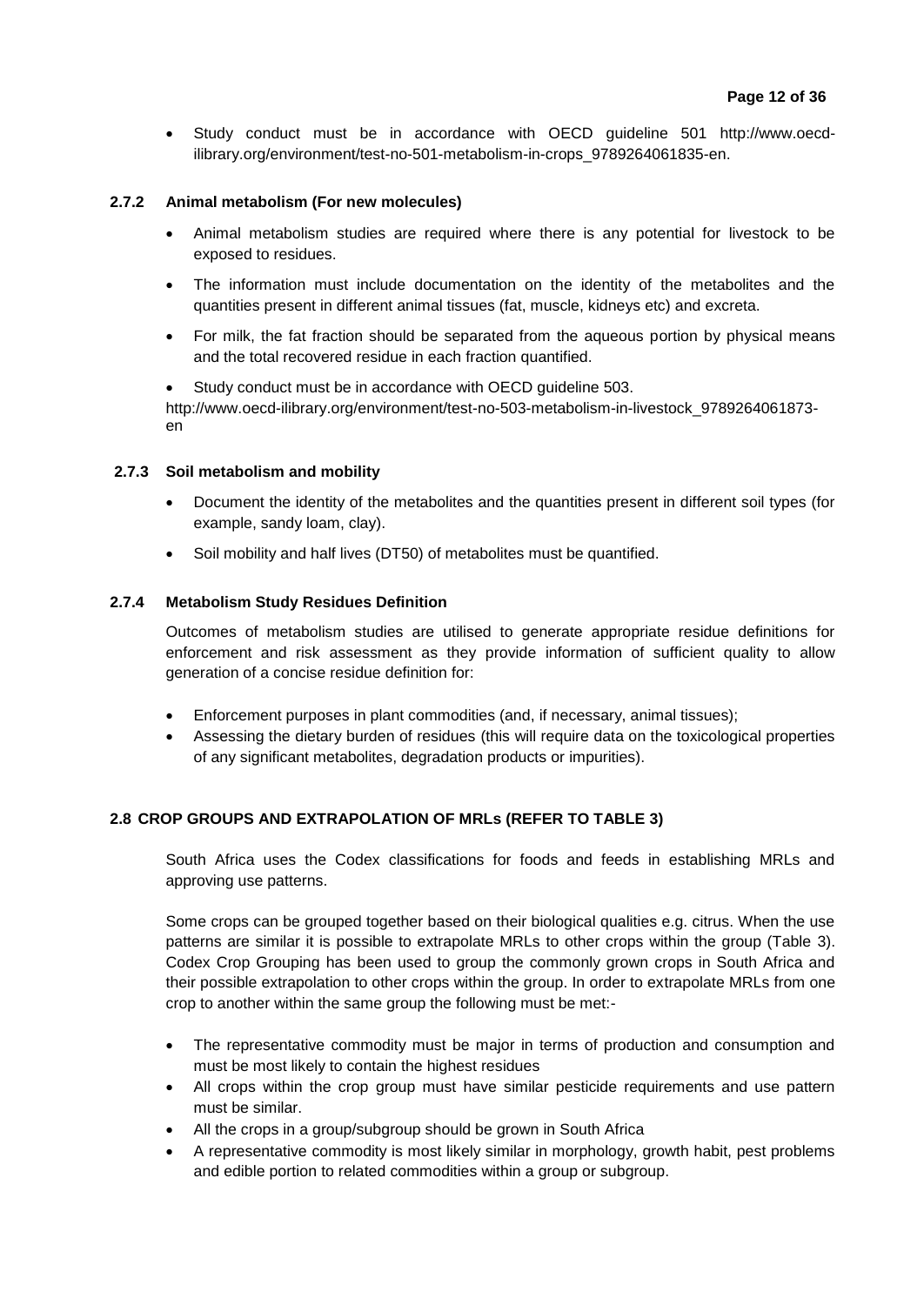The applicant has the right to choose which crops should be listed on the label based on the crop grouping concept.

The application of the above-mentioned principles in the selection of representative commodities is based on the assumption that all of the commodities in the same group are produced following a similar use pattern or good agricultural practice.

#### **3 RESIDUE TRIAL REQUIREMENTS FOR SETTING OF MRLs**

This section outlines the minimum data required to support a proposal for a maximum residue limit (MRL) for registration. The report on the study must include sufficient data and information detailing how the study was conducted and how the results were derived. This will aid in decision making on whether the study was scientifically valid.

The report should state the purpose of the study and describe the methods and materials used and the results, in a suitable format. Discussion of the results should be given to permit the evaluator (s) to make a recommendation on the MRL and proposed withholding period relative to the label use pattern.

The components of the report should include, but not necessarily be limited to, the following:

#### **3.1 Introduction**

Objectives of the trial

#### **3.2. Materials and Methods**

#### **3.2.1. Site Details**

- Location of trial site(s) for example Province, City, GPS Coordinates
- Description of the climatic geographic location
- Test system details—for example, crop/variety, animal/breed, planting date, summer/winter, growth stage, age, lactation period, plot dimensions, covered or open pens, number of replicates, treatment, number of controls, cultivation, feed regime, other treatments applied.
- Plot description e.g., plot size or area, row spacing, plant spacing, plants/area, crop height, seeding rates, number of seeds/area, exaggerated application rate, type of protection in case of a protected crop scenario, in case of a storage protection use give type, size and volume of store, also type and size of package of stored products (e.g., bulk, paper, plastic bag) etc
- Describe the agricultural practice of producing this crop in this region
- Soil type if the test material was applied directly to the soil, includes data on soil classification (for example, soil type, pH and organic matter).

#### **3.2.2. Application details**

- Test substance(s)—including batch number, content of active ingredient in formulation, formulation type, assay and/or stability data as applicable.
- Adjuvant (s) applied if any
- Other agricultural remedies applied for crop maintenance
- Dosage rates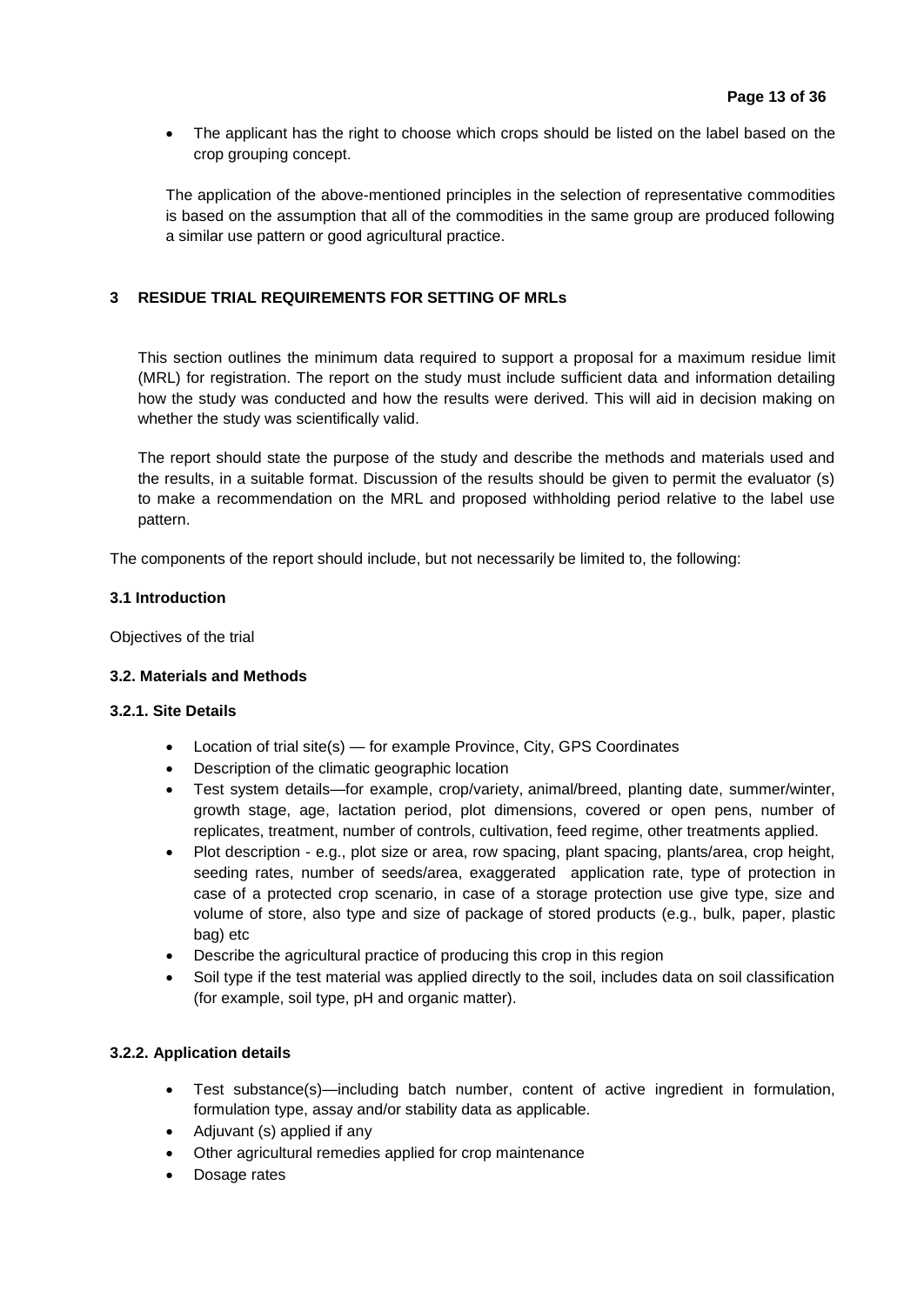- Volume applied—for example, L/ha, litres of spray.
- Number and Interval of applications Timing between treatments—for example, days, weeks, months.
- Date(s) of application(s).
- Method of Application
- Equipment used—for example, mist blower, knapsack or boom sprayer; animals—shower, jetting, dipping

#### **3.2.3. Sampling**

- Part of crop/animal sampled.
- Soil depth of sampling if applicable.
- Sample weight and number of units per replicate if applicable.
- Date(s) of sampling—the sampling regime is dependent on the persistency of the pesticide residues and must include the time of any proposed withholding period. sampling date(s) may be expressed as follows: T - 1 day
	- T + hours, after application.
	- $T + 24$  hours
	- $T +$  days, etc
- Method of sampling—samples should be taken first from the control group then from the lowest to the highest application. A specific description should be given of how the sample was taken and what was done to ensure the sample was representative.
- Growth stage/animal weight at sampling (including normal harvest date if applicable.
- Method of storage and shipment of samples from field site to laboratory.
- Storage conditions from time of collection/shipment/analysis.

#### **3.2.4. Preparation of sample**

- Details should be provided on how the samples were prepared for analysis, such as subsampling, chopping, mixing and grinding.
- Details should be provided on any pre-treatment carried out such as removal of fat, washing, peeling, soil removal.
- A homogenised sample is essential if a meaningful result is to be obtained.

#### **3.2.5. Analysis Details**

A summary of the method (uniquely numbered) should be given in the report. The entire method must be provided either as an appendix to the report or with the submission.

Analytical Methodology: Describe basic principle of analytical method(s) and their LOQ(s), Method ID or cross-reference to relevant method template

- Address of the facility carrying out the analysis
- Accreditation status of the laboratory
- Analytical Method Information
- Fortification Level
- Recovery (%)
- The period in which the analysis was carried out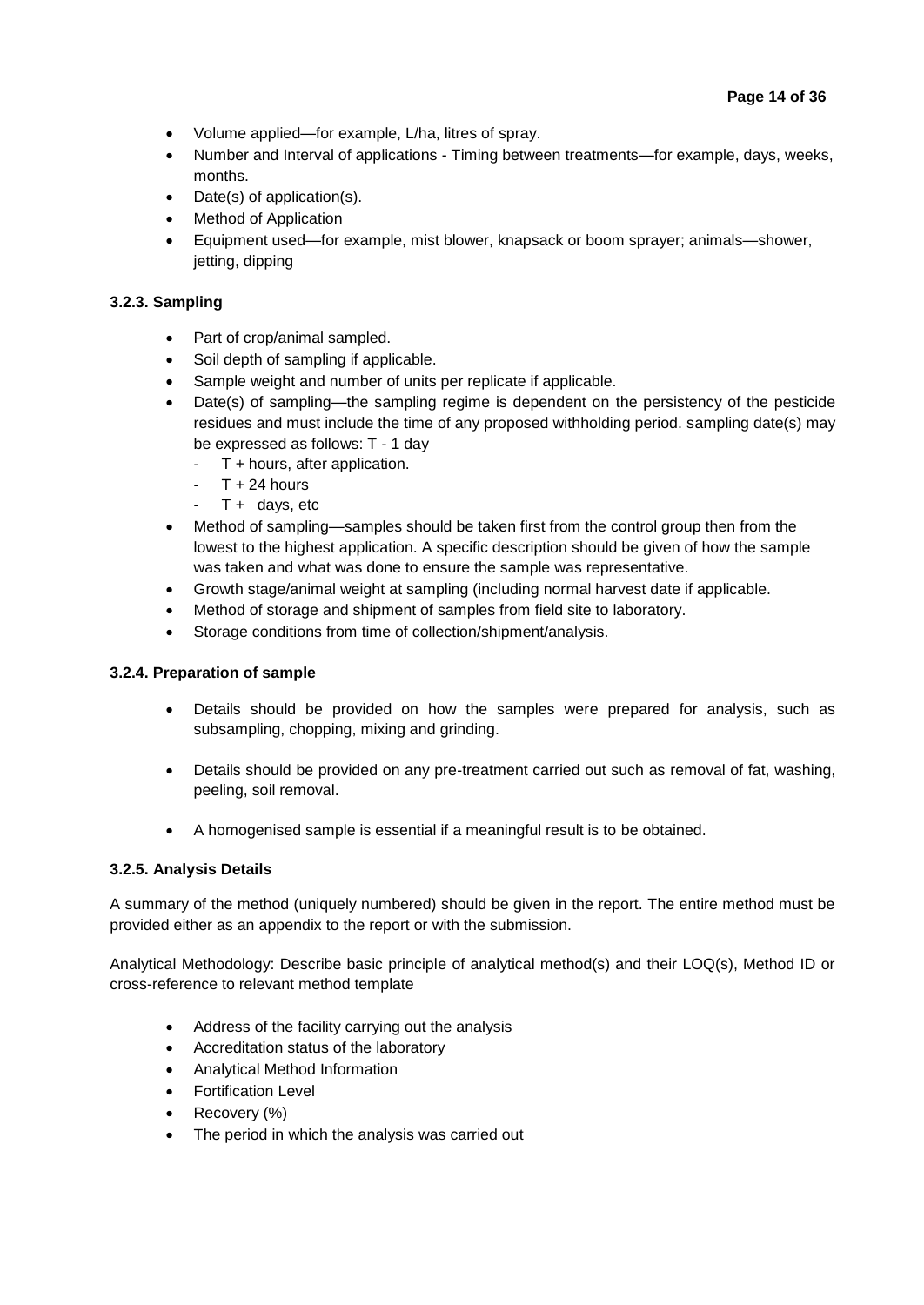#### **3.2.6 Storage Stability**

Describe longest storage interval between sampling in the field and analysis in the laboratory, and cross-reference to storage stability study, as applicable.

#### **3.2.7 Other information**

Weather details should be provided at or as close to the site(s) as possible. Include rainfall/irrigation and air temperature on day of application and daily for one week afterwards. Thereafter, data can be averaged on a weekly or monthly basis depending on the length of the trial.

Report on weather conditions during the post-application / pre-sampling period. Specify total amount of rain and general weather pattern. Mention dates in case of unusual conditions, e.g. heat/cold, wind, hail, etc. or where more than 15 mm of rain has fallen within 24 hours of an application. Indicate which application was thus affected.

#### **3.2.8 Discussion and Conclusions**

The discussion should include any aspects of the report that require explanation, including any unexpected results. Conclusions should be made to permit a recommendation to be made on the MRL and proposed withholding period relative to the label use pattern. Where applicable, climatic effects should be discussed.

#### **4. REFERENCES**

1. Australian Residue guideline No. 24, December 2000, *Residue trials to obtain Permanent MRLs for crops.* 

*2.* Australian Pesticides and Veterinary Medicines Authority: *Guidelines for the registration of agricultural adjuvant products (March 2009).*

3.Department of Agriculture, South Africa, August 1998. *Agricultural remedies Residue trial data requirements document* 

4.European Commission, SANCO 7525/VI/95 – 9 March 2011. Guidelines on comparability, extrapolation, group tolerances and data requirements for setting MRLs. [www.ec.europe.eu/food/plant/protection/resources/app-d.pdf.](http://www.ec.europe.eu/food/plant/protection/resources/app-d.pdf)

5.Food and Agricultural Organization (FAO) Evaluation of pesticide residues for estimation of maximum residue levels and calculation of dietary intake, Training Manual, 2011.

6.Food and Agricultural Organization (FAO) Plant Production And Protection Paper 197, Second Edition, 2009. *Submission and Evaluation of Pesticide Residue Data for The Estimation of Maximum Residue Levels in Food and Feed* 

7.Food and Agricultural Organization (FAO), 1990, *Guidelines on Producing Pesticide Residues Data from Supervised Trials* [www.fao.org/AG/aGP/AGPP/Pesticide/code/download/pesticide/pdf](http://www.fao.org/AG/aGP/AGPP/Pesticide/code/download/pesticide/pdf) 8.OECD, Guidelines for the testing of chemicals, July 2013.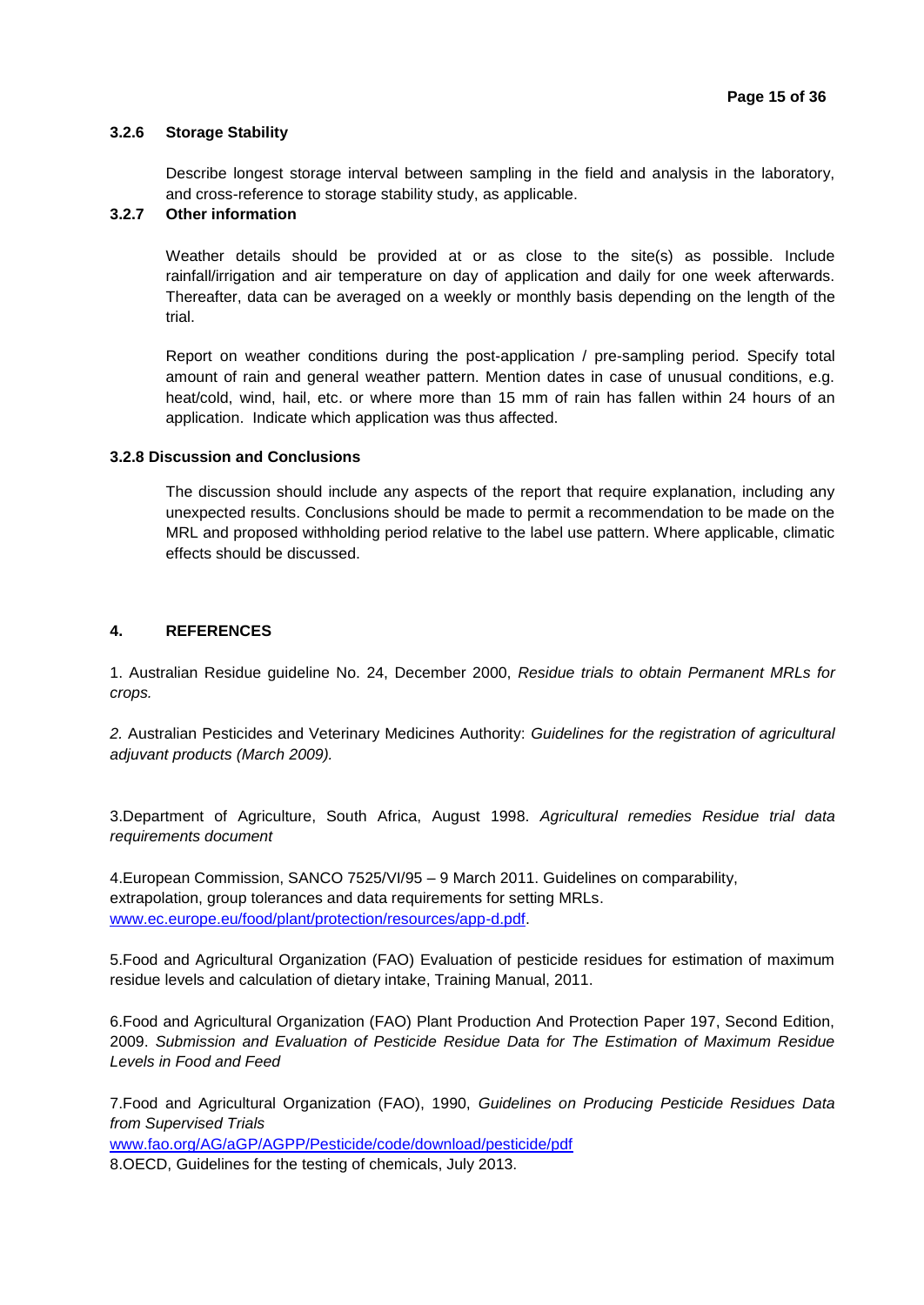9.OECD, Pesticide Residue Analytical Methods Guidance Documents – EHS publication, series on Testing and Assessment, No 72; series on pesticide, No. 39, 2007

10. OECD 506: Stability of Pesticide Residues in Stored Commodities

http://www.oecd-ilibrary.org/environment/test-no-506-stability-of-pesticide-residues-in-storedcommodities\_9789264061927-en

11.Organisation for Economic Co-operation and Development, OECD 509 guideline for testing of chemicals (Crop Field Trials), September 2009.

[http://www.oecd.org/officialdocuments/publicdisplaydocumentpdf/?cote=env/jm/mono\(2007\)17&doclangu](http://www.oecd.org/officialdocuments/publicdisplaydocumentpdf/?cote=env/jm/mono(2007)17&doclanguage=en) [age=en](http://www.oecd.org/officialdocuments/publicdisplaydocumentpdf/?cote=env/jm/mono(2007)17&doclanguage=en)

12.United States Environmental Protection Agency (US EPA), November 2008. *Crop Field trial Test Guideline, Version 5.0.6, November 2008*; [Http://febbs.access.gpo.gov/library/epa\\_860/860-](http://febbs.access.gpo.gov/library/epa_860/860-1500pdf) [1500pdf](http://febbs.access.gpo.gov/library/epa_860/860-1500pdf)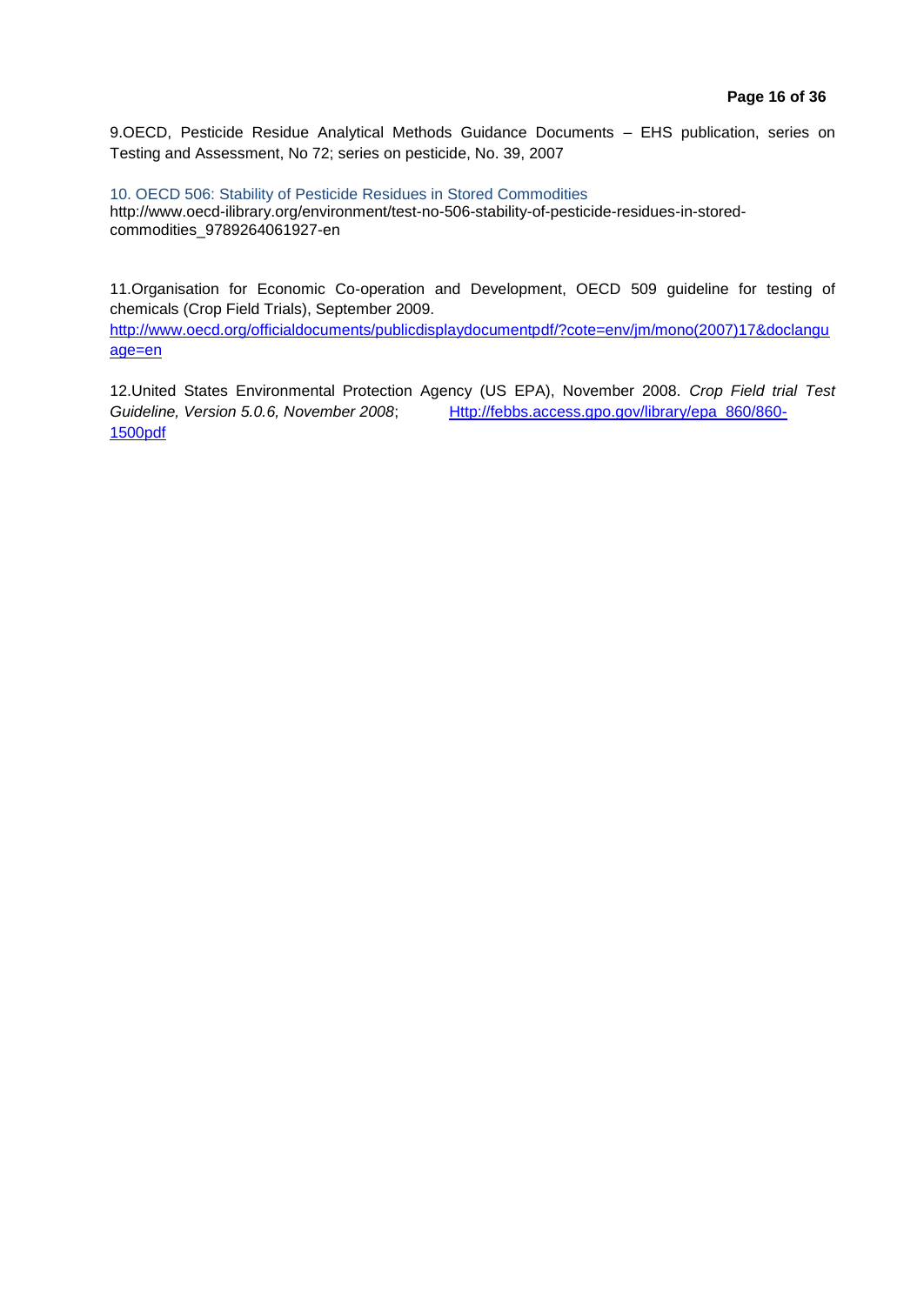#### **APPENDIX A: METHOD OF SAMPLING**

#### **1. General considerations**

Generally, the selection of the portions that make up the field sample should be made depending on the circumstances:

- randomly, e.g., by the use of random numbers
- systematically, .e.g., in the case of field crops on a diagonal ("X" or an "S" course)
- stratified random sampling from predetermined sampling-positions, e.g., in the case of tree fruits inner part and outer part of the canopy, i.e., fruits , directly exposed to spray and those covered by foliage, proportionally to the abundance of fruits in each stratum; within one stratum each fruit has an equal chance of being taken.

Points to be considered are:

- Avoid taking samples at the beginning or at the extreme ends of plots (start and finish of spraying).
- Take and bag the required weight or number of samples in the field and do not subsample until the samples are in a clean field laboratory or in the analytical laboratory.
- Sample all parts of the crop that can be consumed by humans or livestock.
- Where appropriate, consider commercial harvesting practice which reflects normal Good Agricultural Practice.
- Sampling should preferably be undertaken in the early hours of the morning when dew or rain has dried away and before the crop has been warmed by the sun.

#### **Replication**

Under normal circumstances one sample per plot is sufficient. Additional samples may be taken and held for security reasons, i.e., to guard against the possibility that a sample is lost or destroyed during transport, to ensure the investment in the trial is not wasted.

#### **Sample handling**

- Sample integrity should be maintained throughout the procedure.
- Take care not to remove surface residues during handling, packing or preparation.
- Avoid any damage to or deterioration of the sample which might affect residue levels.
- To provide a representative sample of the raw commodity, adhering soil may have to be removed from some crops, such as root crops. This may be done by brushing and, if necessary, gentle rinsing with cold running water.
- Sample control plots before treated plots (see also this appendix sections "Contamination" and "Control samples").

#### **2. Contamination**

It is vital to avoid any contamination with the pesticide under study or with other chemicals during sampling, transportation or subsequent operations. Special attention should, therefore, be paid to the following:

- Ensure that sampling tools and bags are clean. To avoid contamination use new bags and containers of suitable size and adequate strength. The bags or containers should be made of materials which will not interfere with the analysis.
- Avoid contamination of the sample by hands and clothes which may have been in contact with pesticides.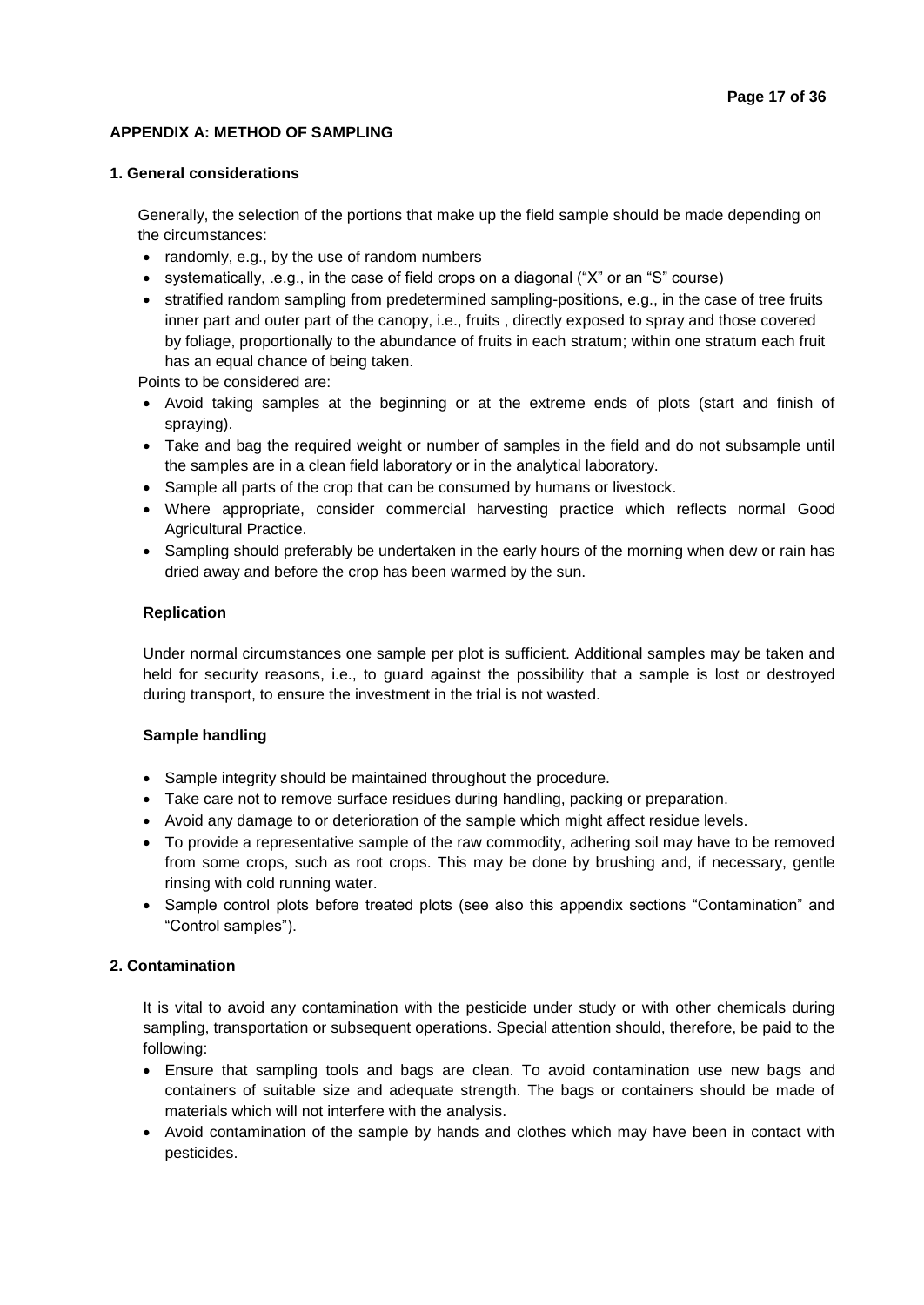- Do not allow the samples to come into contact with containers or equipment (including vehicles) that have been used for transporting or storing pesticides.
- Avoid sampling at the plot borders because the residue deposit may not be representative.
- Take special care to avoid contamination when commercial mechanical harvesting practices are used
- Avoid cross-contamination of crop and soil samples.
- Sampling should proceed from the control to the lowest treatment and so on to the highest treatment.

#### **3. Sampling in residue decline studies**

Samples to establish the residue decline should be taken as soon as the spray has dried (approximately two hours) and at regular intervals thereafter. The choice of sampling intervals will depend on the persistence of the chemical and the anticipated period between treatment and harvest or grazing. As guideline, samples should be collected at  $T + 0$  days,  $T + 3$  days,  $T + 7$ days;  $T + 0$  days,  $T + 7$  days,  $T + 14$  days,  $T + 28$  days,  $T + 56$  days etc. as may be necessary. In situations where it is expected that no residue will be present at harvest, samples should be taken at intervals up to the time the residue is expected to reach the non-detectable level. If multiple applications are recommended, a sample taken before the final application may be of value in determining the rate of degradation or decline between sprays. Sampling on at least four occasions, up to and including harvest, is recommended and it is important that the plot size is large enough to allow sampling at each interval. The proposed withholding period should be one of the sampling points.

#### DETAILED SAMPLING PROCEDURE

Table 2 shows the commodity to be analysed and sampling procedure outlining the quantity of sample to be taken, the edible portion of the commodity for particular crop groups and the portion of the commodity to which the MRL applies.

#### Fruits and tree nuts

- Circle each tree or bush and select fruit from all segments of the tree or plant, high and low, exposed and protected by foliage. For small fruits grown in a row, select fruit from both sides, but not within 1 metre of the end of the row.
- Select the quantity of the fruit according to its density on the tree or plant, i.e., take more from the heavily-laden parts.
- Take both large and small fruits where appropriate, but not so small or damaged that they could not be sold (except when taking immature samples for a residue decline study).

#### Vegetables

Bulb vegetables, root vegetables, tuber vegetables:

- Take samples from all over the plot, excluding 1 metre at the edges of the plot and the ends of the rows.
- To provide a representative sample of the raw commodity, adhering soil may have to be removed. This may be done by brushing and, if necessary, gentle rinsing with cold running water.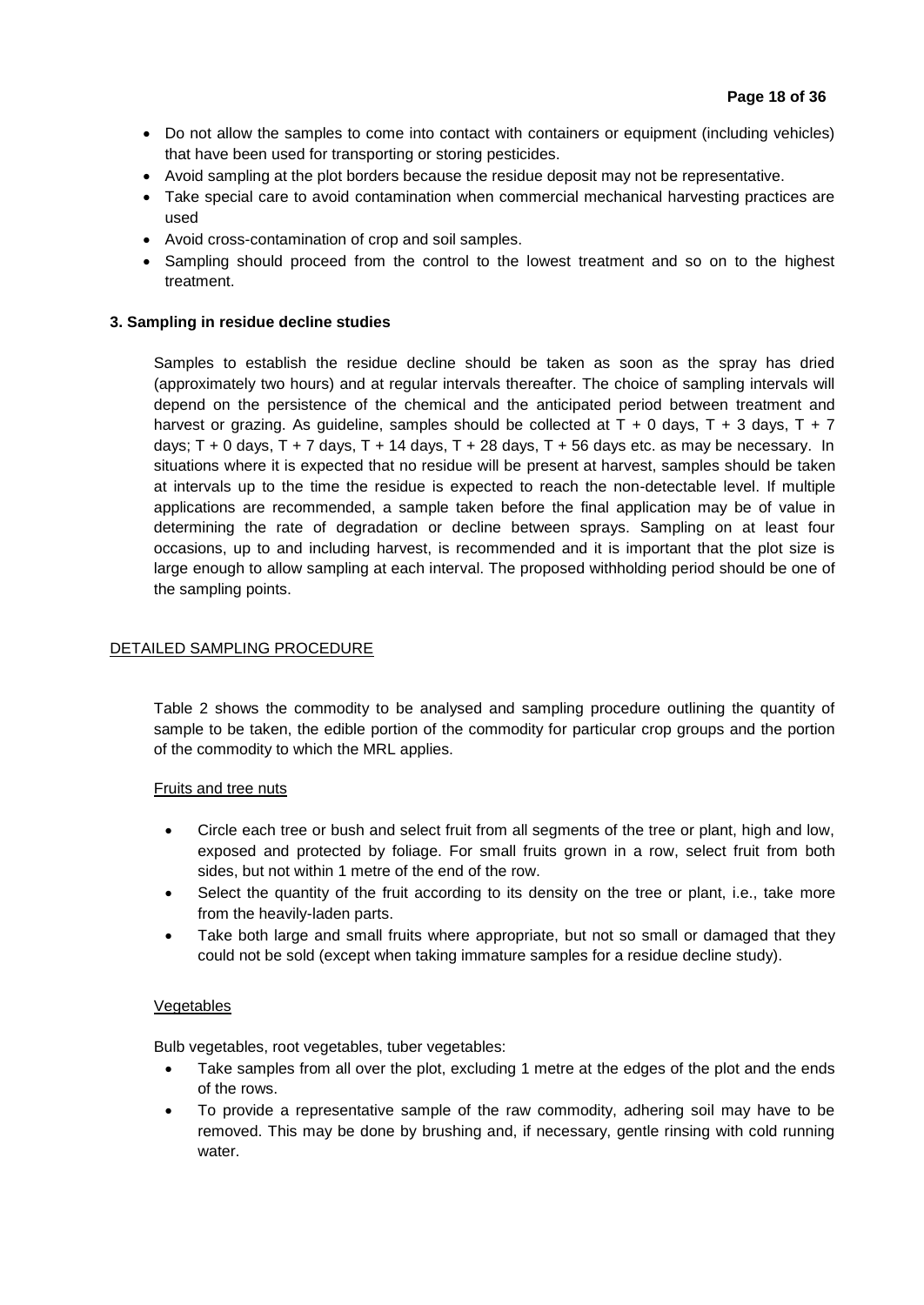Trim off tops according to local agricultural practice. Details of any trimming should be recorded. Where the tops are not used as animal feed (carrots, potatoes) they should be discarded; otherwise, e.g., turnips, beets, they should be bagged separately.

Brassica vegetables, leafy vegetables, stalk and stem vegetables, legume vegetables and fruiting vegetables:

- Take the sample from all parts of the plot, leaving 1 metre at the edges and ends of rows. The number of sampling points depends on the sample size of the crop (see below).
- Sample items of crops such as peas or beans protected from the spray by foliage and also from parts exposed to the spray.
- To provide a representative sample of the raw commodity, adhering soil may have to be removed. This may be done by brushing and, if necessary, gentle rinsing with cold running water.
- Do not trim except for the removal of obviously decomposed or withered leaves.
- Details of any trimming should be recorded.

#### Cereals:

- If the plot is small, cut the whole yield.
- If the plot is large but mechanical harvesting is not carried out, cut not less than twelve short lengths of row chosen from all over the plot. Cut stalks 15 cm above the ground and remove the grain from the straw.
- Care should be taken to avoid contamination when mechanical methods are used to separate the parts of the crop. The operation is best carried out in the laboratory.
- If the plots are harvested mechanically, take not less than twelve grab samples of grain and straw from the harvester at uniform intervals over the plot.
- Do not sample within 1 metre of the edges of the plot.

#### Grasses, forage and animal feed:

- Cut with shears at normal harvest height (usually 5 cm above the ground) the vegetation from not less than twelve areas uniformly spaced over the entire plot, leaving 1 metre at the edges of the plot.
- Record height of cutting and avoid soil contamination.
- Crops which are harvested mechanically can be sampled from the harvester as it proceeds through the crop.

#### Sugar cane

Select whole canes from 12 areas of the plot and take short, e.g., 20 cm, sections from all parts of the length of the canes. Care is necessary owing to the rapid changes which normally occur in cane juices. If required, 1 litre samples of juice should be taken and frozen immediately and then shipped in cans.

#### Seeds

Use essentially the same technique as for cereals, taking samples of mature seed from at least twelve parts of the plot. Where the sample is harvested by hand, seed should normally be sent to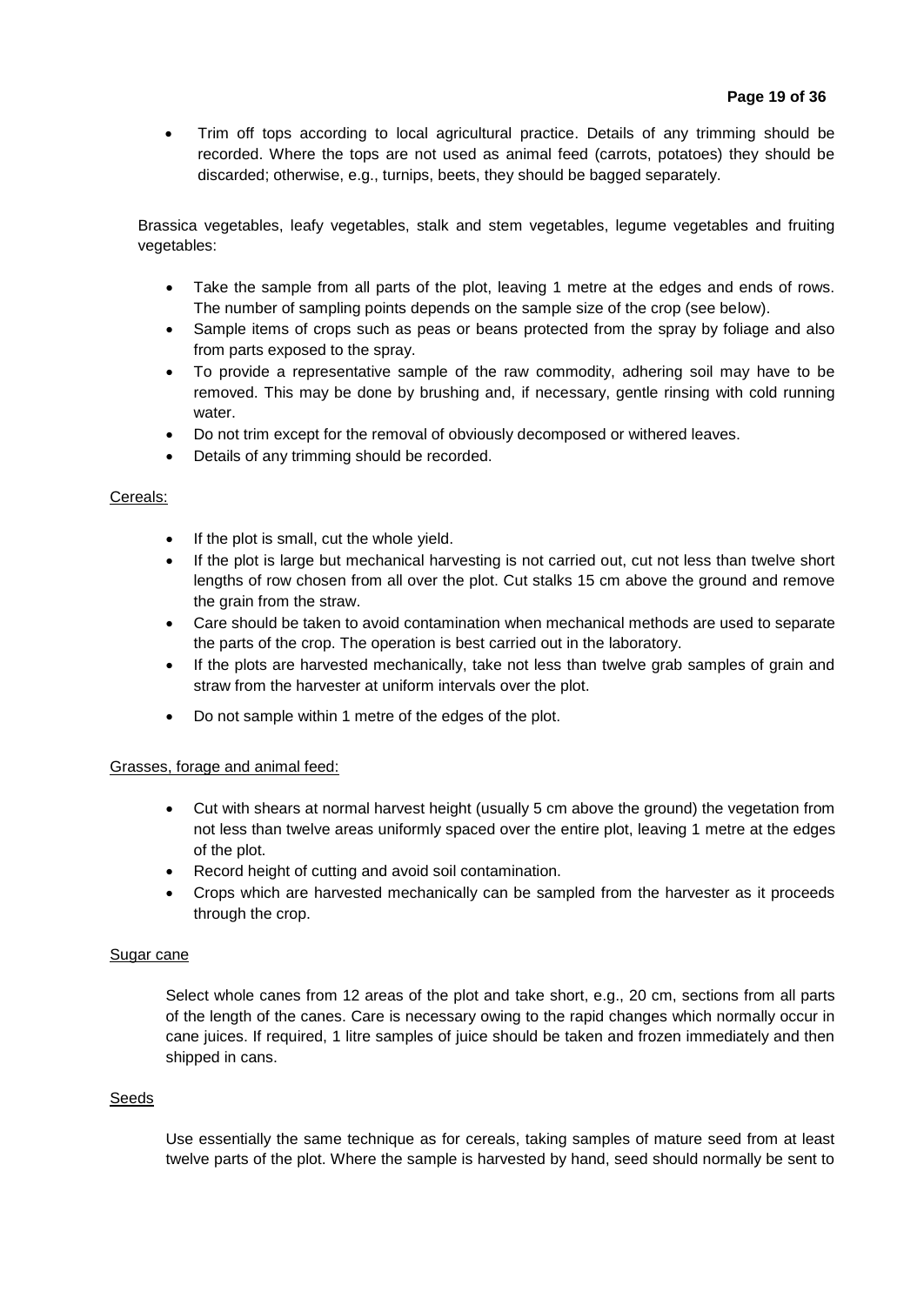the laboratory in the pod. Where mechanical harvesting is used, only the seed should be supplied.

#### Cotton seed

Pick the cotton at the normal stage of harvesting.

#### **Peanuts**

Collect at the normal stage of harvesting.

#### Sunflower seed:

- Where the sampling is done by hand select ripe heads.
- Where it is done mechanically submit the seed to the laboratory.

#### Herbs, Spices and Tea:

- Take samples in a manner reflecting common practice.
- The freshly harvested produce is not normally required for tea although herbs, such as parsley and chives, should be sampled fresh. In the case of hops, both fresh and dried cones should be supplied.

#### SAMPLING STORED COMMODITIES

Trials of post-harvest treatments of stored products should be carried out over a wide range of storage facilities, and the sampling technique must be carefully chosen if valid samples are to be obtained. The sampling procedures are usually designed for three kinds of storage conditions.

#### Sampling from bulk

Obtaining a representative sample from a (large) bulk container, e.g., of cereal grains, is difficult. If possible, samples should be taken at frequent intervals from the stream during transfer into another container. A probe sample is not representative but may be acceptable if:

it is possible to reach every part of the storage container

 a larger number of individual samples are taken before mixing and reducing to produce a final sample.

Agricultural residues are normally higher in the dust fraction and this should be recognised in the sampling procedure.

#### Sampling bagged commodities

Sampling of the commodity within a bag must be random. A representative sample from a large stack of bags can be obtained only if every bag is accessible. This is not always possible in practice and the alternative is to obtain a sample from a number of randomly chosen bags by probing. Since pesticide treatments are often directed to the surface of the bag, selective sampling to show the effect of the position of the bag in the stack and the penetration of the pesticide into the bag may be necessary.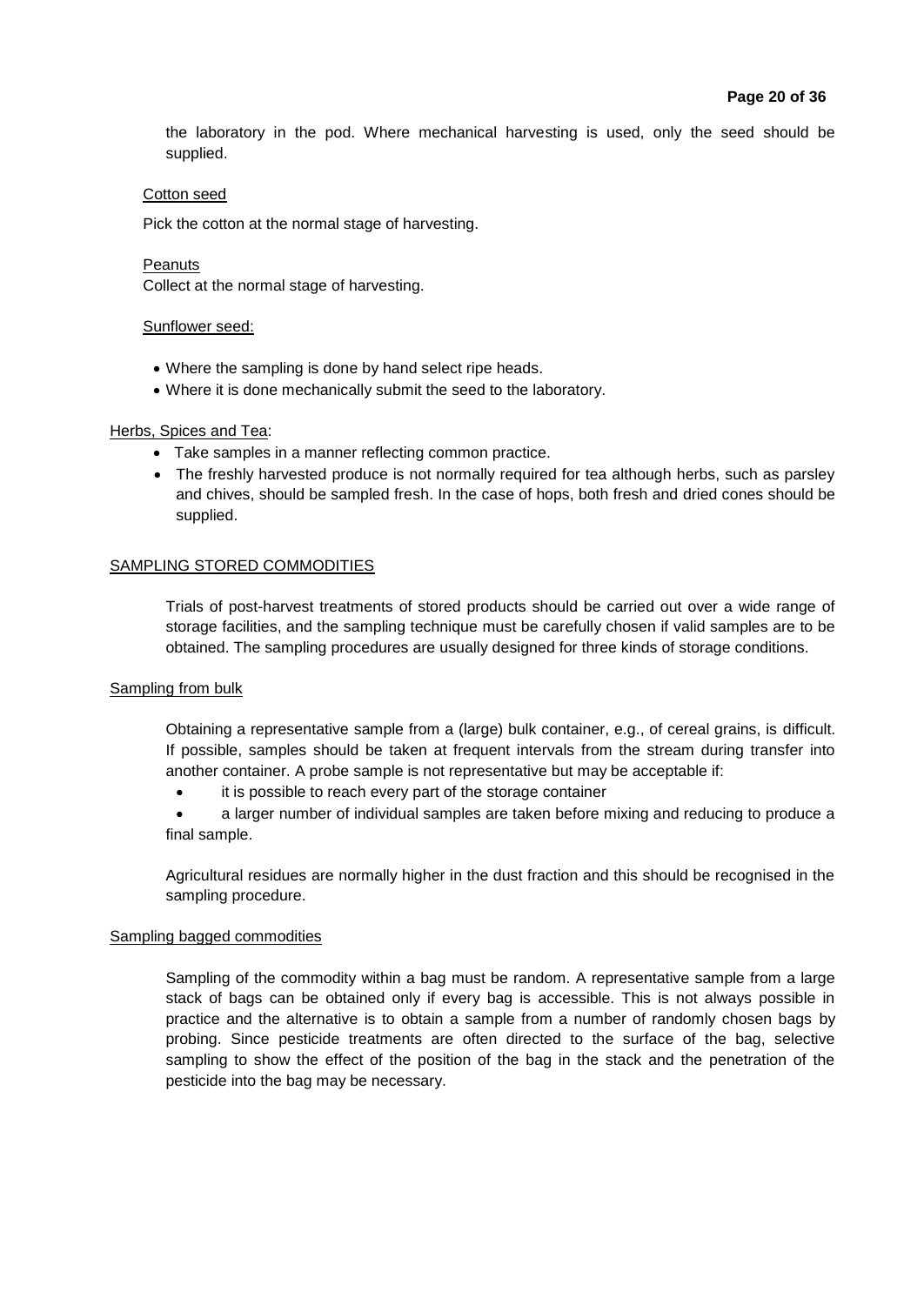#### Sampling fruit and vegetables in packing houses

Where post-harvest treatments are applied to fruit and vegetables in packing houses, an adequate number of samples must be taken to determine the range of residue levels resulting from variations in the treatment process. The effects on residue levels of concentration, temperature, duration of treatment, drying (after dip treatments) and subsequent handling may need to be considered. Post-harvest treated fruit and vegetables should be kept in, or packed in, commercial containers or punnets and stored at ambient or cool-room temperature according to normal commercial practice. Samples should then be drawn for analysis from the commercial containers at suitable intervals representing the time expected between treatment and subsequent marketing. The rate of disappearance or degradation of some residues depends on whether the commodity is held in a sealed or partly sealed container or is open to the air.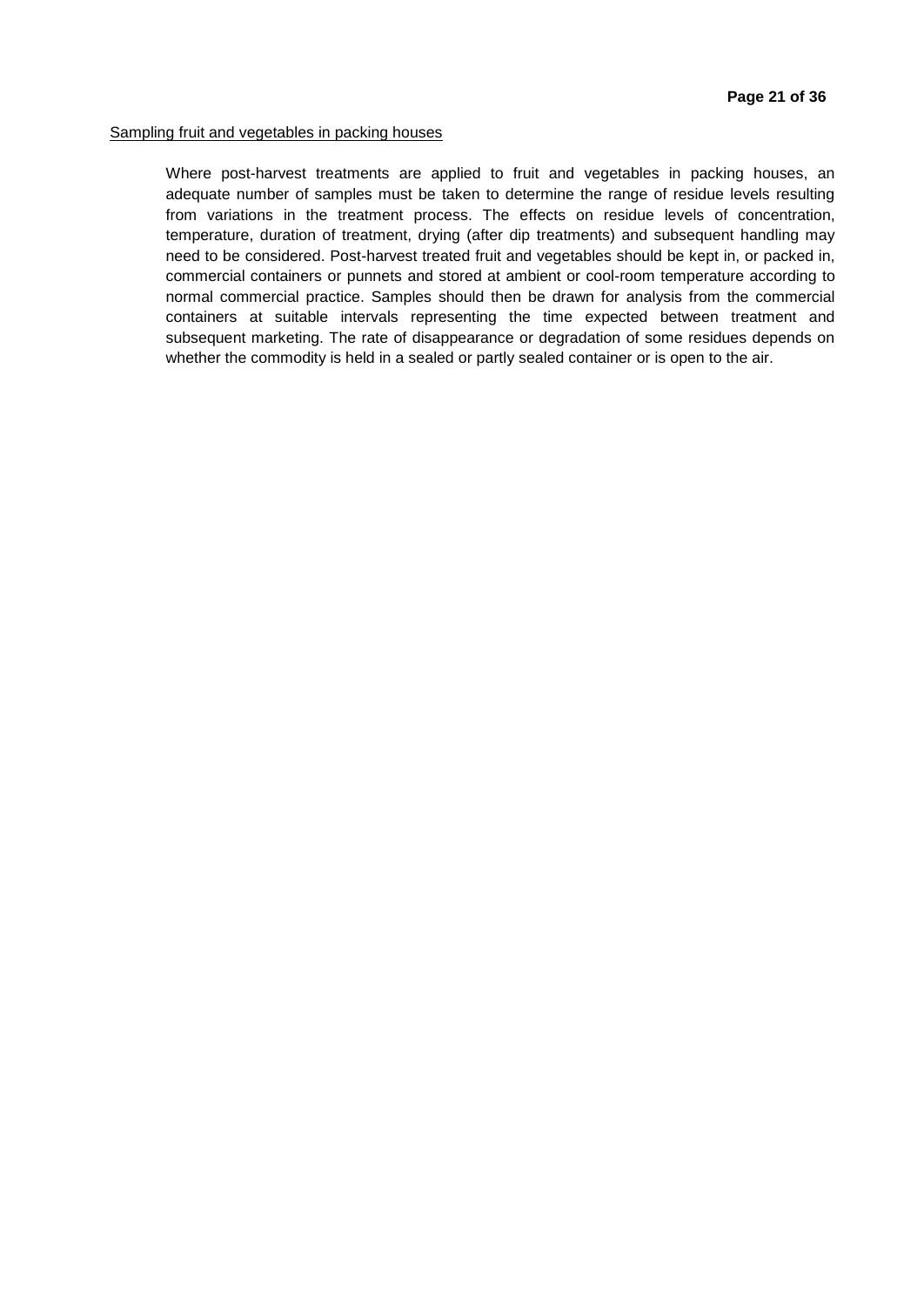#### **TABLE 1: REQUIRED RESIDUE TRIALS**

The following residue trial work is required on edible commodities and tobacco:

|       | <b>SITE OF APPLICATIONS</b>                         | <b>CLASS OF ACTIVE</b> | <b>Number of sites</b> | Minimum number of  | <b>INFORMATION TO BE PRESENTED</b>              |
|-------|-----------------------------------------------------|------------------------|------------------------|--------------------|-------------------------------------------------|
|       |                                                     | <b>INGREDIENT</b>      | (Three different       | trials at the      |                                                 |
|       |                                                     |                        | bioclimatic zones)     | <b>HIGHEST</b>     |                                                 |
|       |                                                     |                        |                        | <b>RECOMMENDED</b> |                                                 |
|       |                                                     |                        |                        | <b>DOSAGE</b>      |                                                 |
| $^*A$ | Made directly to edible portion or via roots        | Systemic or non-       | 3                      | 5                  | Full degradation pattern in three trials and at |
|       | (systemic)                                          | systemic               |                        |                    | harvest in the other two trials                 |
|       |                                                     |                        |                        |                    |                                                 |
|       | Made to soil (pre-plant or at planting), seed or    | Systemic               | 3                      | 5                  | As above                                        |
|       | seedling prior to development of edible portion via | Non-systemic           | 3                      | 5                  |                                                 |
|       | roots (systemic) or to plant prior to the           |                        |                        |                    | Residue at earliest possible stage for harvest  |
|       | development of edible portion                       |                        |                        |                    |                                                 |
|       |                                                     |                        |                        |                    |                                                 |
|       |                                                     |                        |                        |                    |                                                 |

Section A above is applicable in the following situations:

- A formulation type to be used on a particular commodity of which the active ingredient has never been registered on that particular commodity (Act No. 36 of1947) -
- A micro-encapsulated or controlled release formulation that would have the potential to extend the presence of residues, -
- A granular formulation applied intact and without further dilution.
- A formulation applied in conjunction with an adjuvant, diluent or carrier other than water (e.g. vegetable oil, mineral oil).
	- o If the label specifies the use of a particular adjuvant the trials must include that adjuvant applied according to the label recommendation of the adjuvant.
	- o If the label use is for an unspecified adjuvant, the residue data must include the adjuvant most commonly used in that agricultural sector.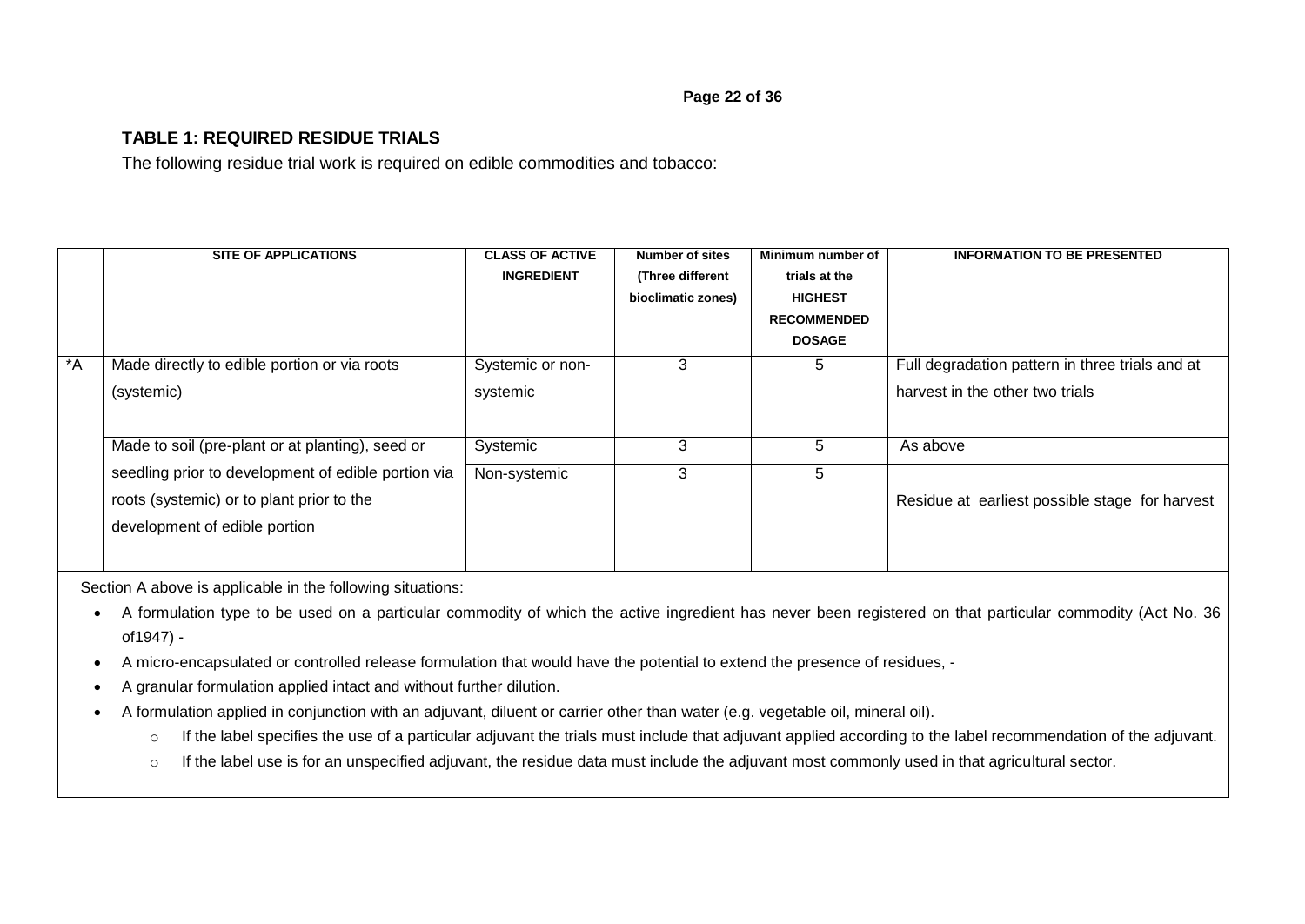|       | <b>SITE OF APPLICATIONS</b>                        | <b>CLASS OF ACTIVE</b> | <b>Number of sites</b> | Minimum number of  | <b>INFORMATION TO BE PRESENTED</b>                |
|-------|----------------------------------------------------|------------------------|------------------------|--------------------|---------------------------------------------------|
|       |                                                    | <b>INGREDIENT</b>      | (Three different       | trials at the      |                                                   |
|       |                                                    |                        | bioclimatic zones)     | <b>HIGHEST</b>     |                                                   |
|       |                                                    |                        |                        | <b>RECOMMENDED</b> |                                                   |
|       |                                                    |                        |                        | <b>DOSAGE</b>      |                                                   |
| $**B$ | Made directly to edible portion or via roots       | Systemic or non-       | 3                      | 5                  | Residue at end of official withholding period     |
|       | (systemic)                                         | systemic               |                        |                    |                                                   |
|       | Made to soil, seed or seedling prior to            | Systemic               | 3                      | 5                  | Residue at earliest possible stage for harvest    |
|       | development of edible portion via roots (systemic) | Non-systemic           | 0/3                    | 0/5                | None if conditions set below on section B are     |
|       | or to plant prior to the development of edible     |                        |                        |                    | met. If conditions set below are not met in full. |
|       | portion                                            |                        |                        |                    | then a minimum of 5 trials must be done in 3      |
|       |                                                    |                        |                        |                    | bioclimatic zones.                                |

#### **Page 23 of 36**

\*\* Section B above is applicable in the following situations:

 A formulation type similar to that already registered (Act No. 36 of 1947) on the particular commodity whether originating from a source other than those already acknowledged or not, but which is to be applied using a different method of application which has not yet been registered for use on that particular commodity –

 A formulation type containing an active ingredient already registered (Act No. 36 of 1947) on a particular commodity but being of a different type of formulation not registered for application on that particular commodity -,

o If the different formulation type is a wettable powder, suspension concentrate, dustable powder, soluble powder, soluble liquid, water dispersible granule, emulsifiable concentrate or a tablet and the already registered formulation type any of the mentioned formulation types, no residue trials are required on condition that:

(a) the official withholding period is longer than 7 days, and

- (b) the application rate of the active ingredient is the same as that of the already registered formulation, and
- (c) the method and timing of application are the same as for the already registered formulation.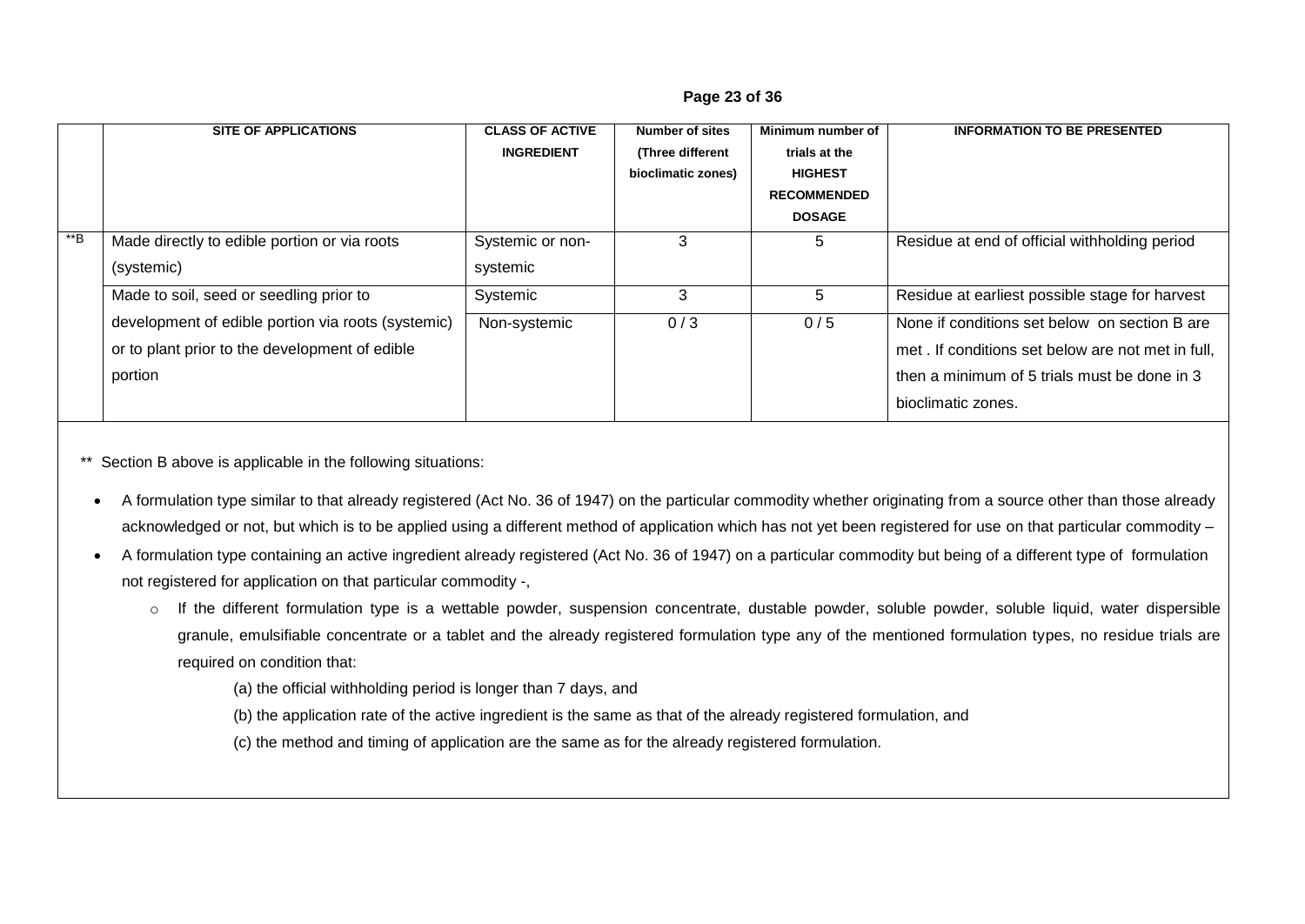#### **Page 24 of 36**

|        | <b>SITE OF APPLICATIONS</b>                        | <b>CLASS OF ACTIVE</b> | <b>Number of sites</b> | Minimum number of  | <b>INFORMATION TO BE PRESENTED</b>               |
|--------|----------------------------------------------------|------------------------|------------------------|--------------------|--------------------------------------------------|
|        |                                                    | <b>INGREDIENT</b>      | (Three different       | trials at the      |                                                  |
|        |                                                    |                        | bioclimatic zones)     | <b>HIGHEST</b>     |                                                  |
|        |                                                    |                        |                        | <b>RECOMMENDED</b> |                                                  |
|        |                                                    |                        |                        | <b>DOSAGE</b>      |                                                  |
| $***C$ | Made directly to edible portion or via roots       | Systemic or non-       | 3                      | 5                  | Residue at end of official withholding period    |
|        | (systemic)                                         | systemic               |                        |                    |                                                  |
|        | Made to soil, seed or seedling prior to            | Systemic               | 3                      | 5                  | Residue at end of official withholding period    |
|        | development of edible portion via roots (systemic) | Non-systemic           | 0/3                    | 0/5                | None if all condition set below on Section C     |
|        | or to plant prior to the development of edible     |                        |                        |                    | are met. If conditions on Section C are not met  |
|        | portion                                            |                        |                        |                    | in full, then a minimum of 5 trials must be done |
|        |                                                    |                        |                        |                    | in 3 bioclimatic zones.                          |

\*\*\* Section C above is applicable in the following situations:

o A formulation type similar to that already registered on a particular commodity (Registered Reference Product) but originating from **a source other than that of the original formulator** or other formulators holding registration-

Referring to the crops on the label of the Registered Reference Product, residue trials must be undertaken on one third of those crops intended for inclusion on the label of the product to which the application pertains. However, where the formulation type from a new source is a wettable powder, suspension concentrate, dustable powder, soluble powder, soluble liquid, water dispersible granule, emulsifiable concentrate or a tablet and the already registered formulation type any of the mentioned formulation types, no residue trials are required on condition that:

- (a) the official withholding period is longer than 7 days, and
- (b) the application rate of the active ingredient is the same as that of the already registered formulation, and
- (c) the method and timing of application are the same as for the already registered formulation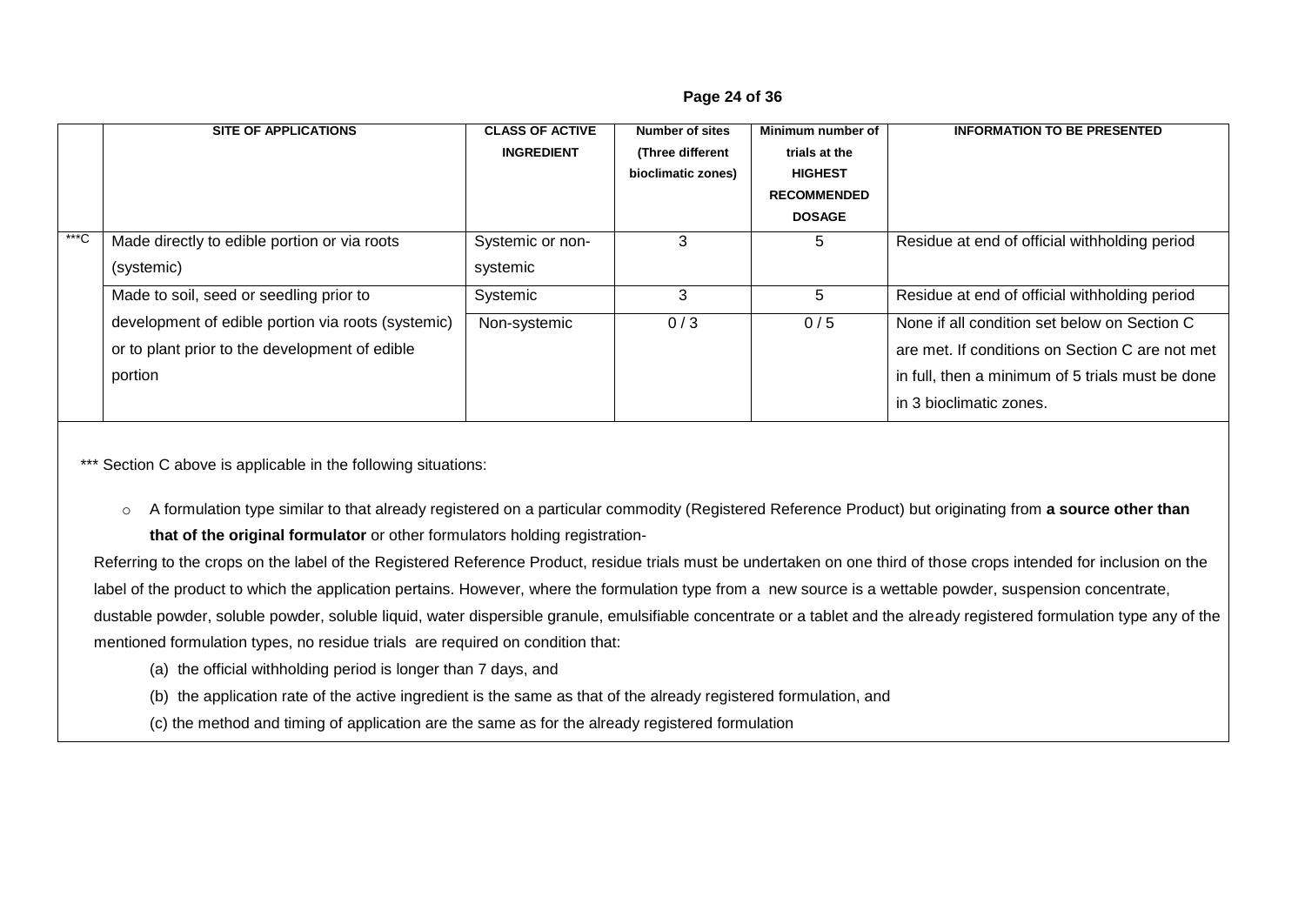#### **TABLE 2: COMMODITY TO BE ANALYSED AND SAMPLING PROCEDURE**

| <b>Classification of Commodities</b>                                                  | <b>Field Sample Size</b> | Portion of Commodity to Which the Codex                                                      |  |  |  |  |
|---------------------------------------------------------------------------------------|--------------------------|----------------------------------------------------------------------------------------------|--|--|--|--|
|                                                                                       |                          | <b>MRL Applies (and Which Is Analysed)</b>                                                   |  |  |  |  |
| <b>Group 1 - ROOT AND TUBER VEGETABLES</b>                                            |                          |                                                                                              |  |  |  |  |
| (Codex Classification <sup>69</sup> Group 016: Root and tuber vegetables)             |                          |                                                                                              |  |  |  |  |
| Root and tuber vegetables are                                                         |                          |                                                                                              |  |  |  |  |
| starchy foods derived from the                                                        |                          |                                                                                              |  |  |  |  |
| enlarged<br>solid<br>roots,<br>tubers,                                                |                          |                                                                                              |  |  |  |  |
| rhizomes,<br>mostly<br>corms<br><b>or</b>                                             |                          |                                                                                              |  |  |  |  |
| subterranean, of various species                                                      |                          |                                                                                              |  |  |  |  |
| of plants. The entire vegetable                                                       |                          |                                                                                              |  |  |  |  |
| may be consumed.                                                                      |                          |                                                                                              |  |  |  |  |
| Root and tuber vegetables:                                                            |                          | Whole commodity after removing tops. Wash                                                    |  |  |  |  |
| Beets, carrots, celeriac, parsnips,                                                   | Tubers or roots          | the roots or tubers in cold running water,                                                   |  |  |  |  |
| potatoes, radishes,                                                                   | sampled from 12          | brushing gently with a soft brush to remove                                                  |  |  |  |  |
| rutabagas, sugar beet, sweet                                                          | plants (the sample       | loose soil and debris, if necessary, and then                                                |  |  |  |  |
| potatoes, turnips, yams                                                               | should weigh at least 2  | dab lightly with clean tissue paper to dry. For                                              |  |  |  |  |
|                                                                                       | kg)                      | carrots, after drying the tops are carefully cut                                             |  |  |  |  |
|                                                                                       |                          | off with a knife by cutting through the bottom                                               |  |  |  |  |
|                                                                                       |                          | of the stem at the lowest point of attachment                                                |  |  |  |  |
|                                                                                       |                          | of the outer petioles. If an annulus of root                                                 |  |  |  |  |
|                                                                                       |                          | tissue is thereby severed from hollow-crown                                                  |  |  |  |  |
|                                                                                       |                          | roots, the material should be re-combined                                                    |  |  |  |  |
|                                                                                       |                          | with the roots.                                                                              |  |  |  |  |
| <b>Group 2 - BULB VEGETABLES</b><br>(Codex Classification Group: 009 Bulb vegetables) |                          |                                                                                              |  |  |  |  |
|                                                                                       |                          |                                                                                              |  |  |  |  |
| Bulb vegetables are pungent,<br>flavourful foods derived from                         |                          | Remove adhering soil (e.g. by rinsing in                                                     |  |  |  |  |
| the fleshy scale bulbs or growth                                                      |                          | running water or by gentle brushing of the dry<br>commodity).                                |  |  |  |  |
| buds of alliums of the lily family                                                    |                          |                                                                                              |  |  |  |  |
| (Liliaceae). The entire bulb may                                                      |                          |                                                                                              |  |  |  |  |
| be consumed following removal                                                         |                          |                                                                                              |  |  |  |  |
| of the parchment-like skin.                                                           |                          |                                                                                              |  |  |  |  |
| <b>Bulb vegetables:</b>                                                               | Leeks, bulb onions: 12   | Bulb, dry onions and garlic:                                                                 |  |  |  |  |
| Garlic, leeks, onions, spring                                                         | plants Spring onions:    |                                                                                              |  |  |  |  |
| onions                                                                                | 24 plants (the sample    | Whole commodity after removal of roots and                                                   |  |  |  |  |
|                                                                                       | should weigh at least 2  | whatever parchment skin is easily detached.                                                  |  |  |  |  |
|                                                                                       | kg) Garlic, shallots: 12 |                                                                                              |  |  |  |  |
|                                                                                       | bulbs from at least 12   | Leeks and spring onions:                                                                     |  |  |  |  |
|                                                                                       | plants<br>(the<br>sample | Whole vegetable after removal of roots and                                                   |  |  |  |  |
|                                                                                       | should weigh at least 2  | adhering soil.                                                                               |  |  |  |  |
|                                                                                       | kg                       |                                                                                              |  |  |  |  |
| <b>Group 3 - LEAFY VEGETABLES (EXCEPT BRASSICA VEGETABLES)</b>                        |                          |                                                                                              |  |  |  |  |
| leafy vegetables))                                                                    |                          | (Does not correspond to Codex Classification Group 013: Leafy vegetables (including Brassica |  |  |  |  |
| Leafy vegetables (except Group 4                                                      |                          |                                                                                              |  |  |  |  |
| vegetables) are foods derived                                                         |                          |                                                                                              |  |  |  |  |
| from the leaves of a wide variety                                                     |                          |                                                                                              |  |  |  |  |
| of edible plants including leafy                                                      |                          |                                                                                              |  |  |  |  |
| parts of Group 1 vegetables. The                                                      |                          |                                                                                              |  |  |  |  |
|                                                                                       |                          |                                                                                              |  |  |  |  |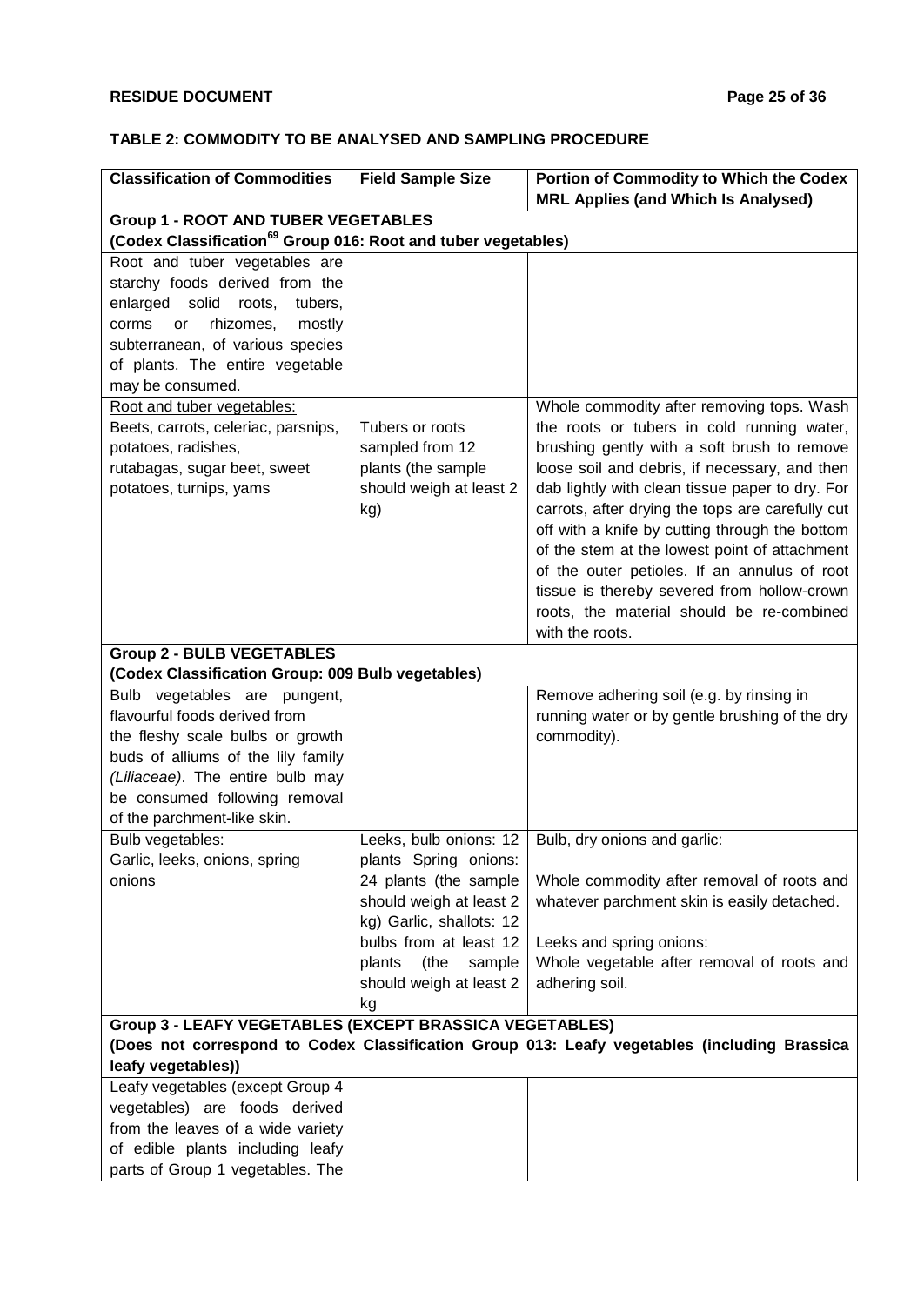### **RESIDUE DOCUMENT Page 26 of 36**

| Leafy vegetables of the brassica<br>family are grouped separately.<br>12<br>Whole commodity after removal of obviously<br>Leafy vegetables:<br>Endive,<br>lettuce:<br>Spinach,<br>decomposed or withered leaves.<br>Beet leaves, corn salad, endive,<br>plants<br>lettuce, radish leaves,<br>chicory: 1 kg from >12<br>spinach, sugar beet leaves,<br>Small<br>leafed<br>plants<br>Swiss chard<br>salad crops: 0.5 kg<br>from 12 plants or sites<br>in plot<br><b>Group 4 - BRASSICA (COLE) LEAFY VEGETABLES</b><br>(Does not correspond to Codex Classification Group 010: Brassica vegetables)<br>Brassica (cole) leafy vegetables<br>are foods derived from the leafy<br>and<br>immature<br>parts,<br>stems<br>of<br>inflorescences<br>plants<br>commonly known and botanically<br>classified as brassicas and also<br>known as cole vegetables. The<br>entire<br>vegetable<br>be<br>may<br>consumed.<br>Whole commodity after removal of obviously<br>Brassica leafy vegetables:<br>Large brassica crops:<br>withered<br>For<br>Broccoli, Brussels sprouts,<br>12 plants<br>decomposed<br>leaves.<br>or<br>Broccoli: 2kg from 12<br>cauliflower and headed broccoli analyse<br>cabbage, Chinese cabbage, red<br>cabbage, Savoy, cauliflower,<br>plants<br>flower head and stems, discarding leaves; for<br>collards, kales, kohlrabi, mustard<br>Brussels sprouts analyse "buttons" only.<br>Brussels sprouts: 2kg<br>12<br>plants.<br>from<br>greens<br>Buttons to be taken<br>from at least 2 levels<br>on each plant. Kale: 2<br>from 12 plants<br>kg<br>sampled from 2 levels<br>per plant<br>The total should be 2<br>kg sample for each<br>sampled crop.<br><b>Group 5 - STEM VEGETABLES</b><br>(Codex Classification Group 017: Stalk and stem vegetables)<br>Stem vegetables are foods<br>derived from the edible stems or<br>shoots of a variety of plants.<br>Whole commodity after removal of obviously<br>Stem vegetables:<br>At least 12 stalks (the<br>decomposed or withered leaves. Rhubarb<br>Artichoke,<br>sample should weigh<br>celery,<br>chicory<br>at least 2 kg.<br>(witloof), rhubarb<br>and asparagus: stems<br>Celery<br>only.<br>and<br>asparagus:<br>remove<br>adhering soil (e.g., by rinsing<br>in running water or by gentle brushing of the<br>dry commodity). | entire leaf may be consumed. |  |
|-----------------------------------------------------------------------------------------------------------------------------------------------------------------------------------------------------------------------------------------------------------------------------------------------------------------------------------------------------------------------------------------------------------------------------------------------------------------------------------------------------------------------------------------------------------------------------------------------------------------------------------------------------------------------------------------------------------------------------------------------------------------------------------------------------------------------------------------------------------------------------------------------------------------------------------------------------------------------------------------------------------------------------------------------------------------------------------------------------------------------------------------------------------------------------------------------------------------------------------------------------------------------------------------------------------------------------------------------------------------------------------------------------------------------------------------------------------------------------------------------------------------------------------------------------------------------------------------------------------------------------------------------------------------------------------------------------------------------------------------------------------------------------------------------------------------------------------------------------------------------------------------------------------------------------------------------------------------------------------------------------------------------------------------------------------------------------------------------------------------------------------------------------------------------------------------------------------------------------------------------------------------------------------------------------|------------------------------|--|
|                                                                                                                                                                                                                                                                                                                                                                                                                                                                                                                                                                                                                                                                                                                                                                                                                                                                                                                                                                                                                                                                                                                                                                                                                                                                                                                                                                                                                                                                                                                                                                                                                                                                                                                                                                                                                                                                                                                                                                                                                                                                                                                                                                                                                                                                                                     |                              |  |
|                                                                                                                                                                                                                                                                                                                                                                                                                                                                                                                                                                                                                                                                                                                                                                                                                                                                                                                                                                                                                                                                                                                                                                                                                                                                                                                                                                                                                                                                                                                                                                                                                                                                                                                                                                                                                                                                                                                                                                                                                                                                                                                                                                                                                                                                                                     |                              |  |
|                                                                                                                                                                                                                                                                                                                                                                                                                                                                                                                                                                                                                                                                                                                                                                                                                                                                                                                                                                                                                                                                                                                                                                                                                                                                                                                                                                                                                                                                                                                                                                                                                                                                                                                                                                                                                                                                                                                                                                                                                                                                                                                                                                                                                                                                                                     |                              |  |
|                                                                                                                                                                                                                                                                                                                                                                                                                                                                                                                                                                                                                                                                                                                                                                                                                                                                                                                                                                                                                                                                                                                                                                                                                                                                                                                                                                                                                                                                                                                                                                                                                                                                                                                                                                                                                                                                                                                                                                                                                                                                                                                                                                                                                                                                                                     |                              |  |
|                                                                                                                                                                                                                                                                                                                                                                                                                                                                                                                                                                                                                                                                                                                                                                                                                                                                                                                                                                                                                                                                                                                                                                                                                                                                                                                                                                                                                                                                                                                                                                                                                                                                                                                                                                                                                                                                                                                                                                                                                                                                                                                                                                                                                                                                                                     |                              |  |
|                                                                                                                                                                                                                                                                                                                                                                                                                                                                                                                                                                                                                                                                                                                                                                                                                                                                                                                                                                                                                                                                                                                                                                                                                                                                                                                                                                                                                                                                                                                                                                                                                                                                                                                                                                                                                                                                                                                                                                                                                                                                                                                                                                                                                                                                                                     |                              |  |
|                                                                                                                                                                                                                                                                                                                                                                                                                                                                                                                                                                                                                                                                                                                                                                                                                                                                                                                                                                                                                                                                                                                                                                                                                                                                                                                                                                                                                                                                                                                                                                                                                                                                                                                                                                                                                                                                                                                                                                                                                                                                                                                                                                                                                                                                                                     |                              |  |
|                                                                                                                                                                                                                                                                                                                                                                                                                                                                                                                                                                                                                                                                                                                                                                                                                                                                                                                                                                                                                                                                                                                                                                                                                                                                                                                                                                                                                                                                                                                                                                                                                                                                                                                                                                                                                                                                                                                                                                                                                                                                                                                                                                                                                                                                                                     |                              |  |
|                                                                                                                                                                                                                                                                                                                                                                                                                                                                                                                                                                                                                                                                                                                                                                                                                                                                                                                                                                                                                                                                                                                                                                                                                                                                                                                                                                                                                                                                                                                                                                                                                                                                                                                                                                                                                                                                                                                                                                                                                                                                                                                                                                                                                                                                                                     |                              |  |
|                                                                                                                                                                                                                                                                                                                                                                                                                                                                                                                                                                                                                                                                                                                                                                                                                                                                                                                                                                                                                                                                                                                                                                                                                                                                                                                                                                                                                                                                                                                                                                                                                                                                                                                                                                                                                                                                                                                                                                                                                                                                                                                                                                                                                                                                                                     |                              |  |
|                                                                                                                                                                                                                                                                                                                                                                                                                                                                                                                                                                                                                                                                                                                                                                                                                                                                                                                                                                                                                                                                                                                                                                                                                                                                                                                                                                                                                                                                                                                                                                                                                                                                                                                                                                                                                                                                                                                                                                                                                                                                                                                                                                                                                                                                                                     |                              |  |
|                                                                                                                                                                                                                                                                                                                                                                                                                                                                                                                                                                                                                                                                                                                                                                                                                                                                                                                                                                                                                                                                                                                                                                                                                                                                                                                                                                                                                                                                                                                                                                                                                                                                                                                                                                                                                                                                                                                                                                                                                                                                                                                                                                                                                                                                                                     |                              |  |
|                                                                                                                                                                                                                                                                                                                                                                                                                                                                                                                                                                                                                                                                                                                                                                                                                                                                                                                                                                                                                                                                                                                                                                                                                                                                                                                                                                                                                                                                                                                                                                                                                                                                                                                                                                                                                                                                                                                                                                                                                                                                                                                                                                                                                                                                                                     |                              |  |
|                                                                                                                                                                                                                                                                                                                                                                                                                                                                                                                                                                                                                                                                                                                                                                                                                                                                                                                                                                                                                                                                                                                                                                                                                                                                                                                                                                                                                                                                                                                                                                                                                                                                                                                                                                                                                                                                                                                                                                                                                                                                                                                                                                                                                                                                                                     |                              |  |
|                                                                                                                                                                                                                                                                                                                                                                                                                                                                                                                                                                                                                                                                                                                                                                                                                                                                                                                                                                                                                                                                                                                                                                                                                                                                                                                                                                                                                                                                                                                                                                                                                                                                                                                                                                                                                                                                                                                                                                                                                                                                                                                                                                                                                                                                                                     |                              |  |
|                                                                                                                                                                                                                                                                                                                                                                                                                                                                                                                                                                                                                                                                                                                                                                                                                                                                                                                                                                                                                                                                                                                                                                                                                                                                                                                                                                                                                                                                                                                                                                                                                                                                                                                                                                                                                                                                                                                                                                                                                                                                                                                                                                                                                                                                                                     |                              |  |
|                                                                                                                                                                                                                                                                                                                                                                                                                                                                                                                                                                                                                                                                                                                                                                                                                                                                                                                                                                                                                                                                                                                                                                                                                                                                                                                                                                                                                                                                                                                                                                                                                                                                                                                                                                                                                                                                                                                                                                                                                                                                                                                                                                                                                                                                                                     |                              |  |
|                                                                                                                                                                                                                                                                                                                                                                                                                                                                                                                                                                                                                                                                                                                                                                                                                                                                                                                                                                                                                                                                                                                                                                                                                                                                                                                                                                                                                                                                                                                                                                                                                                                                                                                                                                                                                                                                                                                                                                                                                                                                                                                                                                                                                                                                                                     |                              |  |
|                                                                                                                                                                                                                                                                                                                                                                                                                                                                                                                                                                                                                                                                                                                                                                                                                                                                                                                                                                                                                                                                                                                                                                                                                                                                                                                                                                                                                                                                                                                                                                                                                                                                                                                                                                                                                                                                                                                                                                                                                                                                                                                                                                                                                                                                                                     |                              |  |
|                                                                                                                                                                                                                                                                                                                                                                                                                                                                                                                                                                                                                                                                                                                                                                                                                                                                                                                                                                                                                                                                                                                                                                                                                                                                                                                                                                                                                                                                                                                                                                                                                                                                                                                                                                                                                                                                                                                                                                                                                                                                                                                                                                                                                                                                                                     |                              |  |
|                                                                                                                                                                                                                                                                                                                                                                                                                                                                                                                                                                                                                                                                                                                                                                                                                                                                                                                                                                                                                                                                                                                                                                                                                                                                                                                                                                                                                                                                                                                                                                                                                                                                                                                                                                                                                                                                                                                                                                                                                                                                                                                                                                                                                                                                                                     |                              |  |
|                                                                                                                                                                                                                                                                                                                                                                                                                                                                                                                                                                                                                                                                                                                                                                                                                                                                                                                                                                                                                                                                                                                                                                                                                                                                                                                                                                                                                                                                                                                                                                                                                                                                                                                                                                                                                                                                                                                                                                                                                                                                                                                                                                                                                                                                                                     |                              |  |
|                                                                                                                                                                                                                                                                                                                                                                                                                                                                                                                                                                                                                                                                                                                                                                                                                                                                                                                                                                                                                                                                                                                                                                                                                                                                                                                                                                                                                                                                                                                                                                                                                                                                                                                                                                                                                                                                                                                                                                                                                                                                                                                                                                                                                                                                                                     |                              |  |
|                                                                                                                                                                                                                                                                                                                                                                                                                                                                                                                                                                                                                                                                                                                                                                                                                                                                                                                                                                                                                                                                                                                                                                                                                                                                                                                                                                                                                                                                                                                                                                                                                                                                                                                                                                                                                                                                                                                                                                                                                                                                                                                                                                                                                                                                                                     |                              |  |
|                                                                                                                                                                                                                                                                                                                                                                                                                                                                                                                                                                                                                                                                                                                                                                                                                                                                                                                                                                                                                                                                                                                                                                                                                                                                                                                                                                                                                                                                                                                                                                                                                                                                                                                                                                                                                                                                                                                                                                                                                                                                                                                                                                                                                                                                                                     |                              |  |
|                                                                                                                                                                                                                                                                                                                                                                                                                                                                                                                                                                                                                                                                                                                                                                                                                                                                                                                                                                                                                                                                                                                                                                                                                                                                                                                                                                                                                                                                                                                                                                                                                                                                                                                                                                                                                                                                                                                                                                                                                                                                                                                                                                                                                                                                                                     |                              |  |
|                                                                                                                                                                                                                                                                                                                                                                                                                                                                                                                                                                                                                                                                                                                                                                                                                                                                                                                                                                                                                                                                                                                                                                                                                                                                                                                                                                                                                                                                                                                                                                                                                                                                                                                                                                                                                                                                                                                                                                                                                                                                                                                                                                                                                                                                                                     |                              |  |
|                                                                                                                                                                                                                                                                                                                                                                                                                                                                                                                                                                                                                                                                                                                                                                                                                                                                                                                                                                                                                                                                                                                                                                                                                                                                                                                                                                                                                                                                                                                                                                                                                                                                                                                                                                                                                                                                                                                                                                                                                                                                                                                                                                                                                                                                                                     |                              |  |
|                                                                                                                                                                                                                                                                                                                                                                                                                                                                                                                                                                                                                                                                                                                                                                                                                                                                                                                                                                                                                                                                                                                                                                                                                                                                                                                                                                                                                                                                                                                                                                                                                                                                                                                                                                                                                                                                                                                                                                                                                                                                                                                                                                                                                                                                                                     |                              |  |
|                                                                                                                                                                                                                                                                                                                                                                                                                                                                                                                                                                                                                                                                                                                                                                                                                                                                                                                                                                                                                                                                                                                                                                                                                                                                                                                                                                                                                                                                                                                                                                                                                                                                                                                                                                                                                                                                                                                                                                                                                                                                                                                                                                                                                                                                                                     |                              |  |
|                                                                                                                                                                                                                                                                                                                                                                                                                                                                                                                                                                                                                                                                                                                                                                                                                                                                                                                                                                                                                                                                                                                                                                                                                                                                                                                                                                                                                                                                                                                                                                                                                                                                                                                                                                                                                                                                                                                                                                                                                                                                                                                                                                                                                                                                                                     |                              |  |
|                                                                                                                                                                                                                                                                                                                                                                                                                                                                                                                                                                                                                                                                                                                                                                                                                                                                                                                                                                                                                                                                                                                                                                                                                                                                                                                                                                                                                                                                                                                                                                                                                                                                                                                                                                                                                                                                                                                                                                                                                                                                                                                                                                                                                                                                                                     |                              |  |
|                                                                                                                                                                                                                                                                                                                                                                                                                                                                                                                                                                                                                                                                                                                                                                                                                                                                                                                                                                                                                                                                                                                                                                                                                                                                                                                                                                                                                                                                                                                                                                                                                                                                                                                                                                                                                                                                                                                                                                                                                                                                                                                                                                                                                                                                                                     |                              |  |
|                                                                                                                                                                                                                                                                                                                                                                                                                                                                                                                                                                                                                                                                                                                                                                                                                                                                                                                                                                                                                                                                                                                                                                                                                                                                                                                                                                                                                                                                                                                                                                                                                                                                                                                                                                                                                                                                                                                                                                                                                                                                                                                                                                                                                                                                                                     |                              |  |
|                                                                                                                                                                                                                                                                                                                                                                                                                                                                                                                                                                                                                                                                                                                                                                                                                                                                                                                                                                                                                                                                                                                                                                                                                                                                                                                                                                                                                                                                                                                                                                                                                                                                                                                                                                                                                                                                                                                                                                                                                                                                                                                                                                                                                                                                                                     |                              |  |
|                                                                                                                                                                                                                                                                                                                                                                                                                                                                                                                                                                                                                                                                                                                                                                                                                                                                                                                                                                                                                                                                                                                                                                                                                                                                                                                                                                                                                                                                                                                                                                                                                                                                                                                                                                                                                                                                                                                                                                                                                                                                                                                                                                                                                                                                                                     |                              |  |
|                                                                                                                                                                                                                                                                                                                                                                                                                                                                                                                                                                                                                                                                                                                                                                                                                                                                                                                                                                                                                                                                                                                                                                                                                                                                                                                                                                                                                                                                                                                                                                                                                                                                                                                                                                                                                                                                                                                                                                                                                                                                                                                                                                                                                                                                                                     |                              |  |
|                                                                                                                                                                                                                                                                                                                                                                                                                                                                                                                                                                                                                                                                                                                                                                                                                                                                                                                                                                                                                                                                                                                                                                                                                                                                                                                                                                                                                                                                                                                                                                                                                                                                                                                                                                                                                                                                                                                                                                                                                                                                                                                                                                                                                                                                                                     |                              |  |
|                                                                                                                                                                                                                                                                                                                                                                                                                                                                                                                                                                                                                                                                                                                                                                                                                                                                                                                                                                                                                                                                                                                                                                                                                                                                                                                                                                                                                                                                                                                                                                                                                                                                                                                                                                                                                                                                                                                                                                                                                                                                                                                                                                                                                                                                                                     |                              |  |
|                                                                                                                                                                                                                                                                                                                                                                                                                                                                                                                                                                                                                                                                                                                                                                                                                                                                                                                                                                                                                                                                                                                                                                                                                                                                                                                                                                                                                                                                                                                                                                                                                                                                                                                                                                                                                                                                                                                                                                                                                                                                                                                                                                                                                                                                                                     |                              |  |
|                                                                                                                                                                                                                                                                                                                                                                                                                                                                                                                                                                                                                                                                                                                                                                                                                                                                                                                                                                                                                                                                                                                                                                                                                                                                                                                                                                                                                                                                                                                                                                                                                                                                                                                                                                                                                                                                                                                                                                                                                                                                                                                                                                                                                                                                                                     |                              |  |
|                                                                                                                                                                                                                                                                                                                                                                                                                                                                                                                                                                                                                                                                                                                                                                                                                                                                                                                                                                                                                                                                                                                                                                                                                                                                                                                                                                                                                                                                                                                                                                                                                                                                                                                                                                                                                                                                                                                                                                                                                                                                                                                                                                                                                                                                                                     |                              |  |
|                                                                                                                                                                                                                                                                                                                                                                                                                                                                                                                                                                                                                                                                                                                                                                                                                                                                                                                                                                                                                                                                                                                                                                                                                                                                                                                                                                                                                                                                                                                                                                                                                                                                                                                                                                                                                                                                                                                                                                                                                                                                                                                                                                                                                                                                                                     |                              |  |
|                                                                                                                                                                                                                                                                                                                                                                                                                                                                                                                                                                                                                                                                                                                                                                                                                                                                                                                                                                                                                                                                                                                                                                                                                                                                                                                                                                                                                                                                                                                                                                                                                                                                                                                                                                                                                                                                                                                                                                                                                                                                                                                                                                                                                                                                                                     |                              |  |
|                                                                                                                                                                                                                                                                                                                                                                                                                                                                                                                                                                                                                                                                                                                                                                                                                                                                                                                                                                                                                                                                                                                                                                                                                                                                                                                                                                                                                                                                                                                                                                                                                                                                                                                                                                                                                                                                                                                                                                                                                                                                                                                                                                                                                                                                                                     |                              |  |
|                                                                                                                                                                                                                                                                                                                                                                                                                                                                                                                                                                                                                                                                                                                                                                                                                                                                                                                                                                                                                                                                                                                                                                                                                                                                                                                                                                                                                                                                                                                                                                                                                                                                                                                                                                                                                                                                                                                                                                                                                                                                                                                                                                                                                                                                                                     |                              |  |
|                                                                                                                                                                                                                                                                                                                                                                                                                                                                                                                                                                                                                                                                                                                                                                                                                                                                                                                                                                                                                                                                                                                                                                                                                                                                                                                                                                                                                                                                                                                                                                                                                                                                                                                                                                                                                                                                                                                                                                                                                                                                                                                                                                                                                                                                                                     |                              |  |
|                                                                                                                                                                                                                                                                                                                                                                                                                                                                                                                                                                                                                                                                                                                                                                                                                                                                                                                                                                                                                                                                                                                                                                                                                                                                                                                                                                                                                                                                                                                                                                                                                                                                                                                                                                                                                                                                                                                                                                                                                                                                                                                                                                                                                                                                                                     |                              |  |
|                                                                                                                                                                                                                                                                                                                                                                                                                                                                                                                                                                                                                                                                                                                                                                                                                                                                                                                                                                                                                                                                                                                                                                                                                                                                                                                                                                                                                                                                                                                                                                                                                                                                                                                                                                                                                                                                                                                                                                                                                                                                                                                                                                                                                                                                                                     |                              |  |
|                                                                                                                                                                                                                                                                                                                                                                                                                                                                                                                                                                                                                                                                                                                                                                                                                                                                                                                                                                                                                                                                                                                                                                                                                                                                                                                                                                                                                                                                                                                                                                                                                                                                                                                                                                                                                                                                                                                                                                                                                                                                                                                                                                                                                                                                                                     |                              |  |
|                                                                                                                                                                                                                                                                                                                                                                                                                                                                                                                                                                                                                                                                                                                                                                                                                                                                                                                                                                                                                                                                                                                                                                                                                                                                                                                                                                                                                                                                                                                                                                                                                                                                                                                                                                                                                                                                                                                                                                                                                                                                                                                                                                                                                                                                                                     |                              |  |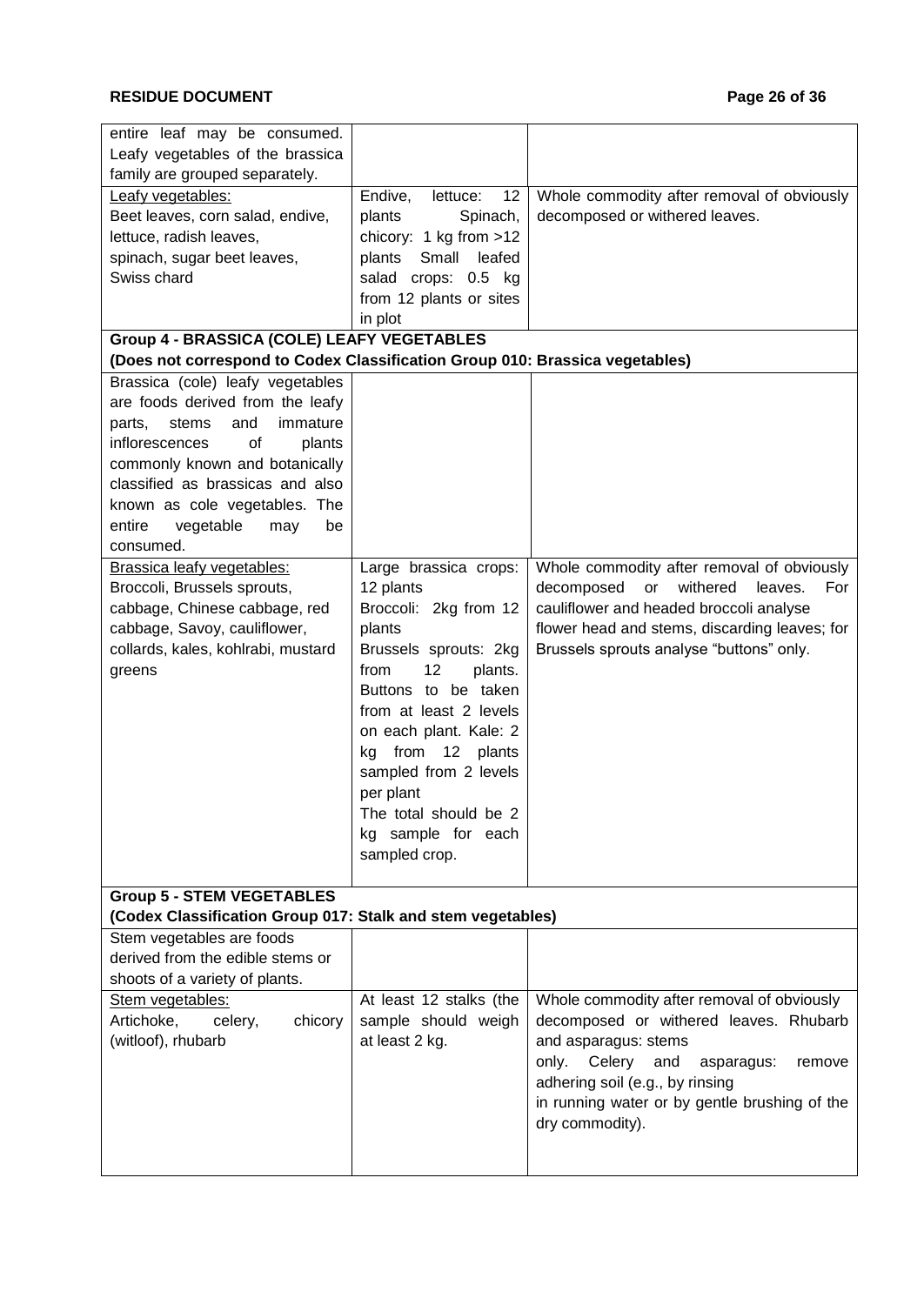| <b>Group 6 - LEGUME VEGETABLES</b>                                    |                          |                                                                                               |
|-----------------------------------------------------------------------|--------------------------|-----------------------------------------------------------------------------------------------|
| (Codex Classification Group 014: Legume vegetables Group 015: Pulses) |                          |                                                                                               |
| Legume vegetables are derived                                         |                          |                                                                                               |
| from the dried or succulent seeds                                     |                          |                                                                                               |
| and<br>immature<br>pods<br>or                                         |                          |                                                                                               |
| leguminous<br>plants<br>commonly                                      |                          |                                                                                               |
| known as<br>beans<br>and<br>peas.                                     |                          |                                                                                               |
| Succulent<br>forms<br>be<br>may                                       |                          |                                                                                               |
| consumed as whole pods or as                                          |                          |                                                                                               |
| the shelled product. Legume                                           |                          |                                                                                               |
| fodder is in Group 18.                                                |                          |                                                                                               |
| Legume vegetables:                                                    | $1$ kg                   | Whole commodity.                                                                              |
| beans, broad beans, cow peas,                                         |                          |                                                                                               |
| dwarf beans, French                                                   |                          |                                                                                               |
| kidney<br>beans, green<br>beans,                                      |                          |                                                                                               |
| beans, Lima beans, navy                                               |                          |                                                                                               |
| runner<br>beans,<br>beans,<br>snap                                    |                          |                                                                                               |
| beans, soybeans, peas,                                                |                          |                                                                                               |
| sugar peas                                                            |                          |                                                                                               |
| <b>Group 7 - FRUITING VEGETABLES - EDIBLE PEEL</b>                    |                          |                                                                                               |
|                                                                       |                          | (Combination of Codex Classification Groups 011: Fruiting vegetables, Cucurbits; 012 Fruiting |
| vegetables other than Cucurbits)                                      |                          |                                                                                               |
| Fruiting vegetables - edible peel                                     |                          |                                                                                               |
| are derived from the                                                  |                          |                                                                                               |
| immature or mature fruits of                                          |                          |                                                                                               |
| various plants, usually annual                                        |                          |                                                                                               |
| vines or bushes. The entire                                           |                          |                                                                                               |
| fruiting vegetables may be                                            |                          |                                                                                               |
| consumed.                                                             |                          |                                                                                               |
| Fruiting vegetables - edible peel:                                    | At least 12 fruits from  | Whole commodity after removal of stems                                                        |
| cucumber,<br>eggplant,<br>gherkin,                                    | 12 separate              |                                                                                               |
|                                                                       | (the<br>plants           |                                                                                               |
| okra, pepper, summer                                                  | sample<br>should         |                                                                                               |
| squash, tomato, mushroom.                                             |                          |                                                                                               |
|                                                                       | weigh at least 2 kg)     |                                                                                               |
| Group 8 - FRUITING VEGETABLES - INEDIBLE PEEL                         |                          |                                                                                               |
| (Codex Classification Group 011 Fruiting vegetables, Cucurbits)       |                          |                                                                                               |
| Fruiting vegetables inedible peel                                     |                          |                                                                                               |
| are derived from the                                                  |                          |                                                                                               |
| immature or mature fruits of                                          |                          |                                                                                               |
|                                                                       |                          |                                                                                               |
| various plants, usually annual                                        |                          |                                                                                               |
| vines or bushes. Edible portion is                                    |                          |                                                                                               |
| protected by skin, peel or husk                                       |                          |                                                                                               |
| which is removed or discarded                                         |                          |                                                                                               |
| before consumption.                                                   |                          |                                                                                               |
| Fruiting vegetables -<br>inedible                                     | At least 12 fruits from  | Whole commodity after removal of stems.                                                       |
| peel:                                                                 | 12 separate              |                                                                                               |
| cantaloupe,<br>melon,<br>pumpkin,                                     | plants<br>(the<br>sample |                                                                                               |
| squash, watermelon,                                                   | should                   |                                                                                               |
| winter squash                                                         | weigh at least 2 kg)     |                                                                                               |
|                                                                       |                          |                                                                                               |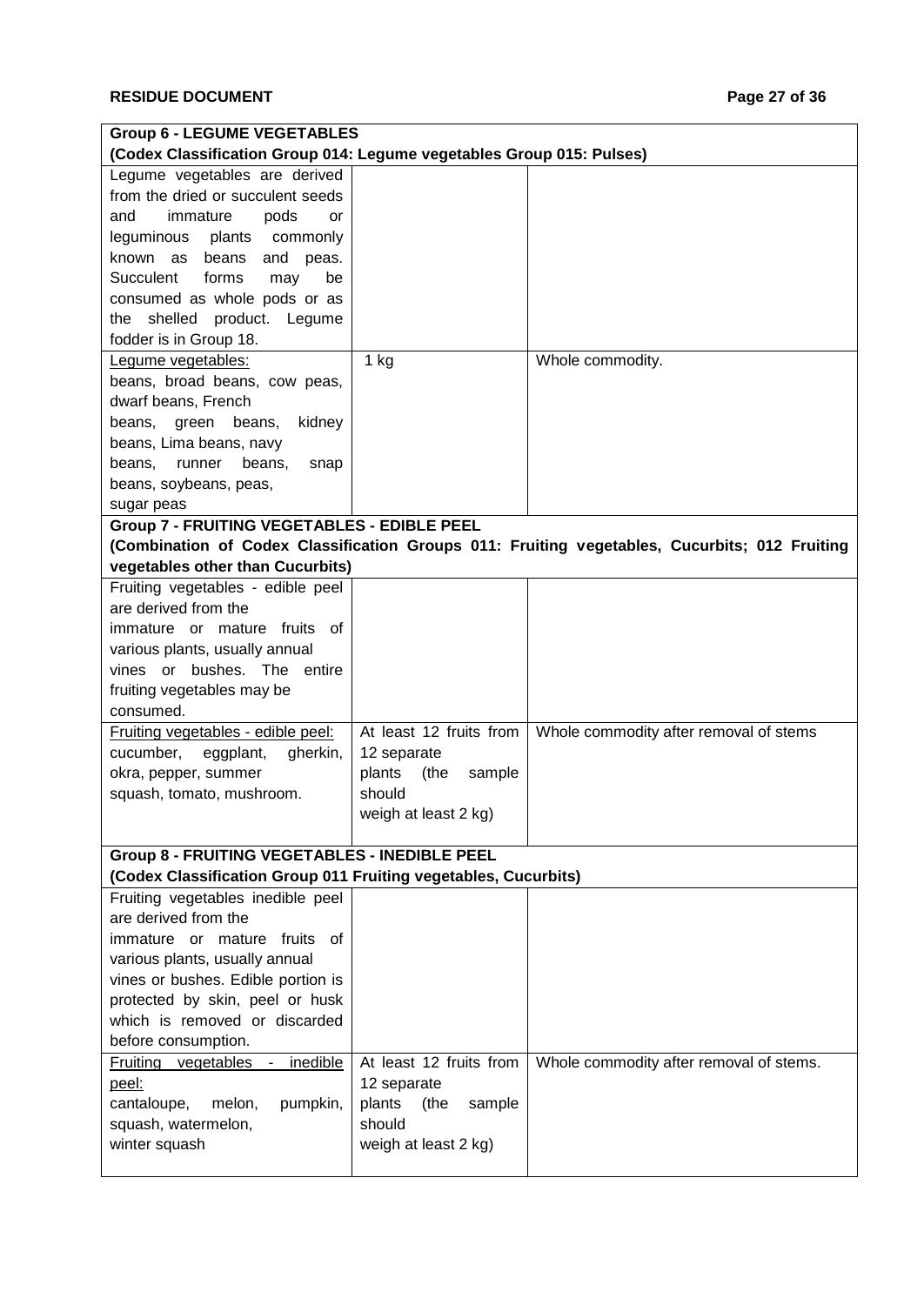| <b>Group 9 - CITRUS FRUITS</b>                 |                          |                                         |
|------------------------------------------------|--------------------------|-----------------------------------------|
| (Codex Classification Group 001 Citrus Fruits) |                          |                                         |
| Citrus fruits are produced by                  |                          |                                         |
| trees of the Rutaceae family and               |                          |                                         |
| are characterized by aromatic oily             |                          |                                         |
| peel, globular form and interior               |                          |                                         |
| segments of juice-filled vesicles.             |                          |                                         |
| The fruit is fully exposed to                  |                          |                                         |
| pesticides during the growing                  |                          |                                         |
| season. The fruit pulp may be                  |                          |                                         |
| consumed in succulent form and                 |                          |                                         |
| as a beverage. The entire fruit                |                          |                                         |
| may be used for preserving.                    |                          |                                         |
|                                                |                          |                                         |
| Citrus fruits:                                 | 12 fruits from several   | Whole commodity after removal of stems. |
| Orange,<br>lemon,<br>mandarin,                 | places on 4 individual   |                                         |
| grapefruit                                     | trees. If this produces  |                                         |
|                                                | a sample weight of       |                                         |
|                                                | less than 2 kg, more     |                                         |
|                                                | fruit should be taken to |                                         |
|                                                | yield a 2 kg sample.     |                                         |
| <b>Group 10 - POME FRUITS</b>                  |                          |                                         |
| (Codex Classification Group 002 Pome fruits)   |                          |                                         |
| Pome fruits are produced by                    |                          |                                         |
| trees related to the genus Pyrus               |                          |                                         |
| of the rose family Rosaceae.                   |                          |                                         |
| They are characterised by fleshy               |                          |                                         |
| tissue<br>surrounding<br>a<br>core             |                          |                                         |
| of<br>consisting<br>parchment-like             |                          |                                         |
| carpels enclosing the seed. The                |                          |                                         |
| entire fruit, except the core, may             |                          |                                         |
| be consumed in the succulent                   |                          |                                         |
| form or after processing.                      |                          |                                         |
| Pome fruits:                                   | 12 fruits from several   | Whole commodity after removal of stems. |
| apple, pear, quince                            | places on 4 individual   |                                         |
|                                                | trees. If this produces  |                                         |
|                                                | a sample weight of       |                                         |
|                                                | less than 2 kg, more     |                                         |
|                                                | fruit should be taken to |                                         |
|                                                | yield a 2 kg sample.     |                                         |
|                                                |                          |                                         |
| <b>Group 11 - STONE FRUITS</b>                 |                          |                                         |
| (Codex Classification Group 003 Stone fruits)  |                          |                                         |
| Stone fruits are produced by                   |                          |                                         |
| trees related to the genus Prunus              |                          |                                         |
| of the rose family Rosaceae                    |                          |                                         |
| characterized by fleshy tissue                 |                          |                                         |
| surrounding a single hard-shelled              |                          |                                         |
| seed. The entire fruit, except                 |                          |                                         |
| seed, may be consumed in a                     |                          |                                         |
| succulent or processed form.                   |                          |                                         |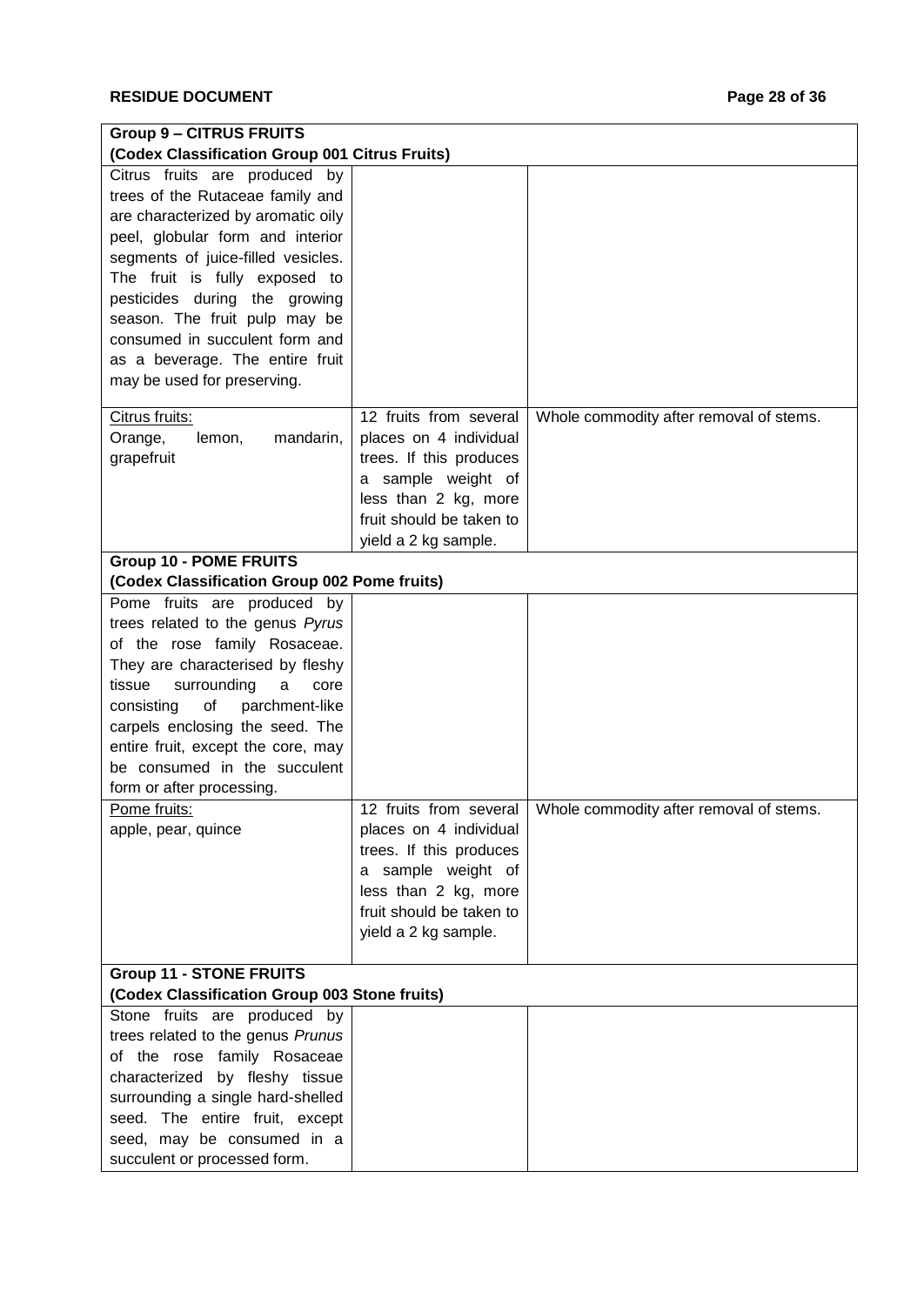| Stone fruits:                                                                              | 12 fruits from several          |                                       | Whole commodity after removal of stems and |
|--------------------------------------------------------------------------------------------|---------------------------------|---------------------------------------|--------------------------------------------|
| Apricots, cherries, sour cherries,                                                         | places on 4 individual          | stones but the residue calculated and |                                            |
| sweet cherries,                                                                            | trees. If this produces         |                                       | expressed on the whole commodity without   |
| nectarines, peaches, plums                                                                 | a sample weight of              | stem.                                 |                                            |
|                                                                                            | less than 2 kg, more            |                                       |                                            |
|                                                                                            | fruit should be taken to        |                                       |                                            |
|                                                                                            | yield a 2 kg sample.            |                                       |                                            |
| <b>Group 12 - SMALL FRUITS AND BERRIES</b>                                                 |                                 |                                       |                                            |
| (Codex Classification Group 004: Berries and other small fruits)                           |                                 |                                       |                                            |
| Small fruits and berries are                                                               |                                 |                                       |                                            |
| derived from a variety of plants                                                           |                                 |                                       |                                            |
| whose fruit is characterized by a                                                          |                                 |                                       |                                            |
| high surface-weight ratio. The                                                             |                                 |                                       |                                            |
| entire fruit, often including seed,                                                        |                                 |                                       |                                            |
| may be consumed in a succulent                                                             |                                 |                                       |                                            |
| or processed form.                                                                         |                                 |                                       |                                            |
| Small fruits and berries:                                                                  | 12 bunches, or parts of         |                                       | Whole commodity after removal of caps and  |
| blackberries,<br>blueberries,                                                              | bunches<br>12<br>from           |                                       | stems. Currants: fruit with stems          |
| boysenberries, cranberries,                                                                | separate vines to give          |                                       |                                            |
| dewberries,<br>currants,                                                                   | at least 1 kg                   |                                       |                                            |
| gooseberries,<br>grapes,                                                                   |                                 |                                       |                                            |
| loganberries,<br>raspberries,                                                              |                                 |                                       |                                            |
| strawberries                                                                               |                                 |                                       |                                            |
| Group 13 - ASSORTED FRUITS - EDIBLE PEEL                                                   |                                 |                                       |                                            |
| (Codex Classification Group 005: Assorted tropical and sub-tropical fruit - edible peel)   |                                 |                                       |                                            |
| Assorted fruits - edible peel are                                                          |                                 |                                       |                                            |
| derived from the immature or                                                               |                                 |                                       |                                            |
| mature fruits of a variety of                                                              |                                 |                                       |                                            |
| plants, usually shrubs or trees                                                            |                                 |                                       |                                            |
| tropical<br>subtropical<br>from<br>or                                                      |                                 |                                       |                                            |
| regions. The whole fruit may be                                                            |                                 |                                       |                                            |
| consumed in a succulent or                                                                 |                                 |                                       |                                            |
| processed form.                                                                            |                                 |                                       |                                            |
| Assorted fruits - edible peel:                                                             | 1 kg from several places on     |                                       | Dates and olives: whole commodity          |
| dates, figs, olives, guavas,                                                               | 4 trees. Record weight ratio of |                                       | after removal of stems and stones          |
| kumquats                                                                                   | stone and flesh.                |                                       | but residue                                |
|                                                                                            |                                 |                                       | calculated and expressed on the            |
|                                                                                            |                                 |                                       | whole fruit.                               |
|                                                                                            |                                 |                                       | Figs: Whole commodity.                     |
| Group 14 - ASSORTED FRUITS - INEDIBLE PEEL                                                 |                                 |                                       |                                            |
| (Codex Classification Group 006: Assorted tropical and sub-tropical fruit - inedible peel) |                                 |                                       |                                            |
| Assorted fruits - inedible peel are                                                        |                                 |                                       |                                            |
| derived from the immature or                                                               |                                 |                                       |                                            |
| mature fruits of different kinds of                                                        |                                 |                                       |                                            |
| plants, usually shrubs or trees                                                            |                                 |                                       |                                            |
| tropical<br>from<br>subtropical<br>or                                                      |                                 |                                       |                                            |
| Edible<br>portion<br>regions.<br>is                                                        |                                 |                                       |                                            |
| protected by skin, peel or husk.                                                           |                                 |                                       |                                            |
| Fruit may be consumed in a fresh                                                           |                                 |                                       |                                            |
| or processed form.                                                                         |                                 |                                       |                                            |
|                                                                                            |                                 |                                       |                                            |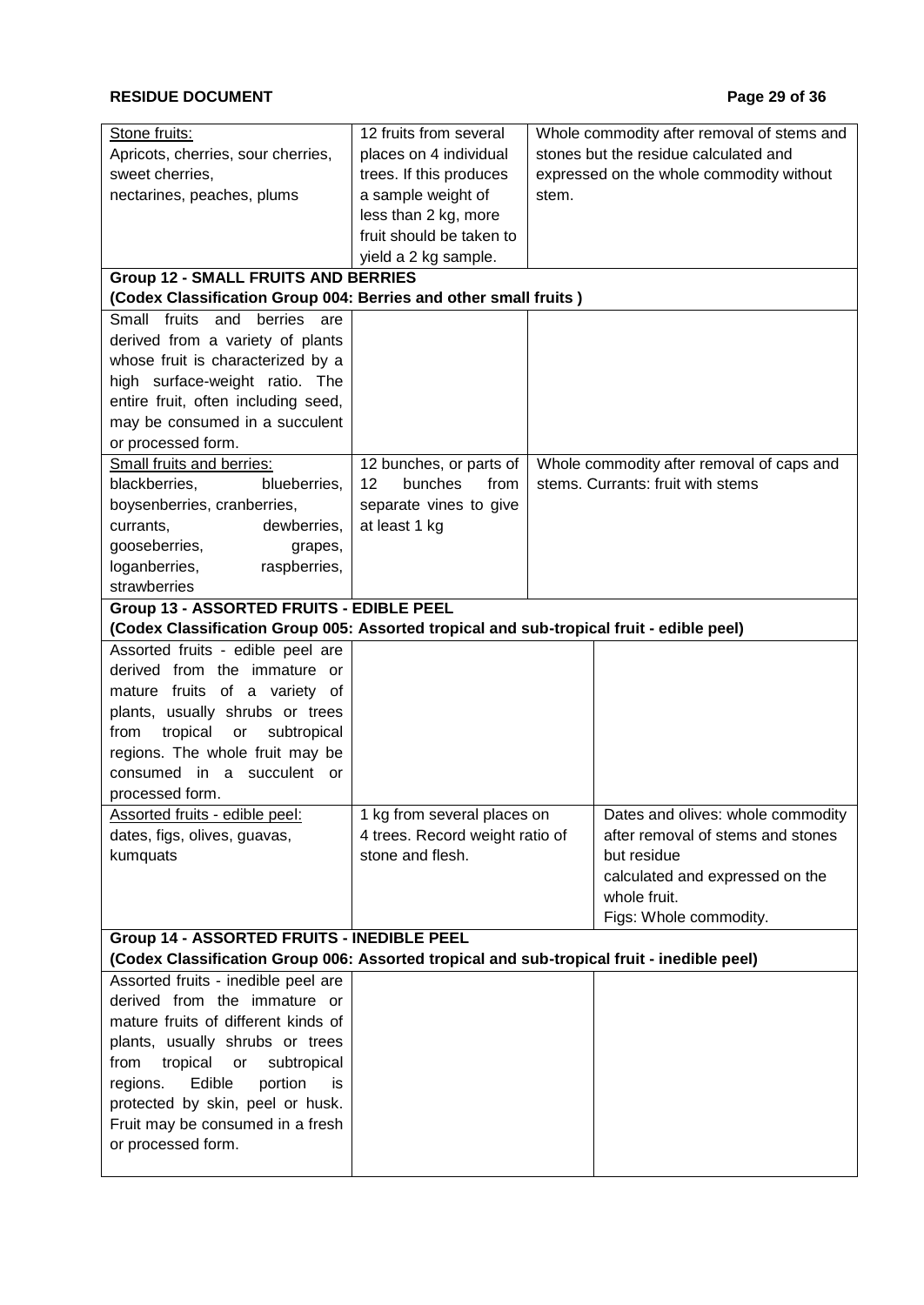| Assorted fruits - inedible peel:                                                        | 12 fruits from several places on        | Whole commodity unless qualified.   |
|-----------------------------------------------------------------------------------------|-----------------------------------------|-------------------------------------|
| avocados, bananas, kiwi fruit,                                                          | individual<br>trees.<br>lf<br>this<br>4 | Pineapples: after removal of crown. |
| mangoes,                                                                                | produces a sample weight of             | Avocado and mangoes: whole          |
| papayas, passion fruits,                                                                | less than 2 kg, more fruit should       | commodity after removal of stone    |
| pineapples                                                                              | be taken to yield a 2 kg sample.        | but calculated on whole fruit.      |
|                                                                                         |                                         | Bananas: after removal of crown     |
|                                                                                         |                                         | tissue and stalks.                  |
| Group 15 - CEREAL GRAINS (Codex Classification Group 020: Cereal grains)                |                                         |                                     |
| Cereal grains are derived from                                                          |                                         |                                     |
| the clusters of starchy seeds                                                           |                                         |                                     |
| produced by a variety of plants                                                         |                                         |                                     |
| primarily of the grass family                                                           |                                         |                                     |
| (Poaceae). Husks are removed                                                            |                                         |                                     |
| before consumption.                                                                     |                                         |                                     |
| Cereal grains:                                                                          | $1$ kg                                  | Whole commodity.                    |
| Barley, maize, oats, rice, rye,                                                         |                                         | Fresh maize and sweetcorn:          |
| sorghum, sweetcorn, wheat                                                               |                                         | kernels plus cob without husk.      |
| <b>Group 16 - STALK AND STEM CROPS</b>                                                  |                                         |                                     |
| (Codex Classification Group 051: Straw, fodder and forage of cereal grains and grasses) |                                         |                                     |
| Stalk and stem crops are various                                                        |                                         |                                     |
| kinds of plants, mostly of the                                                          |                                         |                                     |
| grass family Poaceae cultivated                                                         |                                         |                                     |
| extensively as animal feed and                                                          |                                         |                                     |
| for the production of sugar.                                                            |                                         |                                     |
| Stems and stalks used for animal                                                        |                                         |                                     |
| feeds are consumed as succulent                                                         |                                         |                                     |
| forage, silage, or as dried fodder                                                      |                                         |                                     |
| Sugar<br>hay.<br>are                                                                    |                                         |                                     |
| crops<br>or<br>processed.                                                               |                                         |                                     |
|                                                                                         |                                         |                                     |
| Stalk and stem crops:                                                                   | $1$ kg                                  | Whole commodity.                    |
| barley fodder and straw, grass                                                          |                                         |                                     |
| fodders, maize fodder, sorghum                                                          |                                         |                                     |
| fodder                                                                                  |                                         |                                     |
| <b>Group 17 - LEGUME OILSEEDS</b>                                                       |                                         |                                     |
| (Part of Codex Classification Group 023: Nuts and seeds)                                |                                         |                                     |
| oilseeds<br>Legume<br>are<br>mature                                                     |                                         |                                     |
| seeds from legumes cultivated for                                                       |                                         |                                     |
| processing into edible vegetable                                                        |                                         |                                     |
| oil or for direct use as human                                                          |                                         |                                     |
| food.                                                                                   |                                         |                                     |
| Legume oilseeds:                                                                        | $1$ kg                                  | Whole kernel after removal of shell |
| Peanuts<br>(also<br>known<br>as                                                         |                                         |                                     |
| Groundnuts)                                                                             |                                         |                                     |
| Group 18 - LEGUME ANIMAL FEEDS (Codex Classification Group 050: Legume animal feeds)    |                                         |                                     |
| Legume animal feeds are various                                                         |                                         |                                     |
| species of legumes used for                                                             |                                         |                                     |
| animal forage, grazing, fodder,                                                         |                                         |                                     |
| hay or silage with or without                                                           |                                         |                                     |
| seed. Legume animal feeds are                                                           |                                         |                                     |
| consumed as succulent forage or                                                         |                                         |                                     |
| as dried fodder or hay.                                                                 |                                         |                                     |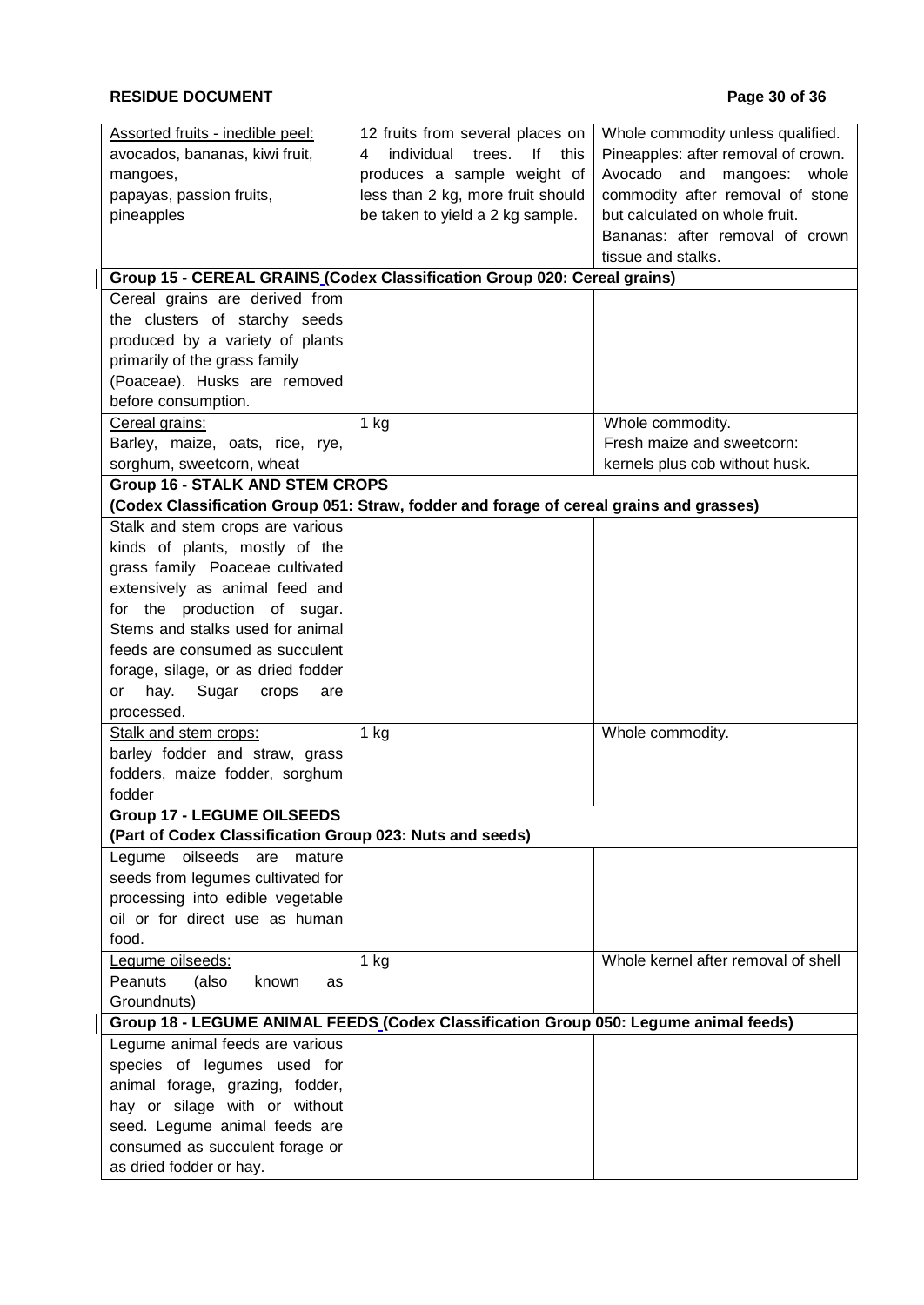### **RESIDUE DOCUMENT Page 31 of 36**

| Legume animal feeds:                                              | $1$ kg                                                          | Whole commodity.                 |  |
|-------------------------------------------------------------------|-----------------------------------------------------------------|----------------------------------|--|
| lucerne fodder, bean fodder,                                      |                                                                 |                                  |  |
| clover fodder, peanut / groundnut                                 |                                                                 |                                  |  |
| fodder, pea fodder, soybean                                       |                                                                 |                                  |  |
| fodder                                                            |                                                                 |                                  |  |
| <b>Group 19 - TREE NUTS</b>                                       |                                                                 |                                  |  |
| (Codex Classification Group 022: Tree nuts)                       |                                                                 |                                  |  |
| Tree nuts are the seeds of a                                      |                                                                 |                                  |  |
| variety of trees and shrubs which                                 |                                                                 |                                  |  |
| are characterized by a hard,                                      |                                                                 |                                  |  |
| inedible shell enclosing an oil                                   |                                                                 |                                  |  |
| seed. The edible portion of the                                   |                                                                 |                                  |  |
| nut is consumed in succulent,                                     |                                                                 |                                  |  |
| dried or processed form.                                          |                                                                 |                                  |  |
| Tree nuts:                                                        | 1 kg from all parts of the tree                                 | Whole commodity after removal of |  |
| filberts,<br>almonds,<br>chestnuts,                               | or bush, top and bottom,                                        | shell.                           |  |
| macadamia nuts, pecan nuts,                                       | exposed and covered by                                          | Chestnuts: whole in skin.        |  |
| walnuts                                                           | foliage                                                         |                                  |  |
| Group 20 - OILSEEDS                                               |                                                                 |                                  |  |
| (Codex Classification Group 23: Nuts and seeds)                   |                                                                 |                                  |  |
| Oilseed consists of the seed from                                 |                                                                 |                                  |  |
| a variety of plants used in the                                   |                                                                 |                                  |  |
| production of edible vegetable                                    |                                                                 |                                  |  |
| oils. Some important vegetable                                    |                                                                 |                                  |  |
| oilseeds are by-products of fibre                                 |                                                                 |                                  |  |
| or fruit crops.                                                   |                                                                 |                                  |  |
| Oilseed:                                                          | 0.5 kg from at least 12 separate                                | Whole commodity.                 |  |
| cotton seed, linseed, rapeseed,<br>safflower seed, sunflower seed | areas of each plot                                              |                                  |  |
| <b>Group 21 - TROPICAL SEEDS</b>                                  |                                                                 |                                  |  |
|                                                                   | (Codex Classification Group 024: Seed for beverages and sweets) |                                  |  |
| Tropical seeds consist of the                                     |                                                                 |                                  |  |
| seeds from several tropical and                                   |                                                                 |                                  |  |
| semitropical trees and shrubs                                     |                                                                 |                                  |  |
| mostly used in the production of                                  |                                                                 |                                  |  |
| and<br>confections.<br>beverages                                  |                                                                 |                                  |  |
| Tropical seeds are consumed                                       |                                                                 |                                  |  |
| after processing.                                                 |                                                                 |                                  |  |
| Tropical seeds:                                                   |                                                                 | Whole commodity.                 |  |
| Cacao beans, coffee beans                                         | 1 kg                                                            |                                  |  |
| Group 22 - HERBS                                                  |                                                                 |                                  |  |
| (Codex Classification Group 027: Herbs)                           |                                                                 |                                  |  |
| Herbs consist of leaves, stems                                    |                                                                 |                                  |  |
| and roots from a variety of                                       |                                                                 |                                  |  |
| herbaceous<br>plants<br>used<br>in.                               |                                                                 |                                  |  |
| small<br>relatively<br>amounts<br>to                              |                                                                 |                                  |  |
| flavour other foods. They are                                     |                                                                 |                                  |  |
| consumed in succulent or dried                                    |                                                                 |                                  |  |
| form as components of other                                       |                                                                 |                                  |  |
| foods.                                                            |                                                                 |                                  |  |
|                                                                   |                                                                 |                                  |  |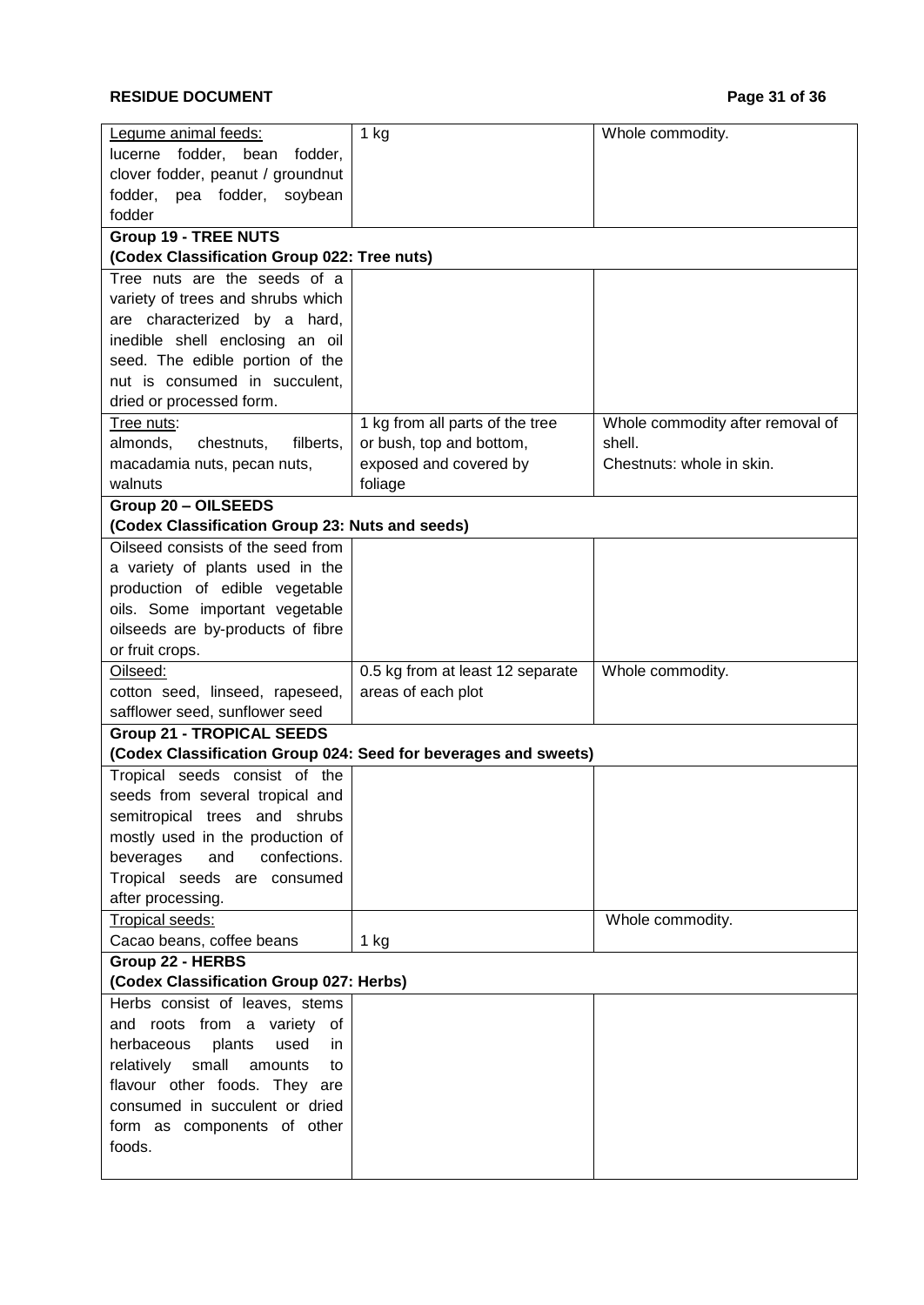### **RESIDUE DOCUMENT Page 32 of 36**

| Herbs:                                   | 0.5 kg fresh      | Whole commodity. |  |
|------------------------------------------|-------------------|------------------|--|
|                                          | $0.2$ kg dry      |                  |  |
| <b>Group 23 - SPICES</b>                 |                   |                  |  |
| (Codex Classification Group 028: Spices) |                   |                  |  |
| Spices consist of aromatic seeds,        | 0.5 kg fresh      |                  |  |
| roots, fruits and berries from a         | $0.2$ kg dry      |                  |  |
| variety of plants used in relatively     |                   |                  |  |
| small amounts to flavour other           |                   |                  |  |
| foods. They are consumed                 |                   |                  |  |
| primarily in the dried form as           |                   |                  |  |
| components of other foods.               |                   |                  |  |
| Spices:                                  |                   | Whole commodity. |  |
| Group 24 - TEAS                          |                   |                  |  |
| (Codex Classification Group 066: Teas)   |                   |                  |  |
| Teas are derived from the leaves         |                   |                  |  |
| of several plants, but principally       |                   |                  |  |
| Camellia sinensis. They are used         |                   |                  |  |
| in the preparation of infusions for      |                   |                  |  |
| consumption as stimulating               |                   |                  |  |
| beverages. They are consumed             |                   |                  |  |
| as extracts of the dried or              |                   |                  |  |
| processed product.                       |                   |                  |  |
| Teas:                                    | 0.2 kg dry leaves | Whole commodity. |  |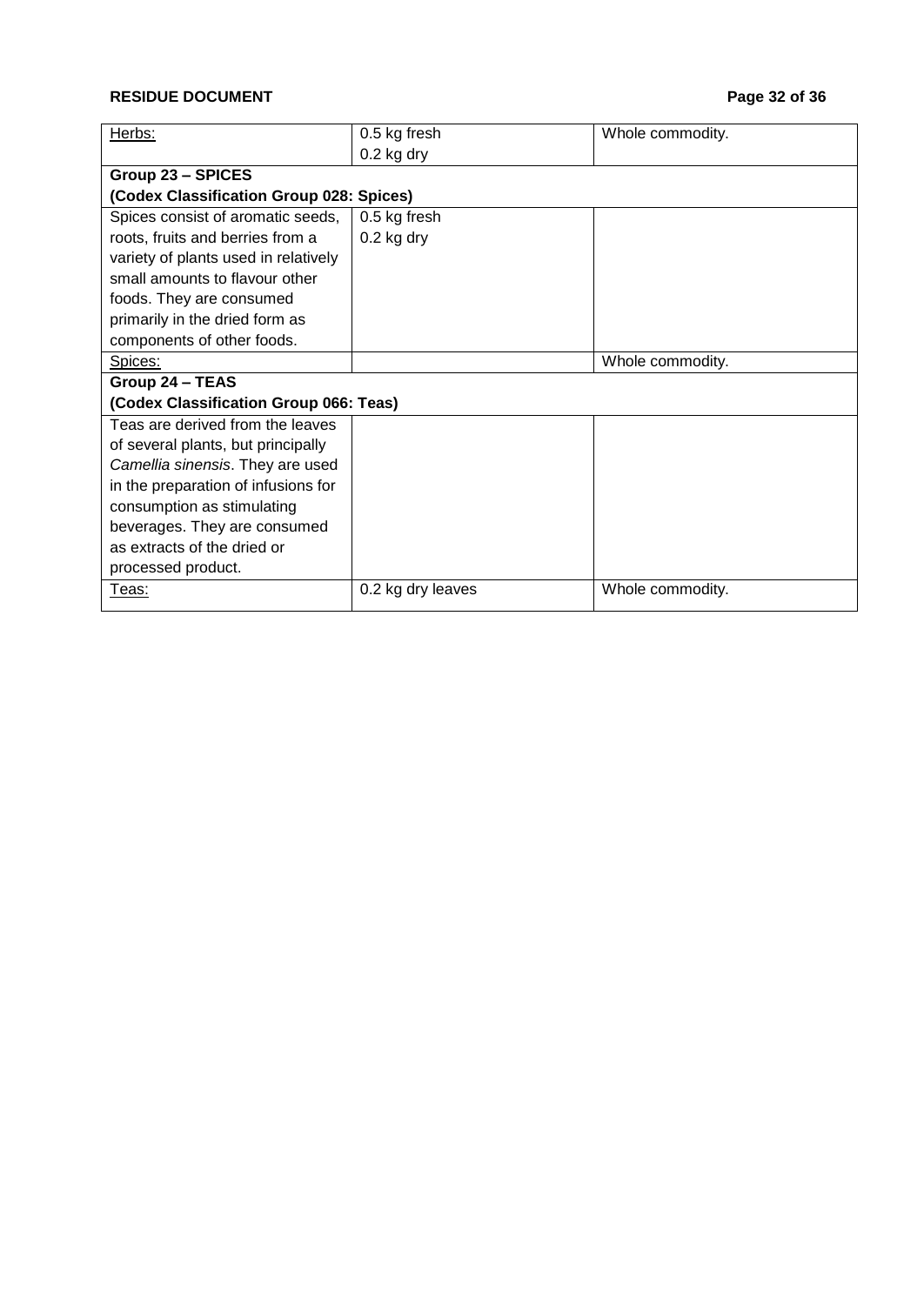#### **RESIDUE DOCUMENT Page 33 of 36**

**Table 3. Commodity Crop Groupings and Possible Crop Extrapolations for Residues (Adapted from CODEX and APVMA Guidelines). NB: Refer to the latest CODEX or minor crops guidelines for latest changes in Crop Groups. For crops not indicated on this table, full developmental residue data are required** 

|                                | <b>Crops</b>                      | <b>Possible Extrapolation</b>             |                   |
|--------------------------------|-----------------------------------|-------------------------------------------|-------------------|
|                                |                                   | From                                      | To                |
| <b>Citrus fruit</b>            | Subgroup 1                        | Oranges + Lemons                          | Whole group       |
|                                | Lemons                            |                                           |                   |
|                                | Limes                             | or                                        |                   |
|                                | <b>Mandarins</b>                  | Oranges + Limes                           |                   |
|                                |                                   | <b>or</b>                                 |                   |
|                                |                                   | Oranges + Mandarins                       |                   |
|                                | Subgroup 2                        |                                           |                   |
|                                | Grapefruit                        |                                           |                   |
|                                | Oranges                           |                                           |                   |
|                                | Tangelos                          |                                           |                   |
| <b>Pome fruit</b>              | Apples                            | Apples + Pears                            | Whole group       |
|                                | Crab apples                       |                                           |                   |
|                                | Pears                             |                                           |                   |
|                                | Quinces                           |                                           |                   |
| <b>Stone fruit</b>             | Subgroup 1                        | Peaches + Nectarines + Cherries           | Whole group       |
|                                | Apricots                          | or                                        |                   |
|                                | <b>Nectarines</b>                 | Peaches + Plums + Cherries                |                   |
|                                | Peaches                           |                                           |                   |
|                                |                                   |                                           |                   |
|                                | <b>Subgroup 2</b>                 | Peaches                                   | Nectarines, plums |
|                                | <b>Cherries</b>                   |                                           |                   |
|                                | Plums                             |                                           |                   |
|                                | Prunes                            |                                           |                   |
| <b>Berries</b><br>and<br>other | Subgroup 1<br><b>Blackberries</b> | Grapes + Strawberries and one other from  | Whole group       |
| small<br>fruit                 |                                   | Subgroups 1 or 2                          |                   |
|                                | Boysenberries<br>Cranberries      |                                           | Subgroup 1        |
|                                | Raspberries                       | Raspberries                               |                   |
|                                |                                   |                                           |                   |
|                                | <b>Subgroup 2</b>                 | Currants                                  | Subgroup 2        |
|                                | <b>Blueberries</b>                |                                           |                   |
|                                | Currants                          |                                           |                   |
|                                |                                   |                                           |                   |
|                                | Other                             |                                           |                   |
|                                | Grapes                            |                                           |                   |
|                                | <b>Strawberries</b>               |                                           |                   |
| <b>Assorted</b>                | Dates                             | No extrapolation from one crop to         |                   |
| tropical and                   | Figs                              | another is possible although if data from |                   |
| sub-tropical                   | Guavas                            | these crops are consistent, a group MRL   |                   |
| with<br>fruits                 | <b>Olives</b><br>Persimmons       | may be possible                           |                   |
| edible peel                    |                                   |                                           |                   |
| <b>Assorted</b>                | Avocados                          | No extrapolation from one crop to another |                   |
| tropical<br>and                | <b>Bananas</b>                    | is possible although if data from these   |                   |
| sub-tropical                   | <b>Custard apples</b>             | crops are consistent, a group MRL may     |                   |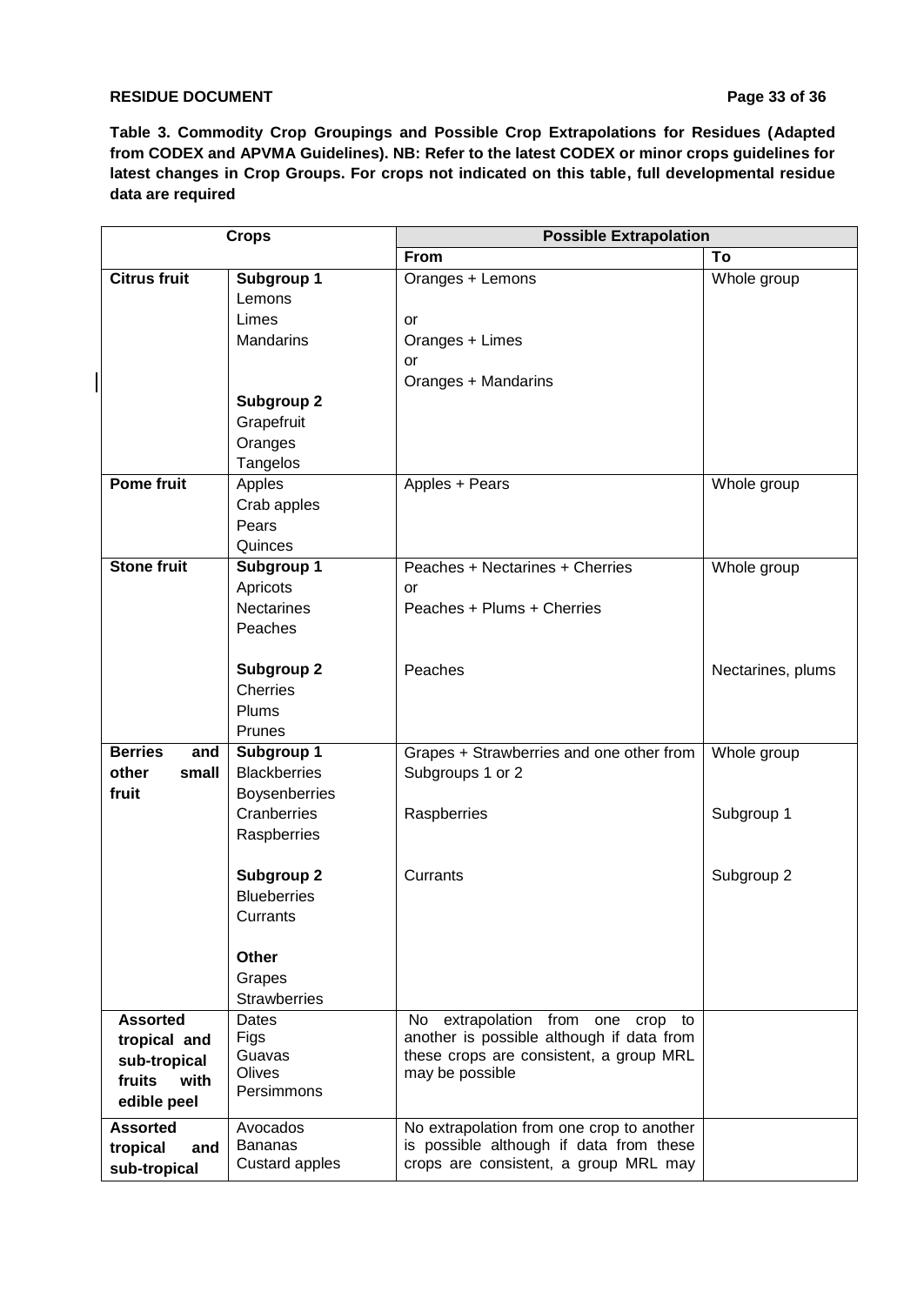### **RESIDUE DOCUMENT Page 34 of 36**

| <b>Crops</b>            |                                        | <b>Possible Extrapolation</b>    |                    |
|-------------------------|----------------------------------------|----------------------------------|--------------------|
|                         |                                        | From                             | To                 |
| with<br>fruits          | Kiwifruit                              | be possible                      |                    |
| inedible peel           | Litchis                                |                                  |                    |
|                         | Mangoes                                |                                  |                    |
|                         | Papayas                                |                                  |                    |
|                         | Passion fruit                          |                                  |                    |
| <b>Bulb</b>             | Pineapples<br><b>Subgroup 1</b>        | Onions + Spring onions           | Whole group        |
| vegetables              | Garlic                                 | or                               |                    |
|                         | Onions                                 | Onions + Shallots                |                    |
|                         | <b>Shallots</b>                        |                                  |                    |
|                         |                                        | or<br>Onions + Leeks             |                    |
|                         |                                        |                                  |                    |
|                         | <b>Subgroup 2</b>                      |                                  |                    |
|                         | Chives                                 | <b>Shallots</b>                  | Subgroups 1, 2 and |
|                         | Spring onions                          |                                  | 3                  |
|                         | Subgroup 3                             |                                  |                    |
|                         | Leeks                                  |                                  |                    |
|                         | Subgroup 4                             |                                  |                    |
|                         | Fennel bulb                            |                                  |                    |
| <b>Brassica</b>         | Subgroup 1                             | Cauliflowers + Cabbages +        | Whole group        |
| vegetables              | Cauliflowers                           | <b>Brussels sprouts</b>          |                    |
|                         | <b>Broccoli</b>                        |                                  |                    |
|                         |                                        | or                               |                    |
|                         | <b>Subgroup 2</b>                      | Broccoli + Cabbages +            |                    |
|                         | Cabbages                               | <b>Brussels sprouts</b>          |                    |
|                         |                                        |                                  |                    |
|                         | Subgroup 3                             |                                  |                    |
|                         | <b>Brussels sprouts</b>                |                                  |                    |
| <b>Capsicums</b>        |                                        |                                  | Whole group        |
|                         | Chillis (green)<br><b>Bell peppers</b> | Paprika + Peppadews + Baby green |                    |
|                         |                                        | peppers                          |                    |
|                         | Baby green peppers                     |                                  |                    |
|                         | Piquante                               |                                  |                    |
|                         | Jalepenos                              |                                  |                    |
|                         | Paprika                                |                                  |                    |
|                         | Peppadews                              | Melons + Cucumbers +             |                    |
| <b>Fruiting</b>         | Subgroup 1<br>Cucumbers                | Zucchinis                        | Whole group        |
| vegetables<br>cucurbits |                                        |                                  |                    |
|                         | <b>Bitter melons</b>                   |                                  |                    |
|                         | Zucchinis<br>(baby                     |                                  |                    |
|                         | marrows)                               |                                  |                    |
|                         | Patty pans                             |                                  |                    |
|                         | Baby gems                              |                                  |                    |
|                         | <b>Subgroup 2</b>                      |                                  |                    |
|                         | Melons                                 | Melons                           | Subgroup 2         |
|                         | Pumpkins                               |                                  |                    |
|                         | Squashes                               |                                  |                    |
|                         |                                        |                                  |                    |
|                         |                                        |                                  |                    |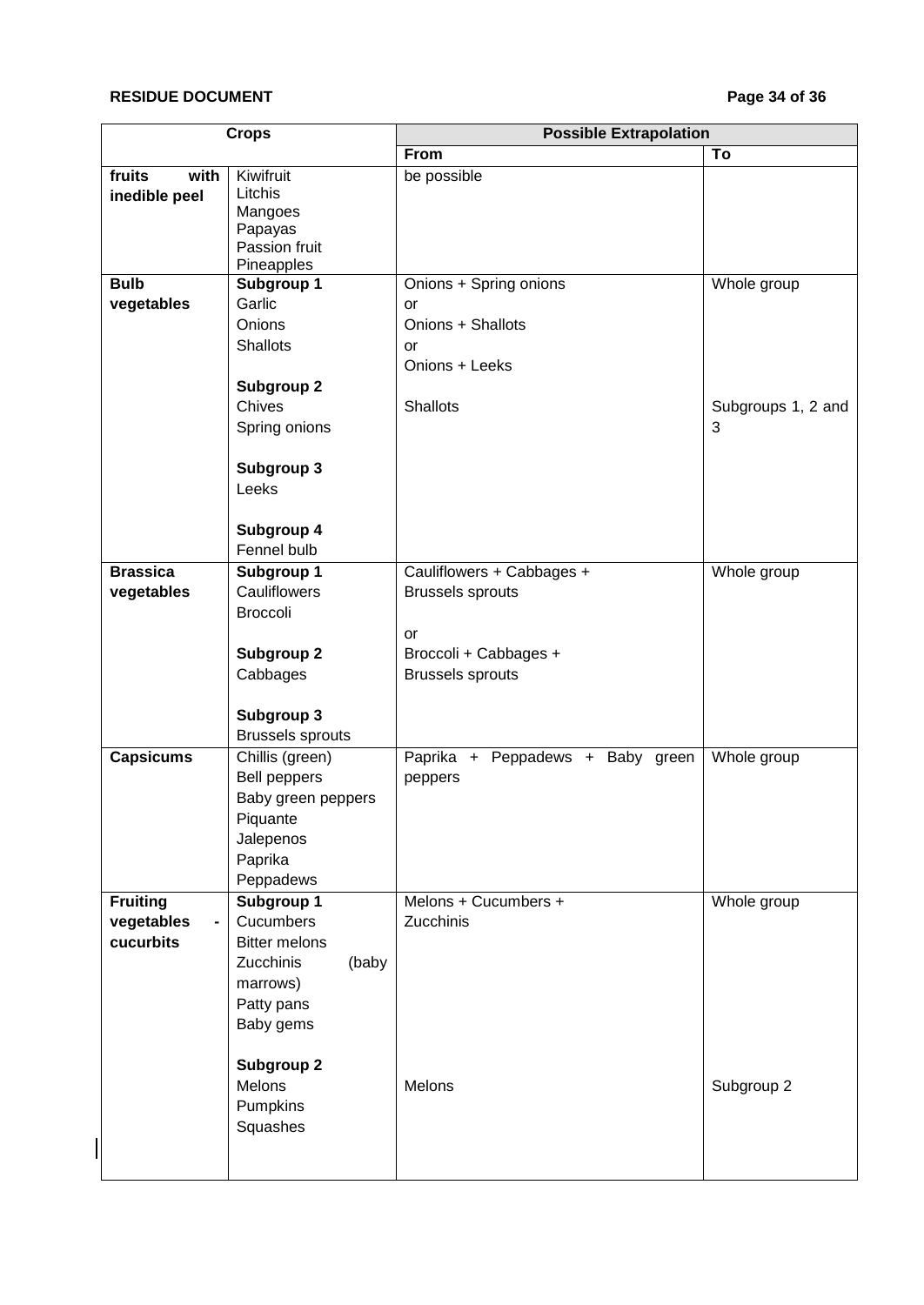### **RESIDUE DOCUMENT Page 35 of 36**

| <b>Crops</b>      |                   | <b>Possible Extrapolation</b>           |             |
|-------------------|-------------------|-----------------------------------------|-------------|
|                   |                   | <b>From</b>                             | To          |
|                   | Subgroup 3        |                                         |             |
|                   | Gherkins          |                                         |             |
| <b>Fruiting</b>   | Subgroup1         |                                         |             |
| vegetables        | Eggplants         | Tomato + capsicum (note it may be more  | Whole group |
| other<br>than     | Tomato            | appropriate to generate data as growing |             |
| cucurbits         |                   | patterns and size vary widely)          |             |
|                   | <b>Subgroup 2</b> |                                         |             |
|                   | Fungi             |                                         |             |
|                   | Mushrooms         | Maize                                   | Sweet corn  |
|                   | Other             |                                         |             |
|                   | Peppers           |                                         |             |
|                   | Cape gooseberry   |                                         |             |
|                   | Sweet corn        |                                         |             |
|                   | Okra              |                                         |             |
|                   | Roselle           |                                         |             |
|                   |                   |                                         |             |
| Legume            | Beans (green)     | Beans (green) + Peas (green)            | Whole group |
| vegetables        | Peas (green)      |                                         |             |
| (succulent        |                   |                                         |             |
| seeds<br>and      |                   |                                         |             |
| immature          |                   |                                         |             |
| pods)             |                   |                                         |             |
| <b>Pulses dry</b> | Peas              | Field peas (dry) + Faba beans (dry)     | Whole group |
|                   | <b>Beans</b>      | + Lupins                                |             |
|                   | Chickpeas         | or                                      |             |
|                   | Lentils           | Beans (dry) + Chickpeas +               |             |
|                   |                   | Lupins                                  |             |
|                   | Lupins            | <b>or</b>                               |             |
|                   | Soybeans          | Beans $(dry) + Peas (dry) +$            |             |
|                   |                   | Lupins                                  |             |
| and<br>Root       | Subgroup 1        | Potatoes + Carrots + Beetroots          | Whole group |
| tuber             | Carrots           | or                                      |             |
| vegetables        | Parsnips          | Potatoes + Carrots + Swedes             |             |
|                   |                   | or                                      |             |
|                   | <b>Subgroup 2</b> |                                         |             |
|                   | <b>Beetroots</b>  | Potatoes + Carrots + Radishes           |             |
|                   | Swedes            |                                         |             |
|                   | Turnips           |                                         |             |
|                   |                   |                                         |             |
|                   | Subgroup 3        |                                         |             |
|                   | Sweet potatoes    |                                         |             |
|                   | Potatoes          |                                         |             |
|                   | Yams              |                                         |             |
|                   |                   |                                         |             |
|                   | Subgroup 4        |                                         |             |
|                   | Radishes          |                                         |             |
|                   | Horseradishes     |                                         |             |
|                   |                   |                                         |             |